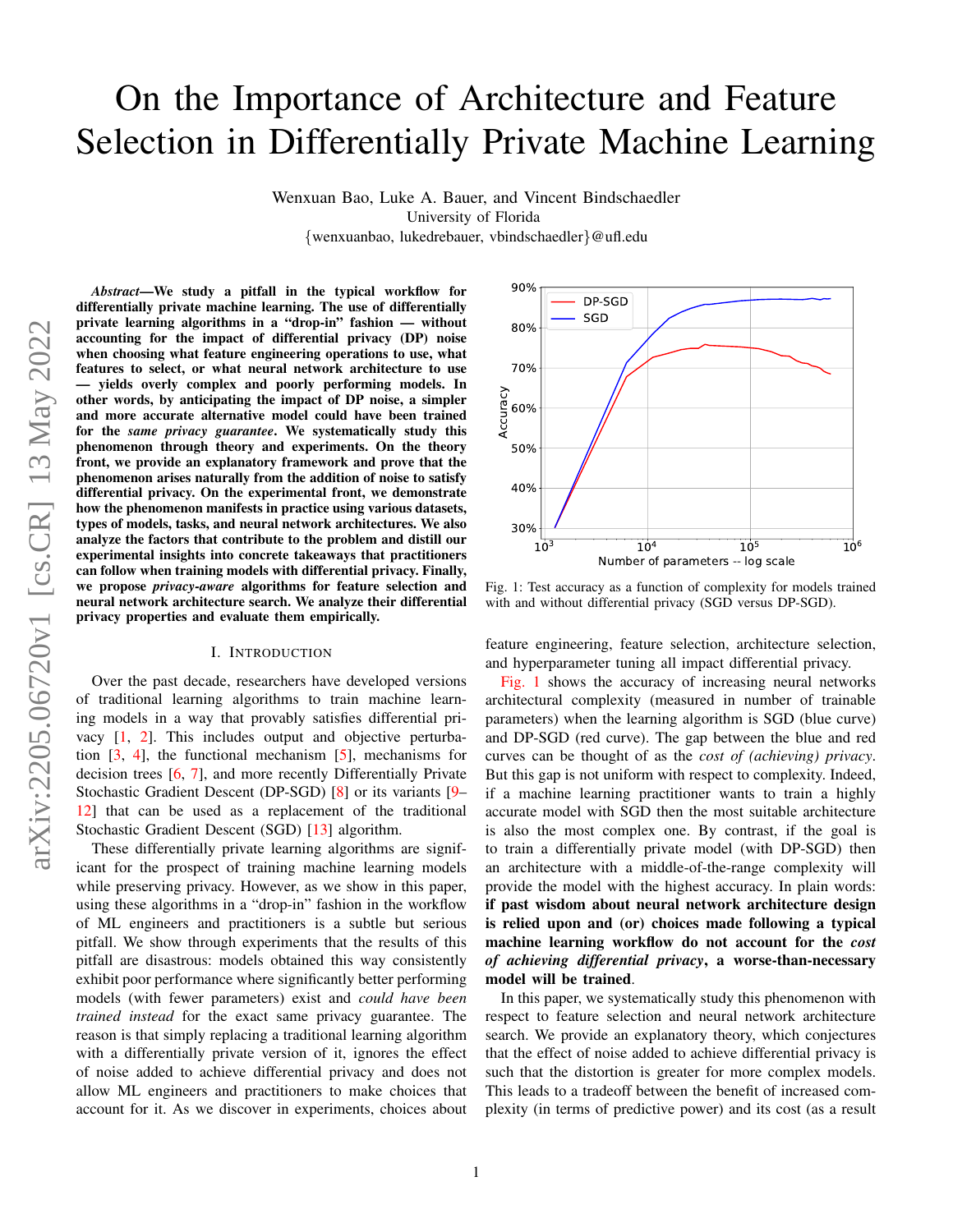of differentially private training). We prove that the effect of differential privacy conforms to what is predicted by our theory in the case of linear models where differential privacy is achieved by adding Gaussian noise to the model parameters. We also identify a measurable quantity that practitioners can use to avoid the pitfall: the *crossover epsilon* ( $\varepsilon^{\times}$ ), which is the threshold differential privacy budget under which the problem manifests. That is, if the target privacy budget is smaller than  $\varepsilon^{\times}$ , a worse-than-necessary model may be trained.

To validate our theory and assess the pervasiveness and impact of the pitfall in practice, we perform experiments using several datasets, various types of models, tasks, and neural network architectures.

Feature selection. The use of a small subset of carefully chosen features (or in some cases a single feature) provides a better  $\varepsilon$ -differential privacy model than using all of the available features. For the UCI Breast Cancer dataset, this allows us to train a model with a  $20.11\%$  relative increase in accuracy (11.51% absolute increase) than if we ignored the cost of achieving privacy. In some cases, using a small subset of *randomly* selected features yields a better model than using all available features.

Architecture search. Taking the cost of privacy into account often results in simpler model architectures. On CIFAR-10, we find a fully-connected architecture that has  $32\times$  fewer parameters than the more complex alternative, yet provides a 3.54% absolute increase in accuracy when trained with DP-SGD for the same  $\varepsilon$  (despite the more complex architecture having an 11.78% absolute accuracy increase when trained with SGD). In some cases, the difference is so large that different types of neural network architectures beat each other for the same task. For example, on MNIST, we discover a tiny fully-connected architecture with only 9, 610 parameters that outperforms the more complex convolutional architecture. More concerning perhaps, we find evidence that past wisdom in architecture design (without considering privacy) yields models that are inferior to simpler architectures designed with privacy in mind. For instance, we compare LeNet-5 [\[14\]](#page-18-11) on MNIST with a CNN architecture we found. The latter provides (slightly) lower accuracy when the models are trained using SGD (99.28% vs. 99.36%). However, when the models are trained with DP-SGD for  $\varepsilon = 1.09$ , our architecture significantly outperforms LeNet-5 (96.08% vs. 94.30%).

Towards best practices. We demonstrate how the crossover epsilon can be used to choose a model architecture based on the available privacy budget. Our experiments also reveal unexpected actionable insights for practitioners. For example we find that the detrimental effect of DP noise is worse for deep neural networks than for wide neural networks (for the same number of trainable parameters). Another example is that an effective way to deal with stringent privacy guarantees (i.e., small  $\varepsilon$ ) is to use a complex architecture with *random weights training*, i.e.: freeze the initial layers (after randomly initializing their weights) and train only the last few (e.g., 2) layers with DP-SGD. Bringing all of our experimental insights together, we derive a flowchart to help guide future ML engineering efforts.

Privacy-aware algorithms. We propose *privacy-aware* algorithms for feature and architecture selection. These algorithms are designed to take the effect of DP noise into account in a principled way. To account for cases where the search is based on sensitive data, we show that our algorithms satisfy differential privacy and analyze their privacy guarantees. We also evaluate empirically their privacy-utility tradeoffs and their running times.

Structure. We provide background on machine learning and differential privacy in [Section II.](#page-1-0) We describe our theory in [Section III.](#page-2-0) We then turn to experiments and describe our setup and datasets in [Section IV.](#page-5-0) We evaluate the pervasiveness and significance of the phenomenon in [Section V](#page-6-0) and then turn to validating our theory through experiments in [Section VI.](#page-8-0) [Section VII](#page-10-0) describes our efforts to uncover the factors that impact the phenomenon and distills our experimental insights into takeaways for practitioners in the form of a flowchart. In [Sections VIII](#page-12-0) and [IX](#page-16-0) we describe our privacy-aware feature selection and architecture search algorithms and evaluate them experimentally. Section  $X$  provides a brief overview of related work and [Section XI](#page-18-12) discusses the implications of our findings and outlines directions for future research efforts.

# II. BACKGROUND & PRELIMINARIES

<span id="page-1-0"></span>In this section we provide background on supervised learning and differential privacy.

## *A. Supervised Learning*

We consider a dataset d of size  $n > 0$  where each data point  $(\mathbf{x}_i, y_i), i \in [1, n]$  has been independently sampled from some (unknown) probability distribution  $D$ . Each  $x_i \in X$  represents the features of the data point over the space  $X$  of features (e.g.,  $X = \mathbb{R}^m$ , where m is the number of features) and each  $y_i \in Y$ represents either a class label (e.g.,  $Y = \{1, 2, \ldots, k\}$  where k is the number of distinct classes) or a value (e.g.,  $Y = \mathbb{R}$ ).

The model is defined by a function  $h : X \rightarrow Y$  that is parameterized by a vector of real numbers  $\theta$ . The output of the model for an input data point  $x \in X$ , denoted  $h(x; \theta)$ , is the predicted class label or value  $y \in Y$ . We distinguish between the model architecture, denoted as  $h$ , and the (trained) model alongside with its chosen parameter vector  $\theta$ , which we denote as  $h_{\theta}$  or  $h(\cdot; \theta)$ .

Given the model architecture  $h$ , training the model from dataset d involves finding an optimal parameter vector  $\theta^*$ . For this we need to solve the following empirical risk minimization (ERM) problem:

<span id="page-1-1"></span>
$$
\boldsymbol{\theta}^{\star} = \underset{\boldsymbol{\theta} \in \Theta}{\arg \min} \sum_{i=1}^{n} l(h(\mathbf{x}_i; \boldsymbol{\theta}), y_i) , \qquad (1)
$$

where  $\Theta$  is the space of valid parameters and  $l(\cdot)$  is a taskdependent loss function. There are multiple approaches to solve or approximate  $Eq. (1)$ , for example: Stochastic Gradient Descent (SGD) [\[13\]](#page-18-10).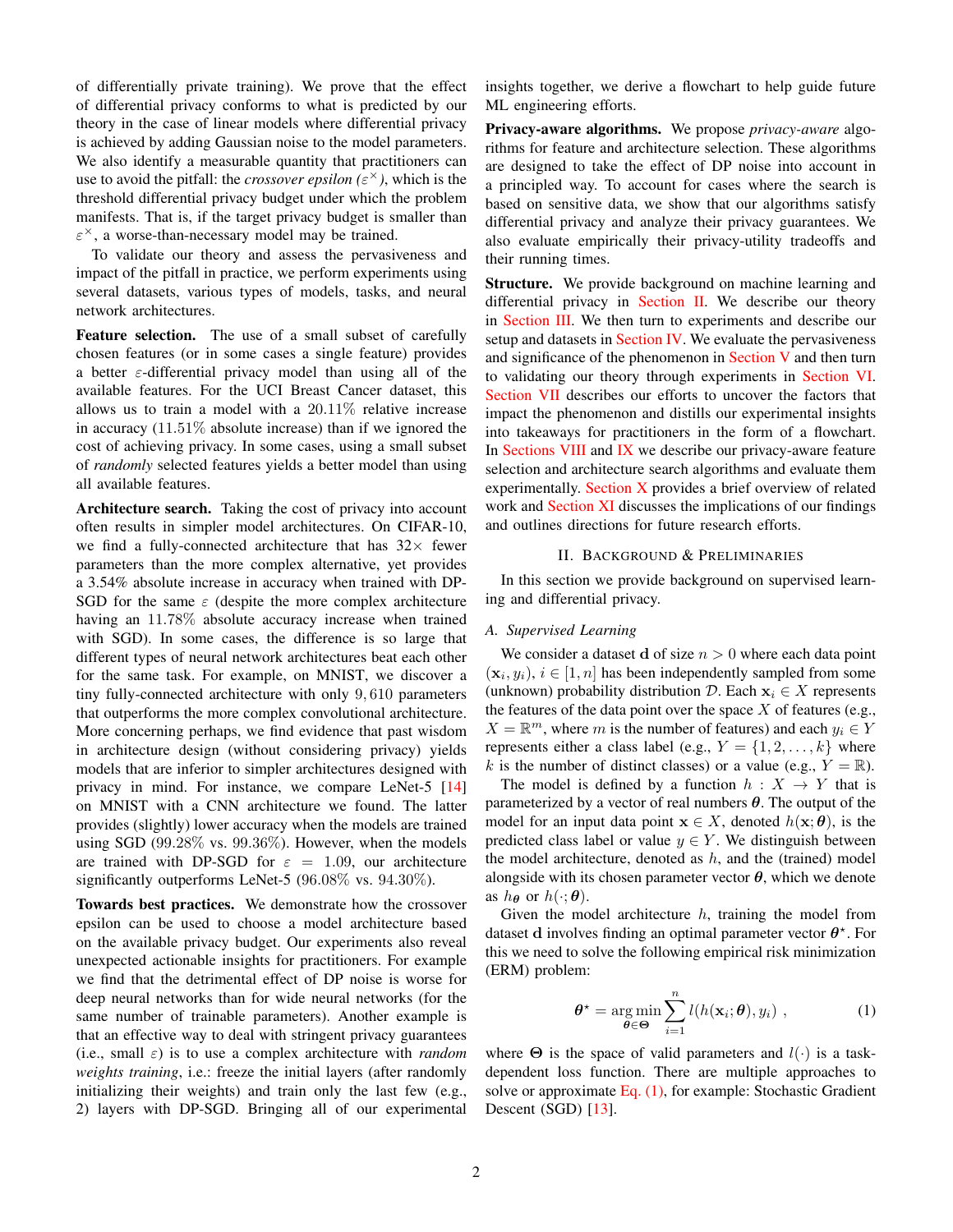# *B. Differential Privacy*

Differential privacy (DP)  $[1, 2]$  $[1, 2]$  $[1, 2]$  has become the de facto standard data privacy notion.

**Definition 1.** A randomized algorithm F satisfies  $(\varepsilon, \delta)$ differential privacy *if for any neighboring datasets*  $\mathbf{d}_0$ ,  $\mathbf{d}_1$  *and any output set*  $S \subseteq \text{Range}(F)$ *, we have:* 

$$
\Pr(F(\mathbf{d}_0) \in S) \le \exp(\varepsilon) \Pr(F(\mathbf{d}_1) \in S) + \delta ,
$$

where the probabilities are taken over the randomness of F. Two datasets are neighboring if they differ in exactly one individual's record or data point. Here  $\varepsilon > 0$  is called the *privacy budget* and is such that the smaller  $\varepsilon$  is, the higher the privacy. Also, it is desirable to ensure that  $\delta$  is (much) smaller than the reciprocal of the size of the input dataset (e.g.,  $\ll n^{-1}$ ). Whenever  $\delta = 0$ , we say that the algorithm satisfies *pure* differential privacy.

There are several *mechanisms* to transform an algorithm represented by a function  $f$  into a randomized algorithm that satisfies  $(\varepsilon, \delta)$ -differential privacy. For example, the Laplace mechanism adds noise from the Laplace distribution to the output of the algorithm. This noise must be calibrated to the (global) sensitivity of f, defined as:  $\Delta_f = \max_{\mathbf{d}_0, \mathbf{d}_1} ||f(\mathbf{d}_0)$  $f(\mathbf{d}_1)||$ , where the maximization is taken over all possible pairs of neighboring datasets  $\mathbf{d}_0, \mathbf{d}_1$ .

For training machine learning models with differential privacy, there exists a drop-in replacement for SGD called Differentially Private Stochastic Gradient Descent (DP-SGD) [\[8\]](#page-18-7). Informally, DP-SGD computes the gradient at each iteration of SGD and adds Gaussian noise to it. To ensure that this process satisfies DP despite the fact the sensitivity of the gradient is not easily bounded, the gradient is clipped prior to noise addition ensuring that its  $L_2$ -norm never exceeds a pre-defined threshold.

#### *C. Genetic Algorithms*

Genetic algorithms are a special case of evolutionary algorithms, which fit within the broader category of computational intelligence. These algorithms allow us to explore a large search space as a way to approximate an otherwise computationally infeasible optimization problem.

Informally, a genetic algorithm explores the space of solutions Z to find the solution  $z \in Z$  that meets or maximizes a specific criterion. The search proceeds in successive iterations called *generations*, wherein each generation the algorithm maintains a *population* of candidate solutions. We call a candidate solution an *individual*. A typical genetic algorithm has four components: (1) a fitness function that individuals are evaluated against; (2) a selection procedure that determines which individuals within the current population will survive to the next generation; (3) a crossover process that defines how two individuals may exchange "genes" to produce new candidate solutions; and (4) a mutation process that defines how an individual's genes mutate. When the algorithm terminates, the output is typically the candidate solution in the last generation's population that maximizes the fitness function.

# III. THEORETICAL FRAMEWORK

#### <span id="page-2-0"></span>*A. An Explanatory Theory*

Suppose we are given a dataset d, a set of candidate model architectures  $H$ , and that we want to publish a model with the lowest possible generalization error but that is trained to satisfy  $(\varepsilon, \delta)$ -DP. We seek a simple theory that explains why the model architecture  $h \in H$  that yields the lowest generalization error when trained without considering privacy is *not* necessarily the same one that yields the lowest generalization error when trained to satisfy  $(\varepsilon, \delta)$ -DP.

Hypothesis. Our main hypothesis is that some model architectures that would yield low generalization errors without privacy are disproportionately hurt when trained to satisfy differential privacy. Furthermore: the more complex a model architecture (e.g., the larger its input and/or the more parameters it has), the more detrimental the effect of noise to achieve differential privacy. In other words, if we compare two model architectures  $h, h' \in H$  where h' is derived from h with some architectural improvement (e.g., some additional features, an additional layer in the neural network, etc.) we expect that there is a tradeoff between the benefits of the architectural improvement in decreasing generalization error and its detrimental effect given differential privacy.

More formally, given a model architecture  $h$ , we care about its generalization error, which is the expected prediction error of  $h(\cdot; \theta)$  over samples from the data distribution D, where  $\theta$ is obtained through a (possibly randomized) function  $f$  that takes an input training dataset d,

$$
err(h, f, \mathbf{d}, \mathcal{D}) = \mathbb{E}_{(\mathbf{x}, y) \sim \mathcal{D}, \boldsymbol{\theta} \sim f(\mathbf{d})} [l(h(\mathbf{x}; \boldsymbol{\theta}), y)],
$$

where the expectation is taken over both the data distribution  $D$  and the randomness of  $f$ .

Without any privacy constraints, the function  $f$  is an algorithm that approximately solves  $Eq. (1)$  such as SGD. In contrast, if we seek to guarantee  $(\varepsilon, \delta)$ -differential privacy, the function f is a randomized mechanism, denoted  $F_{\varepsilon,\delta}$ , such as DP-SGD. For conciseness, we omit d,  $D$ ,  $\delta$ ,  $f$ , when they are clear from the context and simply write  $err(h)$  for the generalization error with no privacy constraints and  $err_{\epsilon}(h)$  for the generalization error of h under  $(\varepsilon, \delta)$ -differential privacy.

We define the *cost of achieving differential privacy* for a model architecture h and a privacy budget  $\varepsilon$  as the difference between the generalization error when the parameters are obtained with  $\varepsilon$ -differential privacy and the generalization error with parameters obtained ignoring privacy. That is:

<span id="page-2-2"></span>
$$
cost(\varepsilon, h) = err_{\varepsilon}(h) - err(h) . \qquad (2)
$$

In practice  $\text{cost}(\varepsilon, h)$  is usually positive, although it can sometimes be negative because differential privacy has a regularizing effect.<sup>[1](#page-2-1)</sup>

<span id="page-2-1"></span><sup>&</sup>lt;sup>1</sup>We also find in experiments [\(Appendix E\)](#page-22-0) that even in case where the privacy budget is so large that the privacy guarantee is meaningless, training the model with DP-SGD sometimes yields a lower generalization error than training with SGD because of gradient clipping.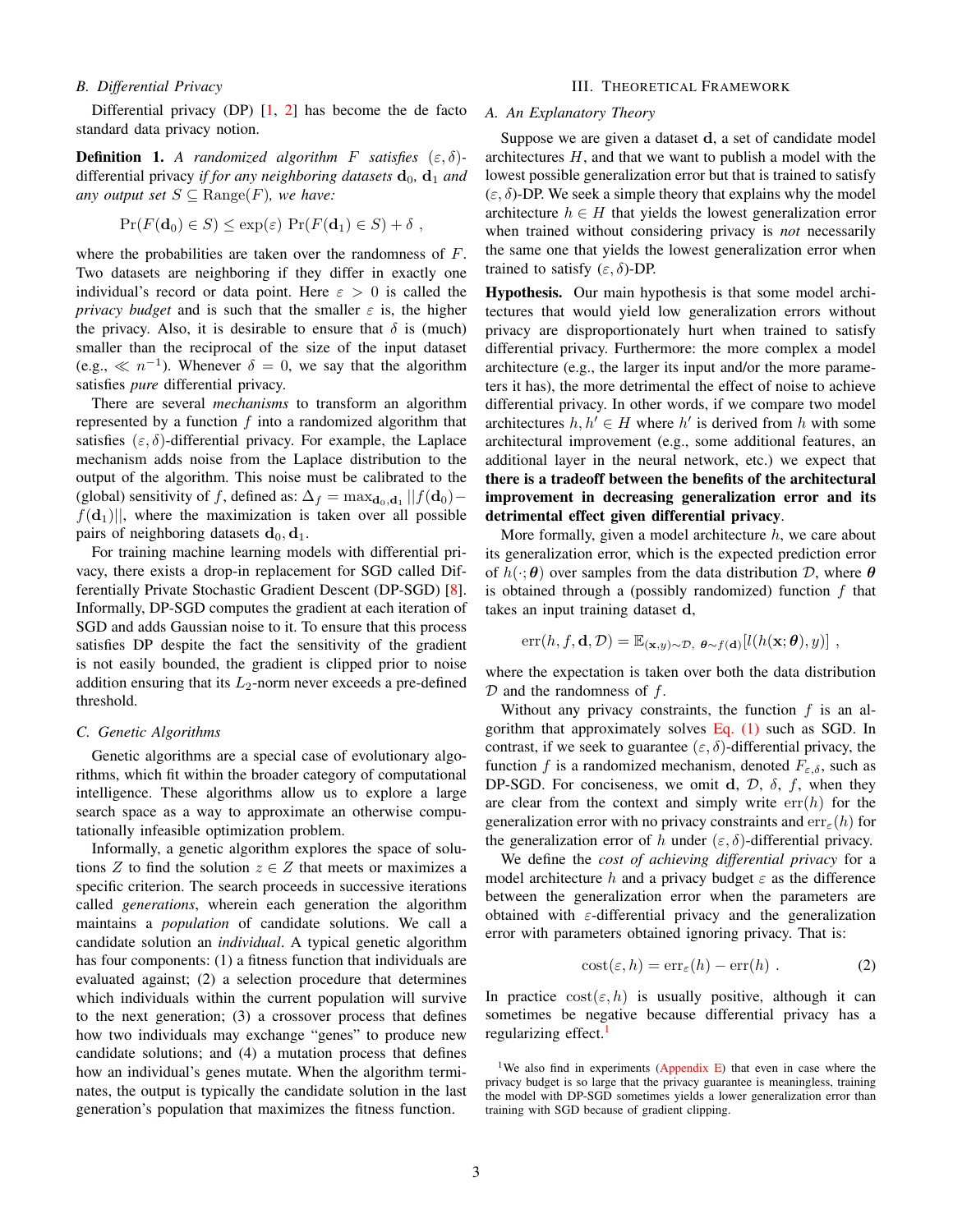What is a meaningful measure of model architecture complexity? For the purpose of building intuition, we can think of complexity as the number of (trainable) parameters of the model. However, we show later that there are other factors at play. In the following subsection, we prove that our hypothesis holds for a specific DP mechanism (Gaussian noise output perturbation) and type of model (linear models).

# <span id="page-3-4"></span>*B. The Cost of Achieving Differential Privacy*

Consider a dataset with  $m$  features and two potential alternative models: (1) a complete model that uses all  $m$ features and (2) a simple(r) model that uses only the first  $m-1$ features. If we train both models using traditional techniques and ignoring privacy, we expect the first model to provide better (or at least no worse) predictions than the second.<sup>[2](#page-3-0)</sup> However, we are concerned with what happens if we train both models with  $(\varepsilon, \delta)$ -differential privacy.

To analyze this, we consider the Gaussian mechanism that first obtains the model's optimal parameter vector  $\theta$  through training and then adds isotropic Gaussian noise to it. In other words, the output of the mechanism is:

<span id="page-3-1"></span>
$$
\tilde{\theta} = \theta + z \tag{3}
$$

where  $\mathbf{z} \sim \mathcal{N}(0, \sigma^2 I)$  and  $\sigma = \frac{\Delta}{\varepsilon} \sqrt{2 \ln(1.25/\delta)}$ . Here  $\Delta$ denotes the  $L_2$  sensitivity of the learning algorithm.

Remark that not all DP mechanisms add Gaussian noise this way. The output perturbation mechanism of Chaudhuri et al. [\[4\]](#page-18-3) adds noise from a distribution with a different density. But as pointed by Wu et al. [\[16\]](#page-18-13) noise from that distribution depends linearthmically on the dimension of the data which is undesirable, so they show how to use Gaussian noise instead. DP-SGD does add Gaussian noise, but the noise is added to the clipped gradient at each iteration and not directly to the learned parameter vector. In any case, our goal here is not to exhaustively analyze all the existing mechanisms, but rather to provide an illustrative derivation of the effect of DP noise.

What is the effect of Gaussian DP noise on the model's optimal parameter vector  $\theta$ ? Consider the distortion of  $\theta$  as in [Eq. \(3\)](#page-3-1) compared to  $\theta$  due to the DP (Gaussian) noise. The  $L_2$  norm of the noise follows a non-central Chi (aka generalized Rayleigh) distribution [\[17\]](#page-18-14), so the noise grows generalized Kaylergii) distribution [17], so the hoise grows<br>with  $\sqrt{m}$ . Similarly, the squared  $L_2$  norm of the noise follows a Chi-square distribution with m degrees of freedom  $[18]$ , or equivalently a Gamma distribution with shape parameter  $m/2$  and scale parameter  $2\sigma^2$ . Thus, the expected squared  $L_2$ norm of the noise is:  $\mathbb{E}[||\mathbf{z}||_2^2] = \sigma^2 m$ . This shows that the detrimental effect of (Gaussian) DP on the parameter vector grows with the number of features  $m$ . Further, this holds even if increasing the number of features does not (by itself) also increase the  $L_2$  sensitivity  $\Delta$  of the learning algorithm.

What about the effect of (Gaussian) DP noise on the model itself? We show how to analyze this effect when increasing the number of features, by making further assumptions. Consider

two linear models  $h$  and  $h'$ . The first model  $h$  has  $m$  features and its optimal parameter vector is denoted by  $\theta$ . The second model  $h'$  is identical to h but it excludes feature m (so it uses only the first  $m - 1$  features) and we assume that its optimal parameter vector, denoted by  $\theta'$ , is identical to  $\theta$  but with the coefficient corresponding to feature  $m$  set to 0. That is:

$$
\boldsymbol{\theta} = \begin{bmatrix} \theta_1 \\ \vdots \\ \theta_{m-1} \\ \theta_m \end{bmatrix} \quad \text{and} \quad \boldsymbol{\theta}' = \begin{bmatrix} \theta_1 \\ \vdots \\ \theta_{m-1} \\ 0 \end{bmatrix}.
$$

We use the notation  $x'$  to denote feature vector  $x$  with its  $m<sup>th</sup>$  row set to 0. We use the (squared) error of the model on  $(x, y)$  defined as:

$$
err(\boldsymbol{\theta}, \mathbf{x}, y) = (y - \boldsymbol{\theta}^T \mathbf{x})^2 = (y - \sum_i \theta_i x_i)^2.
$$

Consider the parameter vectors  $\tilde{\theta}$ ,  $\tilde{\theta}'$  obtained after applying the Gaussian mechanism as in Eq.  $(3)$ . We have:

$$
\tilde{\theta} = \begin{bmatrix} \theta_1 + Z_1 \\ \vdots \\ \theta_{m-1} + Z_{m-1} \\ \theta_m + Z_m \end{bmatrix} \qquad \tilde{\theta'} = \begin{bmatrix} \theta_1 + Z'_1 \\ \vdots \\ \theta_{m-1} + Z'_{m-1} \\ 0 \end{bmatrix},
$$

where (by construction)  $Z_i \sim \mathcal{N}(0, \sigma^2)$  for  $i = 1, 2, ..., m$ and  $Z'_i \sim \mathcal{N}(0, \sigma'^2)$ . Note that there is no noise added to the  $m<sup>th</sup>$  coefficient of  $\tilde{\theta}$ <sup>'</sup> because the corresponding feature is excluded. Since the two models have a different number of features the  $L_2$  sensitivity of the learning algorithm could be different (i.e., greater) for  $h$  than  $h'$  in which case we would have  $\sigma' < \sigma$ .

<span id="page-3-2"></span>**Lemma 1.** Let h, h' be models as defined above. For any data *point*  $(\mathbf{x}, y)$  *with*  $\mathbf{x} \neq 0$  *and*  $x_m \neq 0$ *, then:* 

$$
\mathbb{E}[\text{err}(\tilde{\boldsymbol{\theta}}', \mathbf{x}, y)] \le \mathbb{E}[\text{err}(\tilde{\boldsymbol{\theta}}, \mathbf{x}, y)] \iff |\theta_m| \le \frac{\sqrt{c^2 + d} - |c|}{|x_m|}
$$

,

*where the expectation is taken over the randomness of the DP noise,*  $|c| = \sqrt{\text{err}(\boldsymbol{\theta}, \mathbf{x}, y)}$ ,  $d = a^2 - b^2$  for  $a = \sigma ||\mathbf{x}||_2$  and  $b = \sigma' ||\mathbf{x}'||_2.$ 

## The proof of [Lemma 1](#page-3-2) is deferred to [Appendix A.](#page-20-0)

The following corollary provides a simpler bound on  $|\theta_m|$ for the case where the non-DP model has 0 error on a data point. It follows directly from [Lemma 1](#page-3-2) by setting  $c = 0$  and point. It follows directly from Lemma 1 by setting  $c = 0$  and observing that for  $\sigma = \sigma'$  we have that  $\sqrt{a^2 - b^2} = \sigma |x_m|$ .

<span id="page-3-3"></span>**Corollary 1.** Let h, h' be models as defined above and assume *that*  $\sigma = \sigma'$ *. Then for any data point*  $(\mathbf{x}, y)$  *with*  $\mathbf{x} \neq 0$  *(and*  $x_m \neq 0$ *) such that*  $err(\theta, x, y) = 0$ *, we have:* 

$$
\mathbb{E}[\text{err}(\tilde{\boldsymbol{\theta}}', \mathbf{x}, y)] \leq \mathbb{E}[\text{err}(\tilde{\boldsymbol{\theta}}, \mathbf{x}, y)] \iff |\theta_m| \leq \sigma,
$$

*where the expectation is taken over the randomness of the DP noise and*  $\sigma = \frac{\Delta}{\varepsilon} \sqrt{2 \ln(1.25/\delta)}$ .

[Corollary 1](#page-3-3) shows that adding feature  $m$  only improves the model (under differential privacy) if the coefficient of

<span id="page-3-0"></span><sup>&</sup>lt;sup>2</sup>Even including irrelevant features will not harm accuracy in many cases. This is the case, for example, for logistic regression when using  $L_1$  regularization [\[15\]](#page-18-16).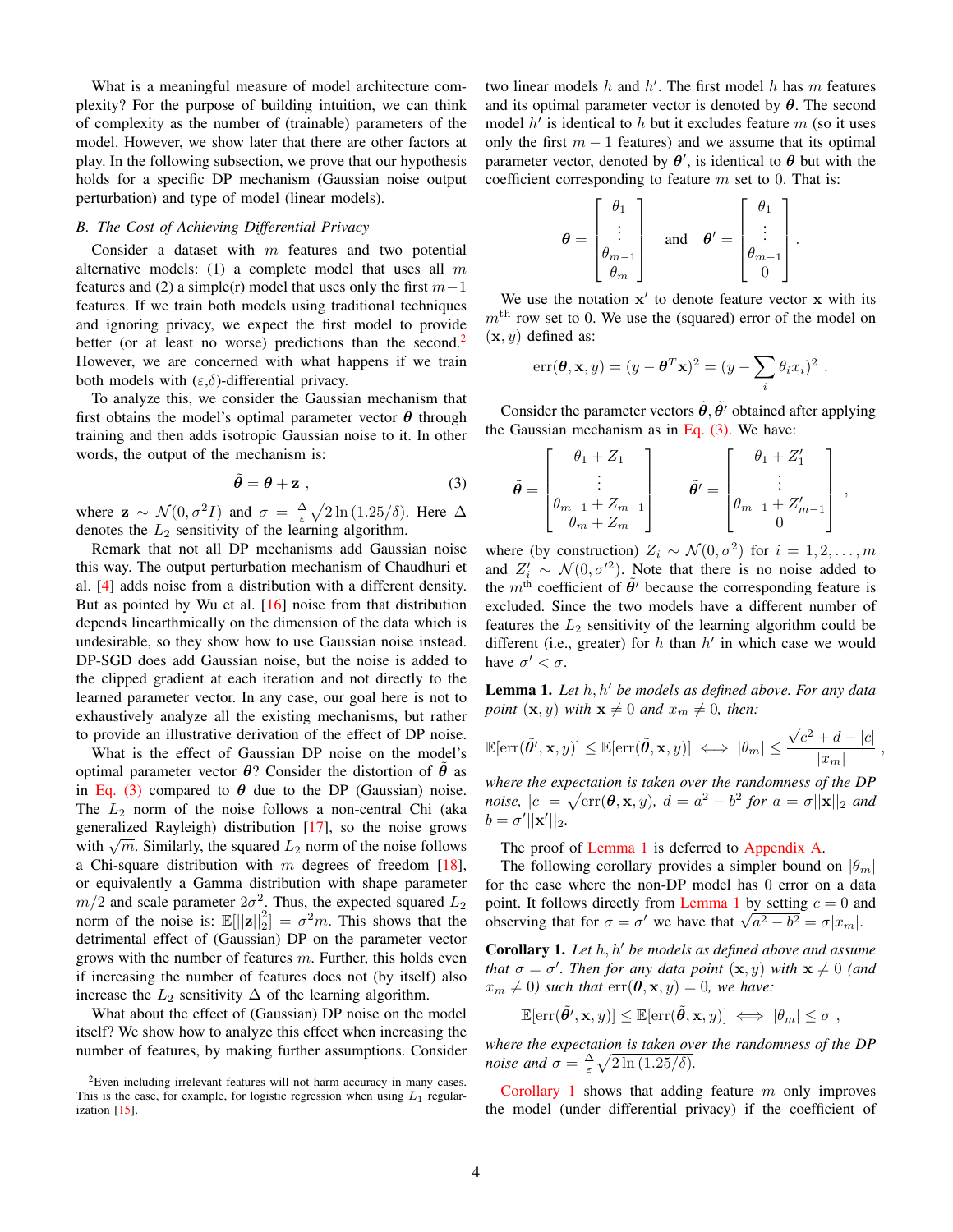<span id="page-4-1"></span>

Fig. 2: Illustration of the crossover epsilon.

the  $m<sup>th</sup>$  feature in the model trained without DP is greater in magnitude than the standard deviation of the DP noise. Although [Lemma 1](#page-3-2) and [Corollary 1](#page-3-3) apply to a specific setting (i.e., linear models with squared error and Gaussian DP noise), these results suggest that adding features is only beneficial when their incremental predictive power outweighs the detrimental effect of DP noise on the model.

#### <span id="page-4-3"></span>*C. Deciding Between Models: Crossover Epsilon*

How do we decide between several candidate model architectures? One way to answer this question is through a quantity that can be measured experimentally: the *crossover epsilon*.

Suppose  $h_1$  and  $h_2$  are two model architectures for the same task and the same data distribution  $D$ . Given privacy budget (ε, δ), we should prefer  $h_1$  whenever  $\text{err}_{\varepsilon}(h_1) < \text{err}_{\varepsilon}(h_2)$ . Otherwise we should use  $h_2$ .

From [Eq. \(2\),](#page-2-2) we see that the only way for  $h_1$  to provide lower generalization error (than  $h_2$ ) given the privacy constraint is if:

$$
cost(\varepsilon, h_1) < cost(\varepsilon, h_2) - [err(h_1) - err(h_2)] . \tag{4}
$$

In other words, the cost of privacy for  $h_1$  must be smaller than the difference between the cost of privacy for  $h_2$  and the generalization error gap of the two models when ignoring privacy.

For our purposes, we assume that given two model architectures, we always denote the simple(r) model as  $h_1$  and the (more) complex model as  $h_2$ . For example,  $h_2$  may be the state-of-the-art architecture for a given task and  $h_1$  may be a much simpler alternative. Given this, we expect that  $err(h_2) \leq err(h_1)$ , that is the complex model performs better than the simple model when ignoring privacy. Assuming that this is the case [Eq. \(4\)](#page-4-0) can only hold if the privacy cost of  $h_1$ is smaller than that of  $h_2$ , i.e.:  $\text{cost}(\varepsilon, h_1) < \text{cost}(\varepsilon, h_2)$ . This is a necessary but not sufficient condition.

Now assume that the cost of privacy  $cost(\varepsilon, h)$  for any h decreases as  $\varepsilon$  increases. Also, as  $\varepsilon \to 0$  the generalization error  $err_{\epsilon}(h)$  approaches the error of random guessing. If there

 $\overline{\mathcal{C}_{\text{complex (SOTA) model}}}$  of  $\varepsilon$  given the privacy constraint — must cross. We call the Simple model **crossing point the** *crossover epsilon*. exists a (possibly large)  $\varepsilon' > 0$  such that  $err_{\varepsilon}(h_2) > err_{\varepsilon}(h_1)$ for any  $\varepsilon > \varepsilon'$ , then there must also exist  $\varepsilon'' < \varepsilon'$  such that  $err_{\epsilon}$ <sup>*i*</sup>( $h_1$ ) =  $err_{\epsilon}$ <sup>*i*</sup>( $h_2$ ). In plain words: the curves of generalization error of the two models — viewed as functions

> **Definition 2** (Crossover  $\varepsilon$ ). Given  $h_1$  and  $h_2$  such that  $err(h_1)$  >  $err(h_2)$ *, the* crossover epsilon *is*:

$$
\varepsilon^{\times} = \varepsilon^{\times}(h_1, h_2) = \begin{cases} \max(S) & \text{if } S \neq \emptyset \\ \infty & \text{otherwise} \end{cases}
$$
 (5)

Privacy budget  $(\varepsilon)$  where  $S = \{\varepsilon : \operatorname{err}_\varepsilon(h_1) < \operatorname{err}_\varepsilon(h_2) \ \textit{ for } 0 < \varepsilon < \infty\}.$ 

exceeds cost of privacy guarantee<br>
The crossover epsilon is significant because it helps us determine which model architecture to use depending on our privacy budget  $\varepsilon$ : whenever  $\varepsilon \leq \varepsilon^{\times}$  we should use  $h_1$ otherwise we should use  $h_2$ . This is illustrated in [Fig. 2.](#page-4-1) Note that since we do not make any assumptions on the mechanism used to achieve differential privacy, it is possible that the two curves  $err_{\epsilon}(h_1)$  and  $err_{\epsilon}(h_2)$  (viewed as functions of  $\epsilon$ ) cross each other multiple times. However, we have not observed this behavior in experiments.

> While the crossover epsilon can help us decide between two model architectures given our privacy budget, a more principled way to approach the problem is to discover architectures in a privacy-aware way.

# <span id="page-4-4"></span>*D. Privacy-Aware Search and Workflows*

We propose a reformulation of the optimization problem of Eq.  $(1)$  to take into account feature selection and architecture search. Let H denote the space of all considered model architectures. In this paper, we use model architecture to refer to model types, selected features, hyperparameters, and neural network architecture (if the model is a neural network).

<span id="page-4-2"></span>
$$
(h^{\star}, \boldsymbol{\theta}^{\star}) = \underset{h \in H, \ \boldsymbol{\theta} \in \Theta(h)}{\arg \min} \ \sum_{i=1}^{n} l(h_{\boldsymbol{\theta}}(\mathbf{x}_i), y_i) \ , \tag{6}
$$

<span id="page-4-0"></span>where the output is now a pair consisting of model architecture  $h^*$  and its corresponding optimal parameter vector  $\theta^*$ . Note that the optimal parameter vector  $\theta^*$  can only be determined given a specific model architecture.

The framing of Eq.  $(6)$  allows us to capture both feature selection and model architecture selection. In particular, since  $h \in H$  may be such that it ignores certain features or combines features together, it can encapsulate some feature engineering operations. Further, a specific  $h \in H$  can be thought of as encapsulating its own hyperparameter values and architecture. The standard (or "drop-in") workflow (STW). Given a (non private) procedure to solve Eq.  $(1)$  given a dataset d, a simple approach for releasing a differential private machine learning model is to first use the procedure to obtain a solution  $(h^*, \theta^*)$ of [Eq. \(6\)](#page-4-2) and then use a differential privacy mechanism  $\mathcal{F}_{\varepsilon,\delta}$ to train  $h^*$  on dataset d to obtain parameters  $\tilde{\theta}$ . Then, one simply releases the tuple  $(h^*, \tilde{\theta})$ . We call this approach the *standard (or "drop-in") workflow* (STW). It maps onto the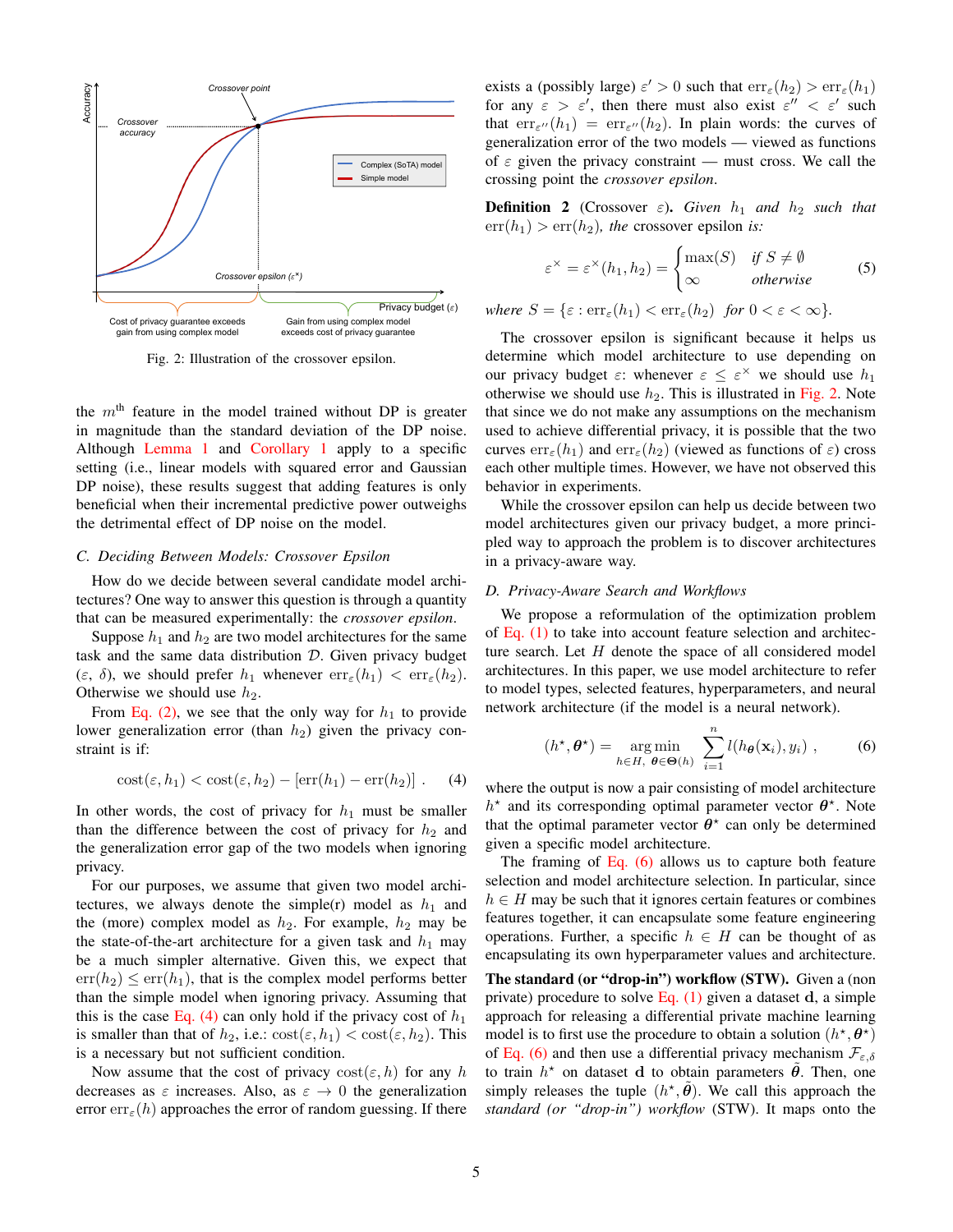workflow of a practitioner who performs all operations without considering privacy until a suitable architecture is identified and then uses a differentially private learning algorithm to train the model. Arguably this is also the workflow often used in research that evaluates various aspects of differential privacy machine learning algorithms  $[8, 19, 20]$  $[8, 19, 20]$  $[8, 19, 20]$  $[8, 19, 20]$  $[8, 19, 20]$  or the use of differential privacy as a defense for inference attacks [\[21](#page-18-19)[–23\]](#page-19-0).

The privacy-aware workflow (PAW). By contrast to the standard workflow, a principled way to solve  $Eq. (6)$  is to take into account the cost of achieving differential privacy in the selection of model type, architectures, and features. We call this the *privacy-aware workflow* (PAW). In the last part of this paper, we propose privacy-aware algorithms for feature selection and architecture search. We defer their description to [Section VIII](#page-12-0) and focus for the next few sections on explicating and demonstrating the pitfall of using the standard workflow.

Differential privacy of the workflow. Although the released model when we follow the standard workflow or the privacyaware workflow will satisfy  $(\varepsilon, \delta)$ -differential privacy, the workflow as a whole may not satisfy differential privacy. This is because choices that are made as part of the workflow such as the selection of the model architecture could be based on sensitive data without accounting for that leakage. We set this issue aside for now and defer the discussion of how to ensure that our privacy-aware algorithms satisfy differential privacy in [Section VIII-C.](#page-15-0)

# IV. DATASETS AND EXPERIMENTS SETUP

#### <span id="page-5-0"></span>*A. Datasets*

In this section, we describe the datasets we use and how we pre-process them.

CIFAR-10. CIFAR-10 is a computer vision data set for universal object recognition that is commonly used as a benchmark for image recognition classes. It was collected by Alex Krizhevsky, Vinod Nair, and Geoffrey Hinton [\[24\]](#page-19-1). The dataset contains 60,000 color images classified into 10 classes (cat, dog, airplane, and so on). Each image is  $32 \times 32$ . We use 50,000 data points for training, 5,000 for validation, and 5,000 for the test set.

**MNIST.** MNIST  $[25]$  is a dataset of handwritten digit  $(0)$ through 9) images. The dataset contains 70,000 28  $\times$  28 grayscale images. Identifying the number shown in the image is a classic image classification task. We use 60,000 data points for training, 5,000 for validation, and 5,000 for the test set.

**Fashion-MNIST.** Fashion-MNIST is a dataset of  $28 \times 28$ gray-scale images of clothing items (e.g. shirts, dresses, bags, shoes, etc.) provided by the research division of Zalando (a German fashion technology company) [\[26\]](#page-19-3). The dataset contains 70,000 images, divided into sets of 60,000, 5,000, and 5,000 for training, validation, and test sets respectively.

SVHN. The Street View House Numbers (SVHN) dataset was extracted from Google Street View images of door signs [\[27\]](#page-19-4). It contains 52,000 images  $(32\times32)$ . In this paper, we use a training set of 42,000 images and validation and test sets of 5,000 data images each. Also, we only use gray-scale images.

Adult. This is a dataset hosted on the UCI Machine Learning repository.<sup>[3](#page-5-1)</sup> It is often used to predict whether a person's income is over 50K USD or not [\[28\]](#page-19-5) on the basis of 14 (mostly categorical) attributes. The data was extracted from the 1994 census. We preprocessing the data by one-hot encoding all attributes. This results in 108 features. We use 22,750 records in the training data and 9,750 for the test set.

Purchase-100. This dataset is based on Kaggle's "acquire val-ued shoppers" challenge.<sup>[4](#page-5-2)</sup> The dataset was prepared through clustering by Shokri et al. [\[29\]](#page-19-6) to have 100 classes. Each dataset record has 600 binary features and there are 197,000 records in total. We use 157,750 as the training set, 5,000 as the validation set, and 5,000 as the test set.

Breast Cancer. This is a dataset hosted on the UCI Machine Learning repository [\[30\]](#page-19-7). It is often used to predict whether there are recurrence events. It has 9 attributes and most of them are categorical. We use one-hot encoding to prepossess all attributes and results in 43 attributes. We use 191 records to train and 95 records to test.

SMS Spam Collection. This is a dataset hosted on the UCI Machine Learning repository [\[31\]](#page-19-8). It is often used to predict whether this message is spam or not. It contains 5,574 records (English message and their labels). We use 4700 records to train the RNN model and 836 records for testing (we ignore some data records to make sure the training dataset can be evenly divided by batch size which is required by DP-SGD).

Medical Cost. This is a dataset pulled from Machine Learning with R by Brett Lantz  $\left[32\right]$  and hosted on Kaggle  $\left[33\right]$ . This dataset contains basic attributes of patients, such as age, BMI, and number of children, and is used to predict the individual medical cost charged by the patient's insurance. It contains 1338 entries, 1000 of which we use to train regression models, and 300 of which we use for testing.

## *B. Setup*

We used NVIDIA DGX A100 GPUs for architecture search and training models. We used Tensorflow 2.4.0 with Python 3.8 and the latest version at the time of writing (i.e., version 0.6.2) of the tensorflow-privacy package for  $DP-SGD$ .<sup>[5](#page-5-3)</sup> To do the accounting of privacy parameters  $(\varepsilon, \delta)$ , we use the compute dp sgd privacy() function. We use grid search to find the most suitable learning rate and other hyperparameters for training neural networks.

Unless otherwise stated, the differential privacy settings are as follows. The noise level for DP-SGD is 2.0, L2 norm is set to 1.0, and  $\delta \leq 10^{-5}$  for all datasets expect for Purchase-100 (where  $\delta \leq 10^{-7}$  due to the larger number of records in this dataset).

<span id="page-5-1"></span><sup>3</sup><https://archive.ics.uci.edu/ml>

<span id="page-5-3"></span><span id="page-5-2"></span><sup>4</sup><https://www.kaggle.com/c/acquire-valued-shoppers-challenge> <sup>5</sup><https://github.com/tensorflow/privacy>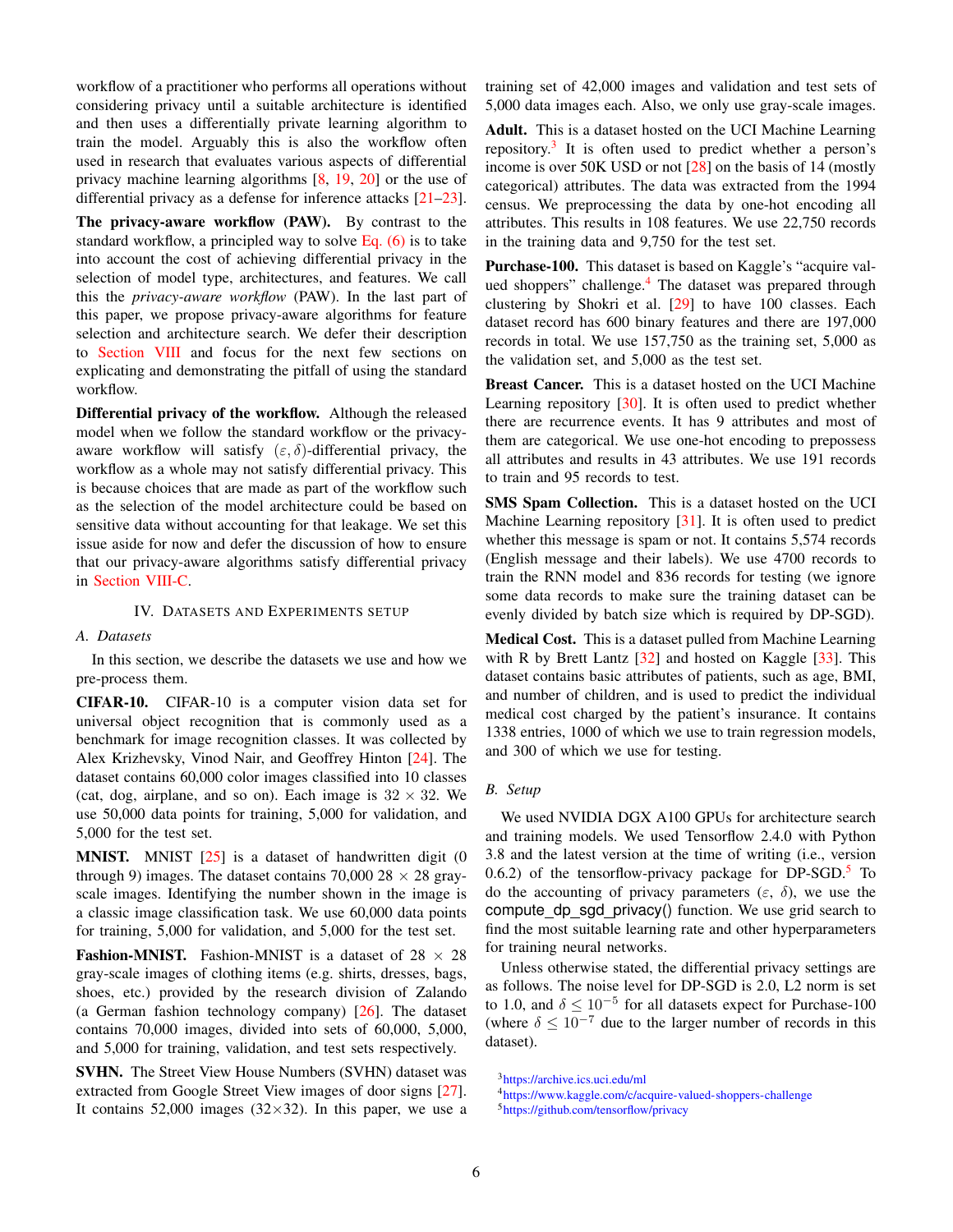<span id="page-6-1"></span>TABLE I: Summary results for FCNs and CNNs for STW and PAW models (we set  $\delta = 10^{-7}$  for Purchase-100 and  $\delta = 10^{-5}$  for all other datasets). Gap is defined as the difference in test accuracy between the PAW model and the STW model. PR denotes the ratio of STW model parameters to PAW model parameters. In all cases the PAW model outperforms the STW model when training with DP-SGD. In contrast, the STW model provides significantly higher accuracy when trained with SGD (i.e., with no privacy).

|              |               |            |            | <b>Test Accuracy</b> |           | Gap      |           |              |               |
|--------------|---------------|------------|------------|----------------------|-----------|----------|-----------|--------------|---------------|
| Architecture | Dataset       | Workflow   | Parameters | $DP-SGD$             | SGD       | $DP-SGD$ | SGD       | <b>PR</b>    | $\varepsilon$ |
|              | CIFAR-10      | <b>STW</b> | 1,820,330  | 47.76%               | 67.54%    | 2.46%    | $-6.08\%$ | $7.4\times$  | 4.87          |
|              |               | <b>PAW</b> | 246,554    | $50.22\%$            | 61.46%    |          |           |              |               |
| <b>CNN</b>   | <b>MNIST</b>  | <b>STW</b> | 197.130    | 96.88%               | $99.42\%$ | 0.98%    | $-0.04\%$ | $3.5\times$  | 4.39          |
|              |               | <b>PAW</b> | 56,970     | 97.86%               | 99.38%    |          |           |              |               |
|              | <b>SVHN</b>   | <b>STW</b> | 1.817.930  | 82.72%               | 91.68%    | $2.00\%$ | $-0.78\%$ | $3.0\times$  | 5.38          |
|              |               | PAW        | 600.522    | 84.72%               | 90.90%    |          |           |              |               |
|              | CIFAR-10      | <b>STW</b> | 636.938    | 40.12%               | 57.14%    | 3.54%    | $-11.78%$ | $32.0\times$ | 2.34          |
|              |               | <b>PAW</b> | 19.914     | $43.66\%$            | 45.36%    |          |           |              |               |
|              | <b>MNIST</b>  | <b>STW</b> | 66,762     | 93.10%               | 97.54%    | 1.84%    | $-1.20\%$ | $6.9\times$  | 2.11          |
|              |               | <b>PAW</b> | 9.610      | 94.94%               | 96.34%    |          |           |              |               |
| <b>FCN</b>   | <b>SVHN</b>   | <b>STW</b> | 221,066    | 72.90%               | 85.32%    | 3.20%    | $-1.20\%$ | $5.6\times$  | 2.58          |
|              |               | <b>PAW</b> | 39.818     | 76.10%               | 84.12%    |          |           |              |               |
|              | Fashion-MNIST | <b>STW</b> | 38,410     | 85.00%               | $89.62\%$ | 1.74%    | $-1.92\%$ | $4.0\times$  | 2.11          |
|              |               | PAW        | 9.610      | 86.74%               | 87.70%    |          |           |              |               |
|              | Purchase-100  | <b>STW</b> | 903,524    | 66.74%               | 94.88%    | 8.04%    | $-3\%$    | $10.1\times$ | 1.54          |
|              |               | PAW        | 89.828     | 74.78%               | 91.88%    |          |           |              |               |

#### V. EVALUATION: PERVASIVENESS & IMPACT

<span id="page-6-0"></span>We seek to evaluate how widespread the phenomenon is and quantify its impact.

#### <span id="page-6-3"></span>*A. Architecture Search*

Setup & Methodology. For each dataset/prediction task, we identify suitable model architectures for the standard workflow and the privacy-aware workflow. (The details of the search algorithms we use are deferred to [Section VIII.](#page-12-0)) We then train the models and compare their test accuracy in the nonprivate and differential privacy cases. We use fully-connected feed-forward neural networks (FCNs) and convolutional neural networks (CNNs) that we train with SGD and DP-SGD. When comparing STW and PAW models, we use DP-SGD ensuring that the privacy parameters  $(\varepsilon, \delta)$  are the same in both cases to obtain a fair comparison. We also identify a close to optimal learning rate in each case. For both FCN and CNN experiments, we repeat each experiment at least three times to overcome variance from random fluctuations. We report the best results from each experiment based on the test accuracy.

Results. We perform experiments on five datasets using two types of neural networks. The results are summarized in [Table I](#page-6-1) (details of architectures used can be found [Ap](#page-22-1)[pendix D\)](#page-22-1). We see that the generalization error —measured as test accuracy on  $\varepsilon$ -differential privacy model— is significantly lower for the privacy-aware workflow (PAW) model than that of the standard workflow (STW) model. At the same time, when ignoring privacy (training with SGD) the STW model's performance is significantly better than that of the PAW model. This is exactly what we expect when  $Eq. (4)$  holds.

To emphasize the point: consider the STW CNN architecture on CIFAR-10. Achieving differential privacy results in an absolute decrease in accuracy of almost 20%. By contrast, achieving differential privacy for the PAW architecture incurs an absolute decrease of only  $11\%$ . The consequence of this is that despite the STW architecture being superior for

# CIFAR-10 than the PAW architecture, the latter outperforms the former given differential privacy.

In all the cases in [Table I,](#page-6-1) we find large generalization error gaps. The largest absolute gap is observed for the Purchase-100 dataset (8.04%). Furthermore, we observe that the PAW architectures have significantly fewer parameters than the corresponding STW architectures. In the most striking case, the FCN PAW architecture for CIFAR-10 has  $32\times$ fewer parameters. That said, in our experiments we have not observed the reduction in parameters to be (by itself) predictive of the generalization error gap.

Is this limited to classification and/or FCN and CNN architectures? No. We find that the same phenomenon occurs for all of the tasks and all architecture types that we have considered. In particular, the phenomenon manifests the same way for regression tasks and when using recurrent neural networks. We provide additional experiments in [Ap](#page-20-1)[pendix C.](#page-20-1) Taken together, our results strongly suggest that the phenomenon is commonplace and is not limited to any types of model architectures or tasks.

#### <span id="page-6-4"></span>*B. Feature Selection*

We now turn to the case of feature selection. We are interested in whether the use of a subset of features yields a better model with differential privacy than using all available features.

Setup & Methodology. We focus on logistic regression classifiers with the Adult and Breast Cancer datasets. We use the objective perturbation technique proposed by Chaudhuri et al. [\[4\]](#page-18-3) as implemented in Diffprivlib (the IBM differential privacy library). $6$  To obtain a baseline where there is no privacy constraint, we also train the models with a *very large* privacy budget, i.e.:  $\varepsilon = 10^9$ . In both cases, we set the maximum number of iterations for the solver to 5,000 and the tolerance to  $10^{-50}$ . We also use SGD and DP-SGD with the setup described in [Section V-A](#page-6-3) for some experiments.

<span id="page-6-2"></span><sup>6</sup><https://github.com/IBM/differential-privacy-library>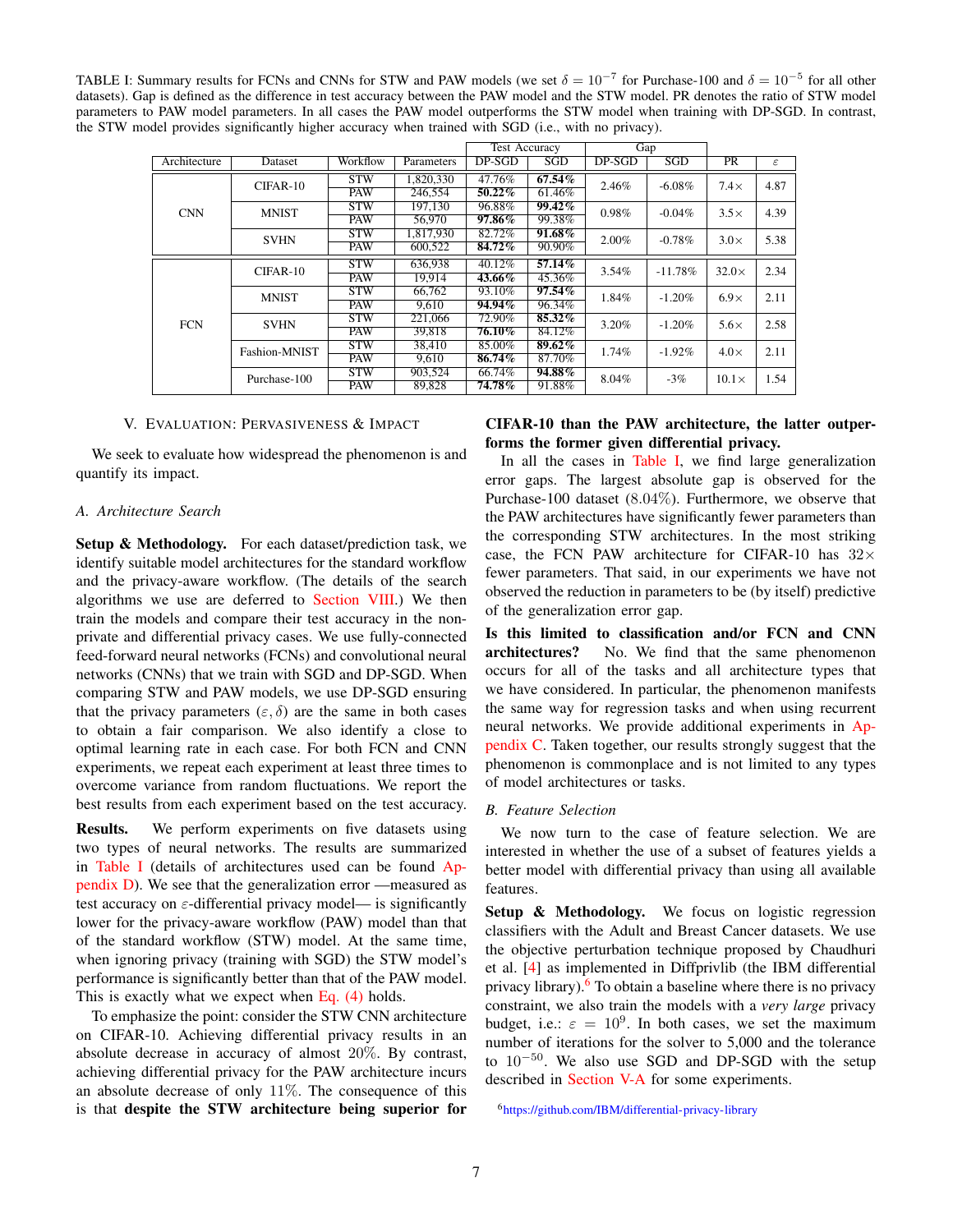<span id="page-7-0"></span>

Fig. 3: Logistic regression models for the Adult dataset trained with ε-differential privacy (objective perturbation) over the best subset of features of each size as identified by our privacy-aware greedy feature selection algorithm. With no privacy constraints, the best model uses all features. For stringent privacy constraints ( $\varepsilon = 0.1$ ) the best model is one that uses only 5 features.

To reduce the impact of random fluctuations in our results, we repeat experiments with objective perturbation at least 1000 times and report the average accuracy on the test dataset. For DP-SGD and SGD, we also repeat the DP-SGD and SGD training at least 10 times and report the average test accuracy.

Is using more features always better? We use a greedy approach to identify the best subsets of features of each size from 1 to 108 for Adult and 1 to 43 for Breast Cancer. (The details of the algorithms are presented in [Section VIII-B.](#page-13-0)) We then train logistic regression models for all of these subsets while varying the privacy budget  $\varepsilon$  from 0.1 to 20 for Adult and 0.5 to 100 for Breast Cancer with objective perturbation.

The results are shown in [Figs. 3](#page-7-0) and [4.](#page-7-0) We see that for stringent privacy constraints (i.e., small privacy budget  $\varepsilon$ ) the model's accuracy decreases the more features are used. In contrast when the model is trained with no privacy constraints (blue lines), the more features are used the higher the accuracy (except in some cases for Breast Cancer). This point is made more salient by noticing the large accuracy decrease of using all features as opposed to a small carefully selected set of features when the privacy budget is small (e.g.,  $\varepsilon \leq 0.5$ ) for Adult and  $\varepsilon \leq 1.0$  for Breast Cancer). For example, for Adult with  $\varepsilon = 0.1$  using all features gives us a model with 70.86% accuracy, whereas using the best subset of five features yields a model with 78.58% accuracy. In addition this effect is particularly pronounced for the Breast Cancer models where for  $\varepsilon \leq 1$  the best model uses the single best feature.

Furthermore, for moderate values of the privacy budget (e.g.,  $\varepsilon = 1.0$  for Adult and  $\varepsilon = 5$  for Breast Cancer) the best performing model is obtained with a strict subset of features in the middle of the range. Indeed, in such cases using all available features results in a worse performing model than only using a small carefully selected subset. This is consistent with our theoretical results [\(Section III-B\)](#page-3-4).



Fig. 4: Logistic regression models for the Breast Cancer dataset trained with ε-differential privacy (objective perturbation) over the best subset of features of each size as identified by our privacy-aware greedy feature selection algorithm. With no privacy constraints, the best model is the one that uses all features. For  $\varepsilon = 5$  the best model is one that uses only 11 features.

Does the DP mechanism matter? Is the behavior dependent on which  $\varepsilon$ -differential privacy mechanism is used? To answer this question, we repeat the feature selection experiments using DP-SGD instead of objective perturbation [\[4\]](#page-18-3). In this case we use a neural network with a single layer of two neurons (essentially implementing binary logistic regression as a neural network). We then train it with SGD and DP-SGD for two values of  $\varepsilon$  over the Adult and Breast Cancer datasets while varying the number of features used. In this case, we consider the best subsets of features of five different sizes and comparing this to using all available features. We train models for 40 epochs and with a batch size of 250. We use categorical cross-entropy as the loss function. Results are shown in [Table II](#page-8-1) (Adult) and [Table XVIII](#page-22-2) (Breast Cancer). We see that for the chosen privacy budgets  $\varepsilon$ , using a subset of features provides a more accurate model than using all features. However, in some cases (e.g., Adult with 2 features for  $\varepsilon = 0.0196$ ) using too few features provides a worse performing model. The privacy budget  $\varepsilon$  in this case is much smaller than for objective perturbation, because DP-SGD provides superior privacy guarantees for the same accuracy.

# *C. Takeaways*

Following the standard "drop-in" workflow ignores the cost of achieving differential privacy during architecture search and feature selection. We find that this results in systematically using overly complex models that make poor predictions, where there exist significantly better performing alternatives. These alternatives, which are readily found by accounting for differential privacy in the search, yield consistently better predictions and use fewer parameters (sometimes by an order of magnitude). This behavior is observed consistently across all types of model architectures (FCN, CNN, RNNs), types of tasks (classification and regression), and all datasets we have tried. Furthermore, it is not specific to the mechanism used to achieve differential privacy.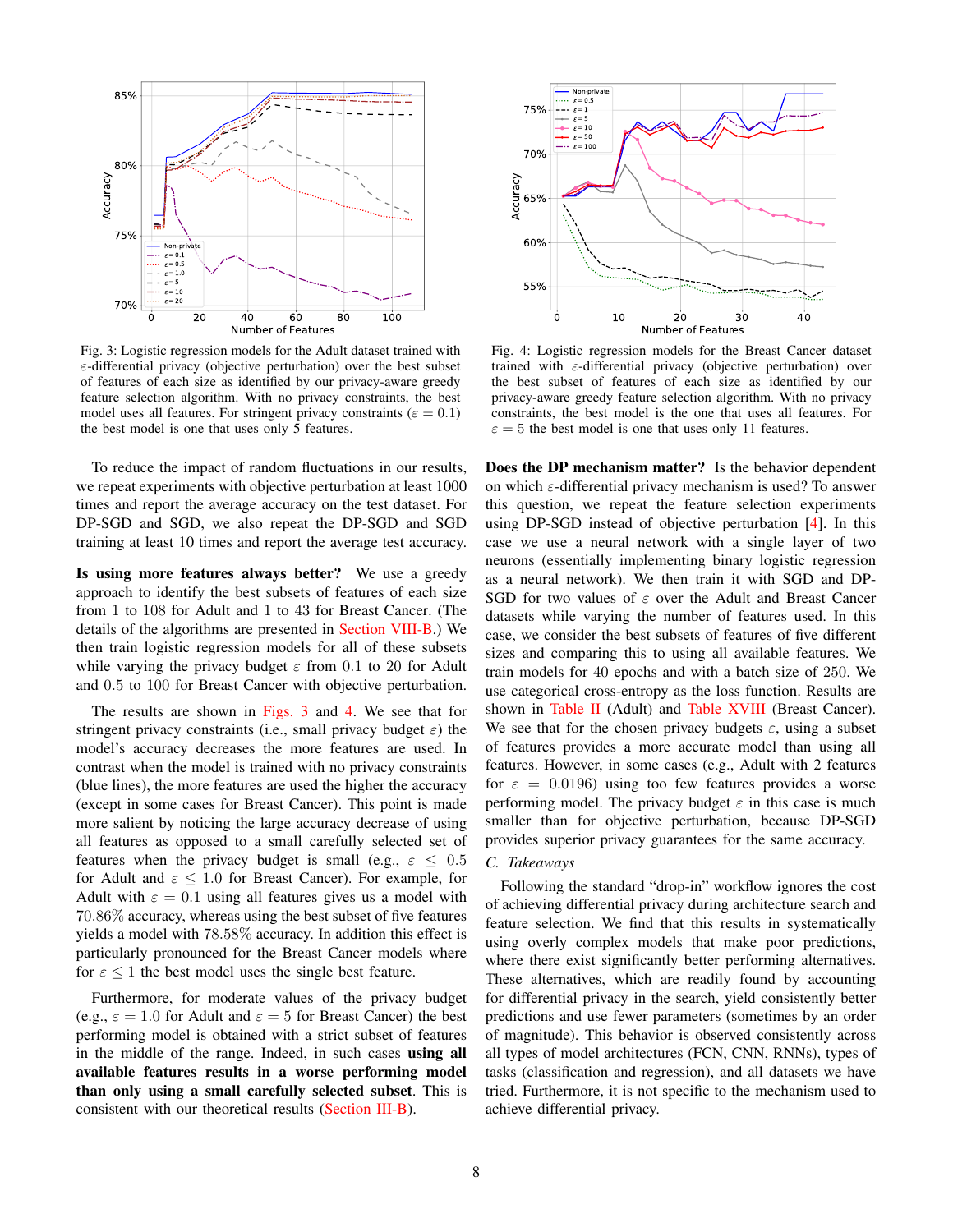<span id="page-8-1"></span>TABLE II: Test accuracy for feature selection with DP-SGD and SGD for Adult. With SGD using all features always results in higher test accuracy, whereas with DP-SGD using a small subset of features provides a better model, especially for small  $\varepsilon$ .

|  |               |                | Selected features |        |        | All features |
|--|---------------|----------------|-------------------|--------|--------|--------------|
|  | $\varepsilon$ | # of Features  | SGD               | DP-SGD | SGD    | $DP-SGD$     |
|  |               | 2              | 65.26%            | 67.37% |        |              |
|  |               | 10             | 69.47%            | 65.26% |        |              |
|  | 0.236         | 20             | 72.63%            | 68.42% |        | 66.32%       |
|  |               | 30             | 71.58%            | 66.31% |        |              |
|  |               | 40             | 73.68%            | 66.26% | 73.68% |              |
|  |               | $\mathfrak{D}$ | 65.26%            | 65.26% |        |              |
|  |               | 10             | 69.47%            | 64.21% |        |              |
|  | 0.014         | 20             | 72.63%            | 60.00% |        | 59.48%       |
|  |               | 30             | 71.58%            | 62.11% |        |              |
|  |               | 40             | 73.68%            | 59.35% |        |              |

# VI. EVALUATION: THEORY VALIDATION

<span id="page-8-0"></span>We perform experiments to validate our theoretical frame-work [\(Section III\)](#page-2-0).

# *A. Analyzing the effect of DP noise*

We devise an experiment to analyze the effect of DP noise on models of varying complexity. For this we engineer a dataset and prediction task and compare models with varying input sizes. Specifically, we generate random feature values in  $[0, 1]$  and label each data point as the sum of the feature values. To vary the input size (i.e., number of features) we simply divide the original feature value to create multiple new features which add up to the original value. Using this method we can guarantee that the relationship between input and label is (essentially) the same, which ensures that models trained with different input sizes will effectively learn the same relationship and achieve the same accuracy. We use singlelayer neural networks with a single output unit using sigmoid activation but five different input size/complexity (i.e. 1000, 500, 100, 50, and 10). We set the logistic loss which is strictly convex and thus ensures that there is a unique optimal set of parameters in each case.

We train the models using both SGD and DP-SGD to understand the effect of the noise. Specifically, for each model we analyze what happens to the parameters during training by measuring the cosine distance of model parameters with SGD and DP-SGD. Because of the way the task is engineered: all models will achieve 100% accuracy when trained with SGD, because there is only one optimal set of parameters in each case and it is the same for SGD and DP-SGD. To overcome the randomness of the initialization and the training process, we repeat this experiment 100 times. [Table III](#page-8-2) shows the test accuracy for SGD and DP-SGD of the models for each input size. [Fig. 5](#page-8-3) shows the cosine distance measured across 50 training epochs. The shaded region around each line shows an approximate 95%-confidence interval.

We see that the smaller the input size, the faster the convergence to the true (SGD) set of parameters (measured by the cosine distance). For the simplest model (input size 10) the distance quickly drops towards 0, indicating that DP training effectively yields a similar parameter vector as non-DP training. By contrast, the cosine distance for the more

<span id="page-8-2"></span>TABLE III: Detrimental effect of differential privacy noise. Test accuracy for different model input sizes for the same task.

|            |        |      | Test accuracy |
|------------|--------|------|---------------|
| Input size | F.     | SGD  | $DP-SGD$      |
| 1000       |        |      | 59.75%        |
| 500        |        |      | 67.20%        |
| 100        | 0.0355 | 100% | 84.45%        |
| 50         |        |      | 84.85%        |
|            |        |      | 85.80%        |

<span id="page-8-3"></span>

Fig. 5: Cosine distance of model parameters with SGD and DP-SGD for different input sizes. The shaded area around each curve shows a 95%-confidence interval.

complex models (i.e. models with input sizes 50, 100, 500, or 1000) decreases at a much slower rate, which highlights that the DP noise has a significantly detrimental effect on the training process. Since slower convergence means more training epochs are required (and more epochs means a larger privacy budget) the larger the input size the larger the privacy budget must be to achieve the same model accuracy. In this case, the prediction task is the same across all models, so there is no benefit from using a larger input size that could potentially offset the detrimental effect of DP noise.

# *B. Effective Sample Size*

To further explore the effect of DP noise, we need to consider the role of the training data size. As with most differential privacy mechanisms, having larger datasets results in better privacy (i.e., a smaller privacy budget  $\varepsilon$ ). This is also the case for DP-SGD because the algorithm uses the sampling of mini-batches in each iteration to amplify privacy [\[8\]](#page-18-7). If the batch size is fixed, the larger the dataset the smaller the sampling ratio, which results in lower privacy budget consumed. Therefore, we can reason about the effect of DP noise by varying the size of the training dataset and considering the privacy budget consumed by different model architectures to achieve the same generalization error.

To do this, we use the MNIST dataset and train classifiers with DP-SGD stopping as soon as the model achieves 85% validation accuracy. We use two FCN models. The first is a "simple model" that consists of a single hidden layer with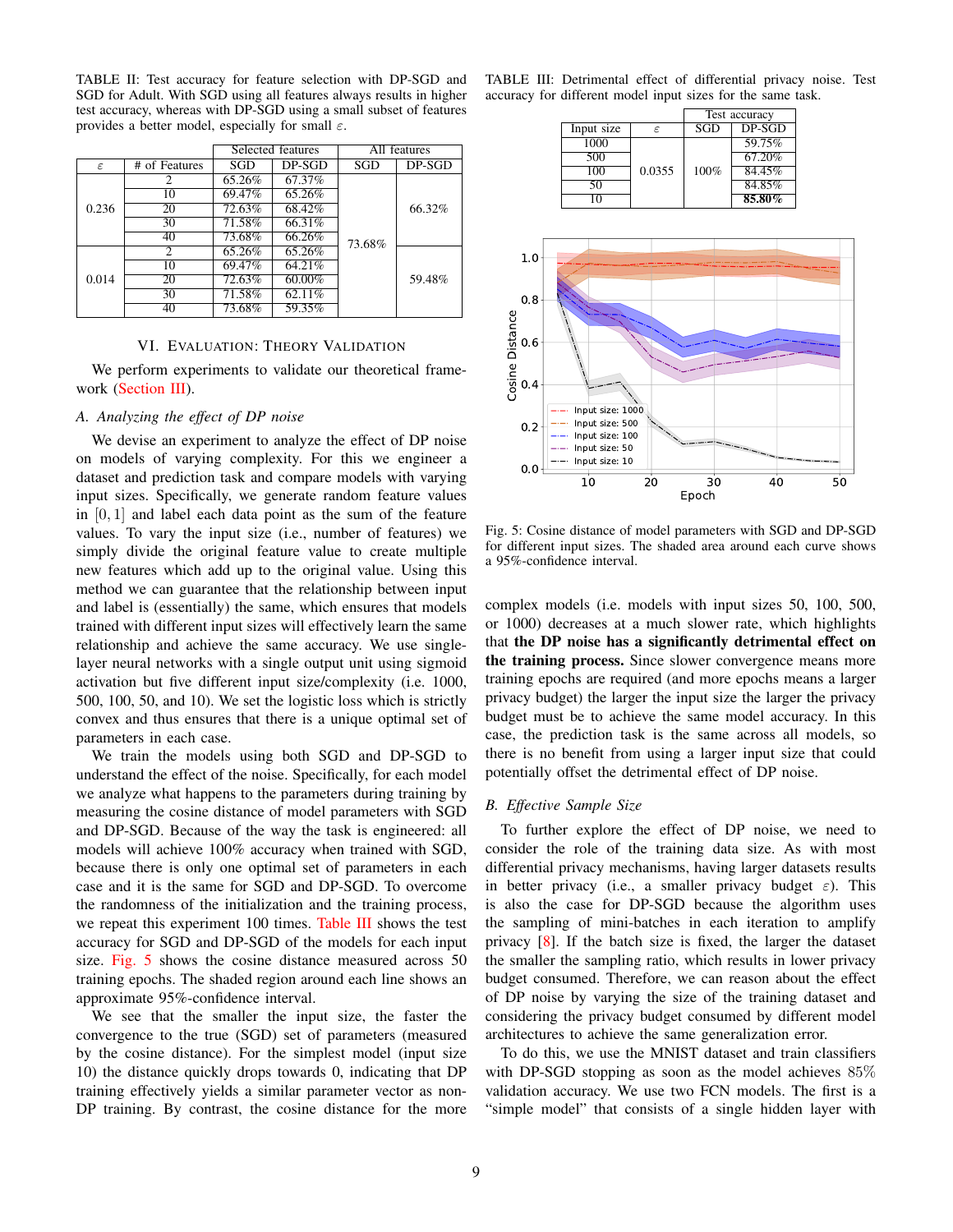<span id="page-9-0"></span>

Fig. 6: Privacy budget  $\varepsilon$  to achieve 85% test accuracy on MNIST with DP-SGD for varying training data sizes. The shaded area around each curve shows a 99%-CI.

128 neurons. The second one is a (more) "complex model" with 3 hidden layers of 2048, 256, and 64 neurons. We set the same hyperparameters (i.e., batch size, etc.) for both of models, except for the learning rate which we tune optimally in each case. Since MNIST has only 60k images, we vary the training dataset size from 10k to 1 million, by random sampling from the data with replacement. To overcome the randomness of the training process and the DP noise, we repeat the experiment 10 times.

The results are shown in [Fig. 6](#page-9-0) where the x-axis shows the training dataset size (in log scale) and the y-axis shows the privacy budget for training (until stopping at 85% validation accuracy). We see that for a fixed training dataset size, the complex model requires a larger privacy budget  $\varepsilon$  to reach the same accuracy. Equivalently, for a fixed privacy budget the complex model requires more training data to achieve the same accuracy. For example for  $\varepsilon = 1$  it suffices to have 13,574 training examples for the simple model (to achieve 85% accuracy) whereas it takes 19, 145 training example  $(41\%$  more) for the complex model. However, we observe that for large training dataset sizes (e.g.,  $\geq$  500k) the two curves converge, which is consistent with related work observations [\[34\]](#page-19-11).

We found in experiments that the relationship of the privacy budget  $\varepsilon$  as a function of the training data size is remarkably predictable. Curve fitting shows that — for training data sizes large enough to reliably achieve the threshold accuracy — the relationship is of the form:

$$
\varepsilon = \ln\left(\alpha + \frac{\beta}{n}\right) ,
$$

where *n* is the training data size and  $\alpha \ge 1$  and  $\beta > 0$  are a task/dataset dependent parameters. The form of this resembles that of theorems for privacy amplification by subsampling for differential privacy [\[35\]](#page-19-12). Specifically, on the simple model of [Fig. 6,](#page-9-0) we find an almost perfect fit for  $\alpha = 1.1$  and  $\beta = 8922.4.$ 

<span id="page-9-2"></span>

Fig. 7: Test accuracy on the STW model and PAW model for varying privacy budget  $\varepsilon$  on CIFAR-10, SVHN, Fashion-MNIST and MNIST datasets. The shaded area around each curve shows a 99.9%-CI.

#### *C. Measuring the Crossover* ε

Recall from [Section III-C](#page-4-3) that the crossover epsilon  $\varepsilon^{\times}$  is the privacy budget threshold at which the STW model and PAW model have the same generalization error. Thus, the decision of which architecture to use depends on whether the  $\varepsilon$ -DP constraint is below the crossover point, i.e.:  $\varepsilon \leq \varepsilon^{\times}$ . Architecture Search. We train FCNs for both STW and PAW with DP-SGD on CIFAR-10, SVHN, MNIST, and Fashion-MNIST for varying  $\varepsilon$  from  $10^{-1}$  to  $10^{7}$ . For each chosen value of  $\varepsilon$ , we perform a separate grid search in addition to the architecture search to ensure that the learning rate is optimally tuned in each case.<sup>[7](#page-9-1)</sup> The results are shown in [Fig. 7](#page-9-2) where we see that the crossover epsilon  $\varepsilon^{\times}$  is around  $10^{4}$ for these datasets (note: this is so large as to make the privacy guarantee meaningless). The shaded region shows an approximate 99.9%-confidence interval on the test accuracy for both the STW model and PAW model. We see that for  $\varepsilon$  significantly smaller and significantly larger than the crossover epsilon, the two confidence intervals do not overlap. Interestingly, the largest relative accuracy gap between the PAW and STW models for  $\varepsilon \leq \varepsilon^{\times}$  is not always for very low  $\varepsilon$  (i.e., stringent privacy guarantees). For example for CIFAR-10 it is for values of  $\varepsilon$  that are relatively large but significantly lower than the crossover value.

**Feature Selection.** We estimated the range of  $\varepsilon^{\times}$  on Adult and Breast Cancer taking as the simpler model the one with the subset of features that provides the highest test accuracy model in each case. For Adult this gives us six features and for Breast Cancer a single feature if  $\varepsilon$  for both cases is 0.5. We estimated that the range for the crossover epsilon is [10, 20] for Adult and [60, 70] for Breast Cancer. For Adult, the range is readily estimated by visual inspection of [Fig. 3.](#page-7-0) For Breast Cancer, we

<span id="page-9-1"></span><sup>&</sup>lt;sup>7</sup>Unexpectedly, we found that to achieve high accuracy when the privacy budget is large (e.g.,  $\varepsilon > 10^3$ ), we need to use large learning rates. We investigated this further and describe our findings in [Section VII-C.](#page-11-0)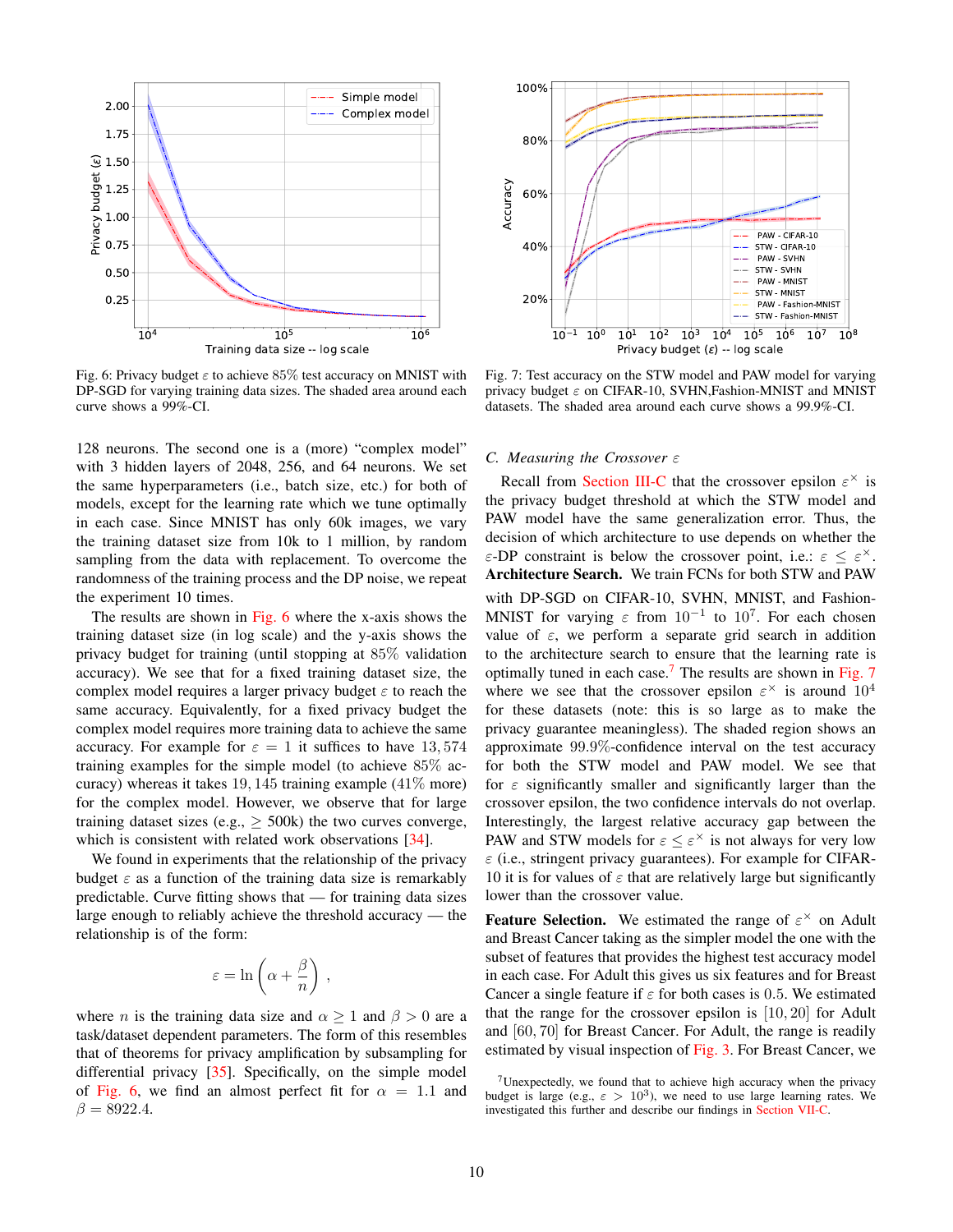<span id="page-10-1"></span>

Fig. 8: Test accuracy on MNIST of Logistic regression model, FCN model and CNN model for varying training  $\varepsilon$ . The shaded area around each curve shows a 99.9%-CI.

see from the red line ( $\varepsilon = 50$ ) in [Fig. 4](#page-7-0) that a (slightly) lower accuracy is obtained when using all 43 features compared to a smaller subset, which implies:  $\varepsilon^{\times} > 50$ .

# *D. Crossover* ε *for Model Selection*

Can FCNs ever outperform CNNs? For many image classification tasks, CNNs are known to significantly outperform fully-connected architectures [\[14,](#page-18-11) [36\]](#page-19-13). However, the cost of achieving privacy (even for reasonable  $\varepsilon$ ) can be so large that it reverses this. We use the STW CNN model on MNIST but increase the noise level to 2 and the number of training epochs to 500. We do this so that both models achieve the exact same  $\varepsilon$ -differential privacy guarantee ( $\varepsilon = 2.11$ ). When we train this CNN model using DP-SGD, the test accuracy is 93.92%. In contrast, the test accuracy of the PAW FCN model (see [Table I\)](#page-6-1) is  $94.94\%$ . In other words, when the privacy budget is limited, it may be better to use a simple FCN model instead of a CNN model.

Choosing architectures and the crossover  $\varepsilon$ . Consider three alternative model architectures for MNIST: FCN, CNN, and logistic regression. Clearly, when ignoring privacy CNN is the better choice. However, as we argue in this paper one should use the crossover epsilon to decide. We vary the privacy budget  $\varepsilon$  from 0.01 to 2.0 and plot the test accuracy of all three model architectures. We show the results in [Fig. 8.](#page-10-1) (Note that we use a different CNN architecture, i.e., the PAW CNN model, than the previous experiment.) The crossover epsilon  $\varepsilon^{\times}$  is in the range from 0.25 to 0.5. Concretely: if the privacy budget  $\varepsilon$  is smaller than 0.25 then the best choice is the logistic regression model; if the privacy budget  $\varepsilon$  is larger than 0.5 then one should opt for the CNN model. This experiment emphasizes the utility of the crossover epsilon both as a concept and a measurable quantity: even within a (relatively) small range for the privacy budget  $\varepsilon$ , the model architecture that yields the highest accuracy can vary widely.

<span id="page-10-2"></span>TABLE IV: LeNet-5 [\[14\]](#page-18-11) on MNIST compared with PAW architectures. Our PAW architecture outperforms LeNet under DP-SGD despite having fewer parameters.

|              |            | <b>Test Accuracy</b> |           |       |              |                |               |
|--------------|------------|----------------------|-----------|-------|--------------|----------------|---------------|
| Model        | Parameters | DP-SGD               | SGD       | Epoch | <b>Batch</b> | Noise          | $\varepsilon$ |
| <b>ST</b>    | 197130     | 96.88%               | 99.42%    |       |              |                |               |
| <b>PAW</b>   | 56970      | $97.86\%$            | 99.38%    | 300   |              |                | 4.39          |
| LeNet        | 61706      | 96.30%               | 99.48%    |       | 100          | 1              |               |
| <b>ST</b>    | 197130     | 96.61%               | 99.34%    |       |              |                |               |
| <b>PAW</b>   | 56970      | $97.40\%$            | 99.28%    |       |              |                | 2.98          |
| LeNet        | 61706      | $95.90\%$            | $99.36\%$ | 150   |              |                |               |
| <b>ST</b>    | 197130     | $93.92\%$            | 99.34%    |       |              |                |               |
| <b>PAW</b>   | 56970      | $96.08\%$            | 99.28%    |       |              |                | 1.09          |
| <b>LeNet</b> | 61706      | $94.30\%$            | $99.36\%$ |       |              | $\overline{c}$ |               |
| <b>ST</b>    | 197130     | 94.92%               | $99.38\%$ |       |              |                |               |
| <b>PAW</b>   | 56970      | $94.96\%$            | 99.12%    | 70    | 200          |                | 1.05          |
| LeNet        | 61706      | 94.72%               | 99.32%    |       |              |                |               |

## *E. Takeaways*

As we hypothesized, noise added to achieve DP has a detrimental effect on model accuracy, and this detrimental effect increases with model complexity. One can reason about this effect differently by considering the model's training data size and its relationship to the privacy budget. For a fixed privacy budget, one can opt for simplicity or increase the dataset size to enable the use of more complex models. Finally, ML practitioners can measure and use the crossover epsilon  $(\varepsilon^{\times})$  to determine when the benefits from additional model complexity outweighs the detrimental effect of DP noise.

## <span id="page-10-0"></span>VII. EVALUATION: FACTORS & BEST PRACTICES

We seek to identify factors that contribute to the detrimental effect of DP noise and quantify their effect. In doing so, we discuss the importance of hyperparameter tuning and also compare various architectures to derive some best practices for practitioners.

#### *A. Architectural Factors*

Instead of using model architectures with low generalization error when trained with SGD, we can look to the literature for proven architectures for specific tasks. For example, we can use LeNet [\[14\]](#page-18-11) for MNIST and compare it to the PAW architecture we found. The results are shown in [Table IV](#page-10-2) where we vary the number of training epochs, batch size, and noise levels. We also use STW model architectures previously found as a baseline. We observe that the performance of the LeNet models is on par with the STW models when training with SGD, albeit being more parameter efficient using only 61k parameters instead of 197k. However, when training with DP-SGD, the PAW architecture always outperforms both the LeNet and the STW architecture. For example, the PAW model achieves 97.4% accuracy instead of 95.9% for LeNet (150 epochs and batch size of 100). Furthermore, the PAW architecture uses 4736 fewer parameters than LeNet. Taken together, these results suggest that even architectures that are optimized for a specific task can be outperformed by other (simpler) architectures found in a privacy-aware way.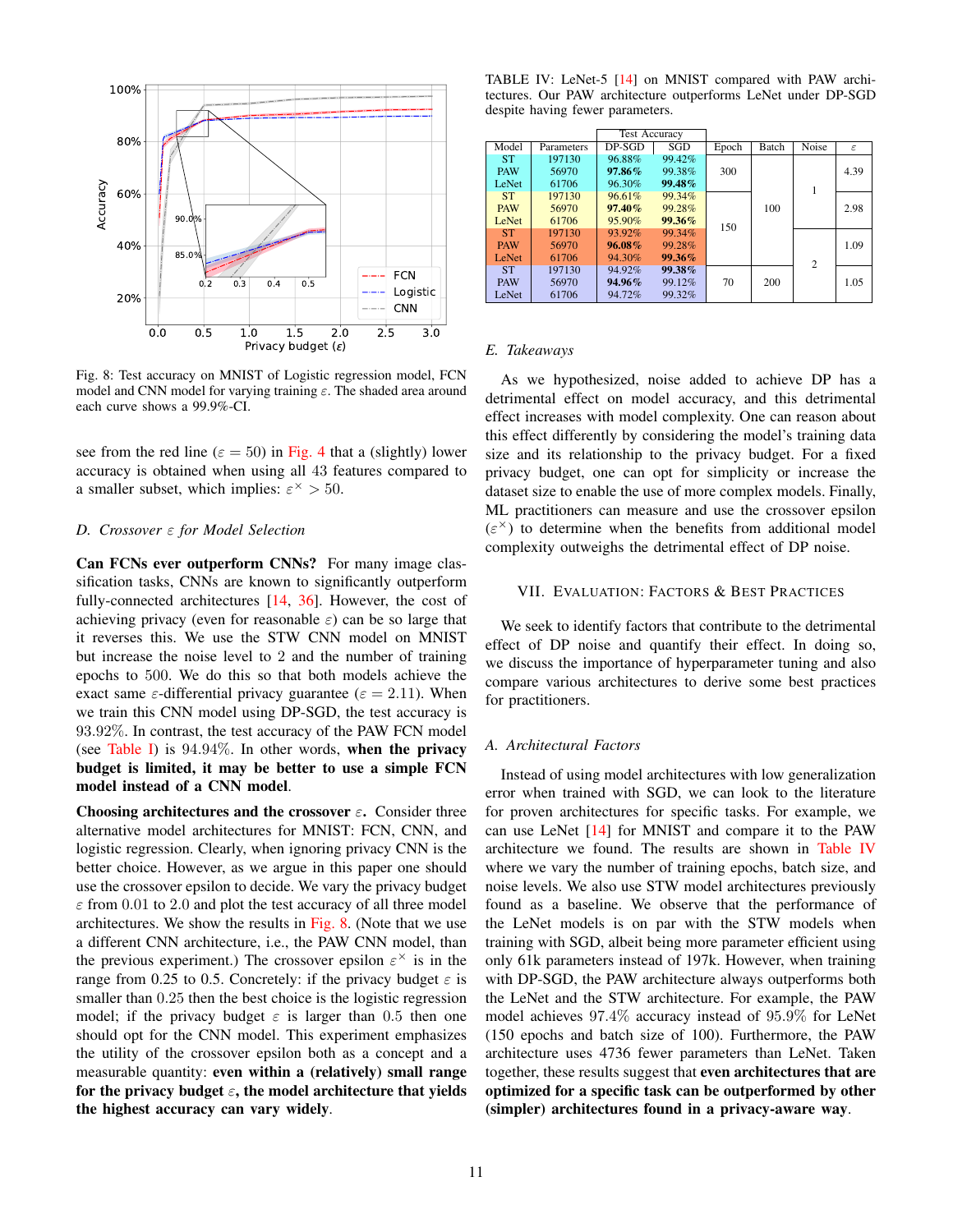<span id="page-11-1"></span>TABLE V: FCN models on SVHN with and without PCA with SGD and DP-SGD ( $\varepsilon = 2.58$ ). Due to the cost of privacy, using PCA provides an overall better model.

|                 |          |            | <b>Test Accuracy</b> |        |
|-----------------|----------|------------|----------------------|--------|
|                 | Workflow | Parameters | $DP-SGD$             | SGD    |
| PCA $(k = 300)$ | ST       | 221,066    | 72.90%               | 85.32% |
|                 | PА       | 39.818     | 76.10%               | 84.12% |
| No PCA          | ST       | 1,577,738  | 64.40%               | 87.08% |
|                 | РA       | 55,042     | $70.38\%$            | 86.01% |

# *B. Feature Engineering*

What is the impact on the privacy of dimensionality re-duction or feature extraction techniques such as PCA [\[37\]](#page-19-14)? To answer this, we train FCN models on SVHN with and without PCA for SGD and DP-SGD. For PCA, we only keep the  $k = 300$  principal components. The parameters for DP-SGD are tuned as in [Table I](#page-6-1) so that  $\varepsilon = 2.58$ . [Table V](#page-11-1) shows the results. Due to the cost of achieving privacy, the use of PCA yields a better model. In part, this is because without PCA the number of parameters for the STW model is quite large (1.5M) so the absolute decrease in accuracy in switching from SGD to DP-SGD is substantial (22.62%).

PCA was initially leveraged by Abadi et al. [\[8\]](#page-18-7) in the paper proposing DP-SGD. However, we show in this paper (as can be seen in [Table V\)](#page-11-1) that whether we use PCA, there exist simpler architectures that provide significantly better accuracy under DP-SGD. Further, observe that the difference in the accuracy of PCA is much larger with DP-SGD than with SGD.

#### <span id="page-11-0"></span>*C. Training Factors*

In cases where the model architecture is fixed (e.g., because only specific architectures are well-suited for a given prediction task) there are several training factors that influence how the phenomenon manifests. In particular we find that tuning learning hyperparameters (i.e., batch size, learning rate, etc.) has a significant effect and one cannot simply rely on the hyperparameter values that work well with SGD. Furthermore, we find that in some cases training only a subset of the network's layers is a viable strategy.

Impact of the learning rate. Tuning the learning rate is crucial. We found that when using a learning rate that is not suitable, the cost of achieving differential privacy is sometimes hidden. In other words, comparing model architectures and using the same learning rates can be misleading. To show this, we use the SVHN dataset and train CNNs with DP-SGD for the STW and PAW architectures (for the same  $\varepsilon$ ). This can be seen in [Figs. 9a](#page-12-1) to [9c.](#page-12-1) [Figs. 9a](#page-12-1) and [9b](#page-12-1) show the behavior when training both STW and PAW models with the same small learning rate (i.e, 0.01; [Fig. 9a\)](#page-12-1) and the same larger learning rate (i.e., 0.1; [Fig. 9b\)](#page-12-1). In contrast, [Fig. 9c](#page-12-1) shows the behavior when we train each model with a suitable (i.e., close to optimal) learning rate. Allowing the learning rates to be different between the STW model and the PAW model yields the best-performing model in each case.

We also observed that when the privacy budget  $\varepsilon$  is very large, the model trained with DP-SGD outperforms SGD. We discovered that this can be attributed to DP-SGD's use of

<span id="page-11-2"></span>TABLE VI: Test accuracy of different training methods. RWT trains only last 2 layers of the model with DP-SGD (other layers are initialized randomly and frozen during training). Normal trains all parameters with DP-SGD. For the FCN and CNN models we use MNIST. For the RNN model we use SMS Spam Collection.

| Model      | Params. (trainable)            | Method     | <b>Test Accuracy</b> | $\varepsilon$        |
|------------|--------------------------------|------------|----------------------|----------------------|
|            |                                | Normal     | $90.06\%$            | 2.11                 |
| <b>FCN</b> | 1,362,122 (33,482)             | <b>RWT</b> | 84.32%               |                      |
|            |                                | Normal     | 51.34%               | 0.341                |
|            |                                | <b>RWT</b> | 73.06%               |                      |
|            | 122,442 (19,328)<br><b>CNN</b> | Normal     | $97.34\%$            | 5.92                 |
|            |                                | <b>RWT</b> | 96.33%               |                      |
|            |                                | Normal     | 91.20%               | 0.341                |
|            |                                | <b>RWT</b> | $95.20\%$            |                      |
|            |                                | Normal     | 88.64%               | $1.47 \cdot 10^{11}$ |
| <b>RNN</b> | 496,978 (132,610)              | <b>RWT</b> | 87.84%               |                      |
|            |                                | Normal     | 79.80%               | 0.391                |
|            |                                | <b>RWT</b> | 87.00%               |                      |

gradient clipping. We discuss this and other observations about the behavior of DP-SGD versus SGD in [Appendix E.](#page-22-0)

Reducing parameters without switching architecture. Instead of switching model architecture, a way to effectively reduce the number of parameters is to make some parameters non-trainable (i.e., freeze them after initialization). We call this *Random Weights Training* (RWT). Specifically, we initialize the parameters/weights associated with the first few layers of the model randomly and then freeze them. We then train the model, which effectively tunes only the remaining layers' parameters through backpropagation.

We evaluate this strategy on FCNs [\(Table XXIX\)](#page-24-0), CNNs [\(Table XXX\)](#page-24-1) and RNNs [\(Table XXXI\)](#page-24-2) by only training the last two layers. Results for varying  $\varepsilon$  are shown in [Table VI.](#page-11-2) We observe that RWT achieves higher accuracy than training all layers when the privacy budget is small. Our results suggest that the reason for this is that the frozen layers act as rudimentary feature extractors and that having less accurate features from those layers is outweighed by the ability to precisely tune the last layers' weights given the larger effective per weight privacy budget.

Moreover, we discovered that RWT sometimes allows a complex architecture to outperform a much simpler one. An example of this is shown in [Table VII.](#page-12-2) Here the complex model has three times as many parameters as the simple model. Based on our other experiments, training the complex model with DP-SGD should result in significantly lower accuracy  $(49.90\%)$  than the simple model  $(73.04\%)$ . However, if we train the complex model with RWT, it achieves 75.18% test accuracy, outperforming the simple model since fewer parameters are actually trained despite the higher total number of parameters. Thus, it may be more appropriate to think of complexity in terms of the number of *trainable* parameters rather than the total number of parameters. This also suggests that a promising area for future research is transfer learning with differential privacy.

The benefits of RWT are also apparent when we measure the crossover  $\varepsilon$ . We measure the crossover  $\varepsilon$  for FCN and CNN models in [Fig. 10.](#page-12-3) We see that whenever the privacy budget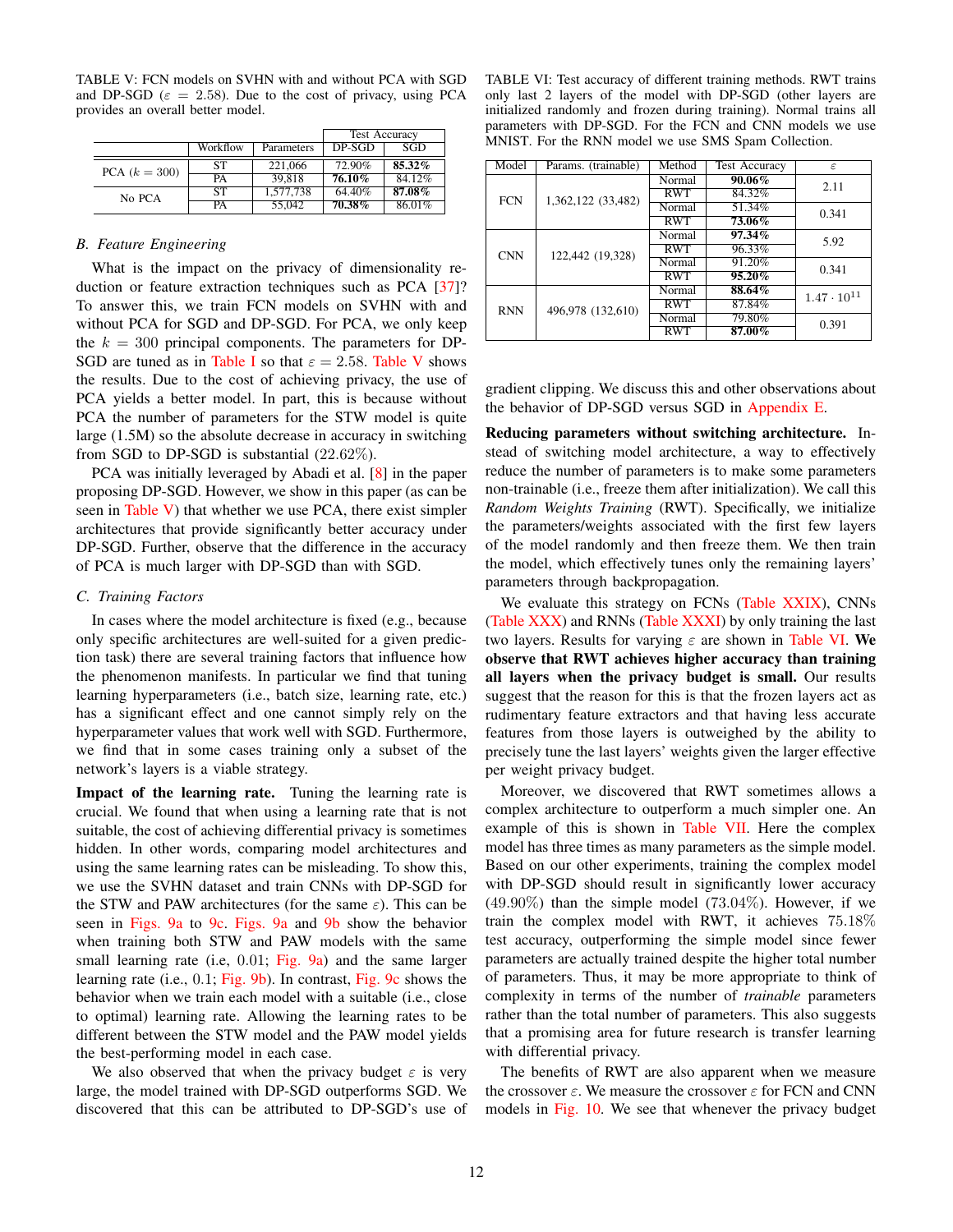<span id="page-12-1"></span>

Fig. 9: Impact of the learning rate using SVHN data. We find that using a close to optimal learning rate in each case (i.e., different for the STW model and PAW model) provides the best accuracy [\(Fig. 9c\)](#page-12-1). Using the same learning for both STW and PAW either too small [\(Fig. 9a\)](#page-12-1) or too large [\(Fig. 9b\)](#page-12-1) is misleading and yields worse-than-necessary models.

<span id="page-12-2"></span>TABLE VII: Test accuracy for complex model with RWT and simple model with normal training.

| Model           | Complex   |            | Simple  |
|-----------------|-----------|------------|---------|
| Method          | Normal    | <b>RWT</b> | Normal  |
| # of parameters | 1.362.122 | 33,482     | 435,402 |
| DP accuracy     | 49.90%    | 75.18%     | 73.04%  |
|                 |           | 0.34       |         |

<span id="page-12-3"></span>

Fig. 10: Test accuracy on RWT and normal training with DP-SGD for varying privacy budget  $\varepsilon$  on MNIST data. It can be seen that the crossover  $\varepsilon$  is around 0.6 for CNN model and 1.4 for FCN model. The shaded area around each curve shows a 99.9%-confidence interval.

is small (i.e., 0.6 for CNN and 1.4 for FCN), it is better to use RWT than train all layers.

# *D. Towards Best Practices*

Taken together our experimental insights can be distilled down into a set of recommendations or guidelines that we hope can serve as the basis of best practice in the future. For now, we express these recommendations as flowchart [\(Fig. 11\)](#page-13-1) that practitioners can use to guide the ML engineering process.

## VIII. ALGORITHMS

<span id="page-12-0"></span>We propose privacy-aware algorithms for feature selection and architecture selection.

#### <span id="page-12-4"></span>*A. Architecture Search*

There is significant prior work on neural architecture search [\[38\]](#page-19-15), with some using reinforcement learning [\[39\]](#page-19-16) and others using genetic or evolutionary search methods [\[40](#page-19-17)[–42\]](#page-19-18). The evidence suggests that both reinforcement learning and evolutionary search outperform randomized search [\[43\]](#page-19-19).

PAAS. We propose a privacy-aware neural network architecture search based on a genetic algorithm. While this algorithm shares a common structure with genetic algorithm based neural architecture search methods, it is designed to take into account the impact of the differential privacy guarantee, and carefully calibrated Laplace noise is added to its fitness function to improve robustness — and ensure that the search process itself (not just released the model) satisfies differential privacy. We call this algorithm PAAS.

The search space of PAAS primarily includes architectural elements such as the number of layers, activation functions, number of units per layer, etc. However, the search space can be made to also include traditional hyperparameters (e.g., learning rate, batch size, regularization constants, etc.), or those hyperparameters can be optimized separately given a neural network architecture. More precisely, PAAS takes an initial search space of architectures  $H$ , which may be thought of as a dictionary mapping architectural choices to a list of possible values. For example:

$$
H = \{ \text{num\_layers}: [1, 2, 4, 8, 16],
$$
  
\n
$$
num\_units\_per\_layer: [64, 128, 256],
$$
  
\n
$$
activation\_fn: [TanH, Sigmoid, ReLU] \},
$$

for a simple neural network search space. Note that the dictionary or list of values for any entry need not be finite.

The full algorithm is described in [Algorithm 1](#page-14-0) and it internally uses an Evolve() function [\(Algorithm 2\)](#page-14-1) to produce the next generation's population on the basis of the previous one. The algorithm takes into account privacy through a train model() function that is an abstraction for the training process, meant to be instantiated in practice with a differentially private training procedure.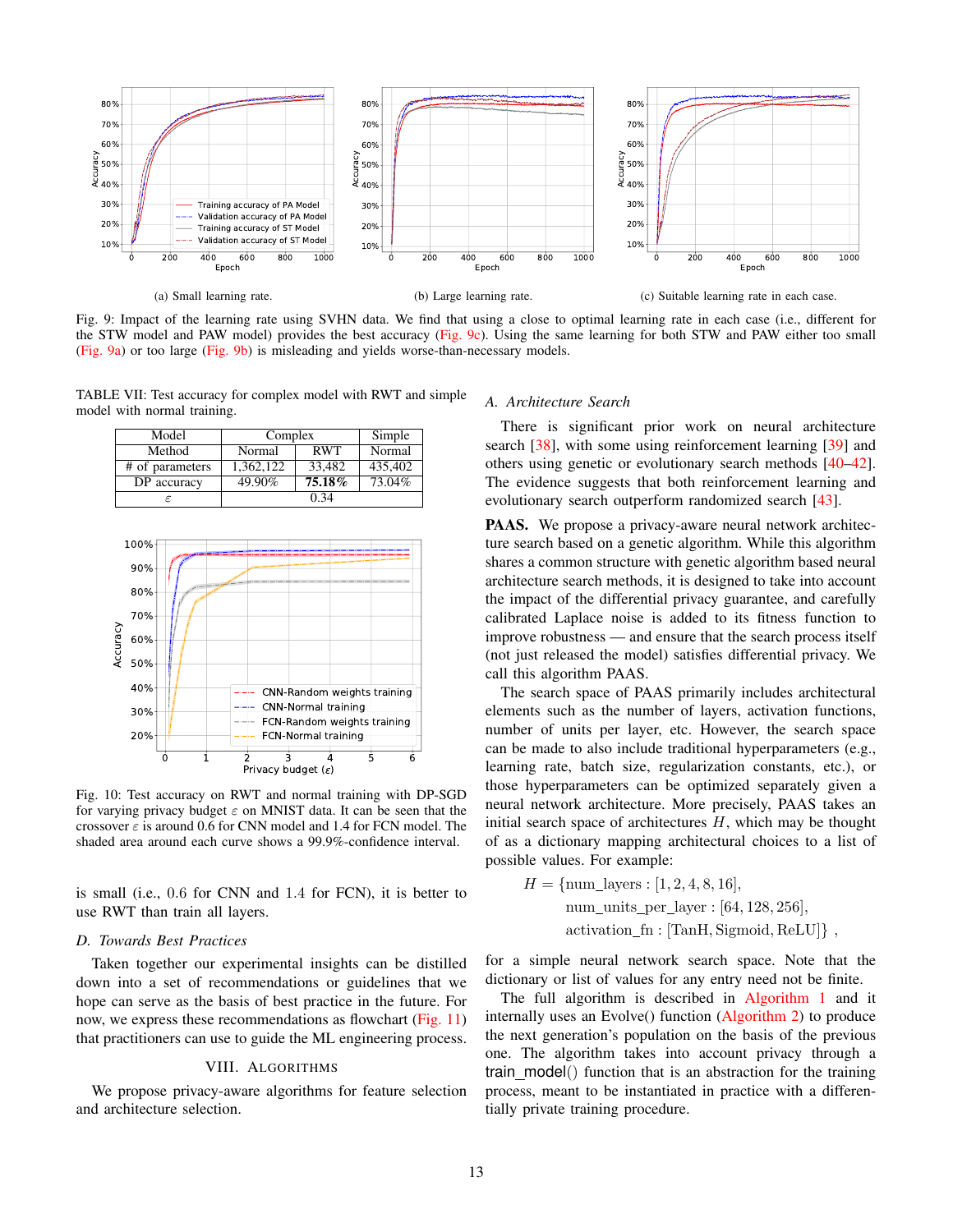<span id="page-13-1"></span>

Fig. 11: Proposed flowchart for differentially-private machine learning. We expect future to refine and expand on these preliminary guidelines.

Given the search space  $H$ , the algorithm initially selects a population of  $k$  architectures uniformly at random (line 1). The algorithm then proceeds in  $l$  rounds, one for each generation. In each generation, train model() is invoked on every candidate architecture in the population and the corresponding model is then rank-ordered by fitness value (lines 3 and 4). As stated earlier, the fitness function is the Laplace noised accuracy of the model on the validation data. We found experimentally that this noise increases robustness, but it has the added benefit of making the algorithm differentially private with respect to the validation data. Concretely, we add Laplace noise  $\text{Lap}(\Delta/\varepsilon')$  to the model's validation accuracy with  $\Delta = 1/n$  where *n* is the size of the validation dataset (e.g., we set  $\varepsilon' = 0.02$  in experiments). The rank-ordered population of architecture (we discard the parameters after ranking) is then used to produce the next generation's population using Evolve(), which does so through a combination of selecting top-scoring architectures, crossover, and mutation (line 6). At the end of the last generation, the best-ranked architecture is selected and returned by the algorithm (lines 9 and 10). As a simple optimization, we use memoization to avoid repeated calls of train model() for the same architecture during a single run of the algorithm.

For the standard workflow (STW), we use PAAS but instantiate train\_model() with a non private learning algorithm (e.g., SGD). Once the algorithm terminates and returns the best architecture found, we then train the model using a DP mechanism (e.g., DP-SGD). In contrast, for the privacy-aware workflow (PAW), we use PAAS and instantiate train model() using a DP mechanism (e.g., DP-SGD).

Randomized Search (RS). As an alternative search strategy to PAAS, we consider Randomized Search (RS). This strategy is inspired by Appendix D of  $[8]$ . The idea is to randomly and *independently* sample a set of k architectures (out of the search space  $H$ ), evaluate their performance, and pick the one that performs the best. The motivation is that the process can performed to satisfy  $\varepsilon$ -DP without  $\varepsilon$  increasing directly in terms  $k$  as it would from naive use of composition results. This is because of a result of Gupta et al. [\[44\]](#page-19-20) (Theorem 10.2). We note here that there is recent work on hyperparameter tuning with differential privacy such as  $[45]$ .

Multi-Generation Randomized Search (MGRS). In practice, PAAS discovers good architectures but its privacy budget increases sharply with the candidate population size and the number of generations due to composition. RS picks architectures randomly so it is an inefficient search strategy, but it achieves differential privacy with a (relatively) small budget. We propose a hybrid search algorithm called *Multi-Generation Randomized Search* (MGRS) that combines PAAS and RS to obtain the best of both worlds. The basic idea is this: perform a search across multiple generations as in a genetic algorithm but within generations use randomized search. At the end of each generation, we randomly and independently mutate the architecture to create the population of the next generation. Specifically, with some probability  $p$  the architecture is mutated randomly and (with probability  $1 - p$ ) we re-sample a new architecture uniformly at random from the search space. The initial population is selected through uniformly random sampling of the search space.

# <span id="page-13-0"></span>*B. Feature Selection*

Feature selection is the process of selecting the features to use out of a pool of potential features. Typically the goal of feature selection is to improve the performance of the trained model or to reduce the cost of the training process. There exist several feature selection techniques, but in this paper, we consider principal component analysis, max pooling, and correlation-based feature selection.

Principal Component Analysis (PCA). PCA [\[37\]](#page-19-14) is a dimensionality reduction technique that can also be used for feature selection. Given a dataset with  $m$  real-valued features, PCA projects the data into a new space defined by a sequence of m principal components that are linearly uncorrelated. By selecting the k-first principal components (for  $k < m$ ) the dataset can be expressed such that each data point is represented as k real-valued features (one for each principal component).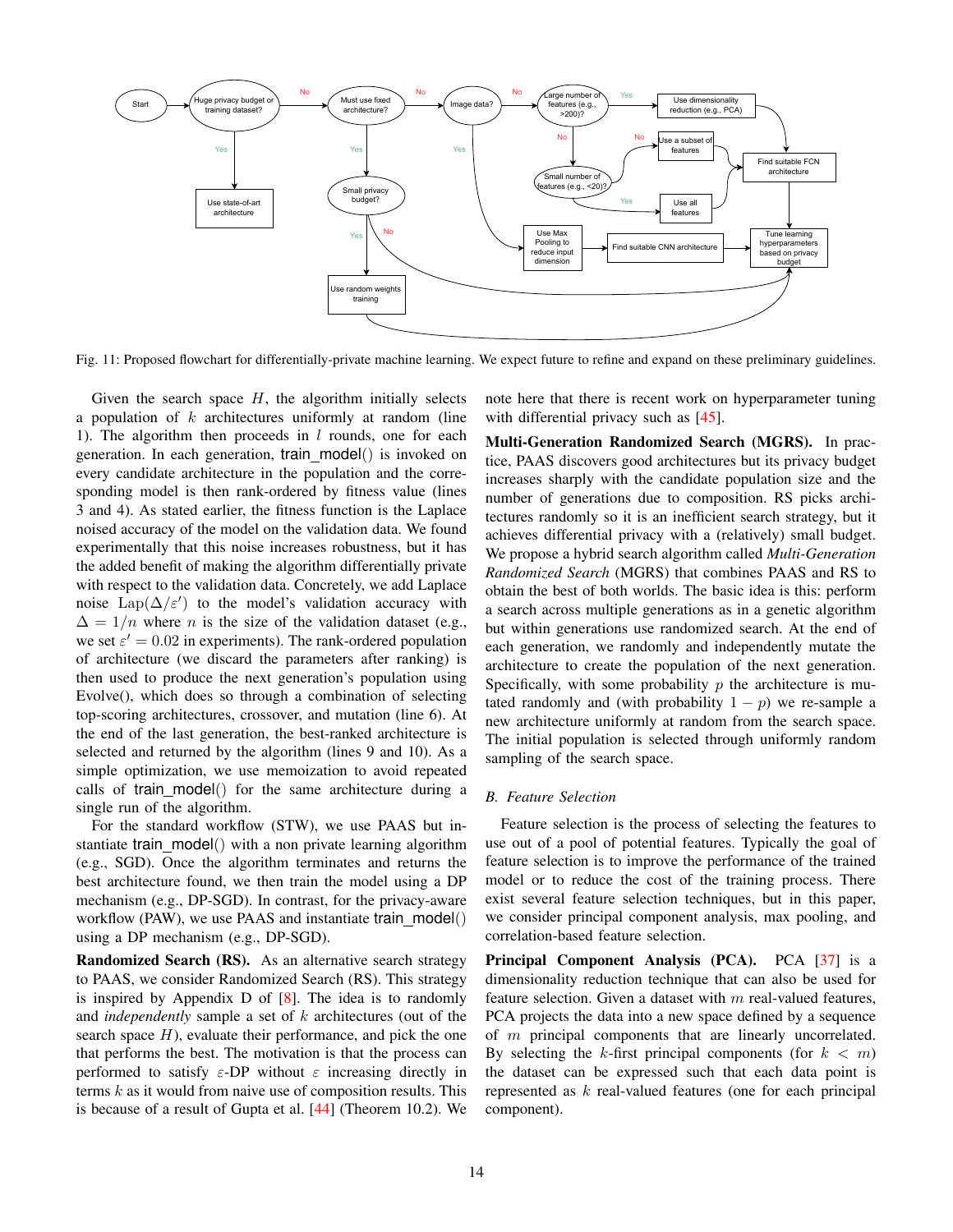# <span id="page-14-0"></span>Algorithm 1 Genetic Architecture Search: PAAS

**Input:**  $H$ : search space;

l: number of generations;

 $k$ : size of population (i.e., number of architectures); **Output:**  $h^*$ : the best architecture found

- 1:  $N$  ← uniformly randomly select k architectures from H
- 2: for generation  $i$   $(i = 1, 2, \ldots, l)$  do
- 3: Invoke train model() on each architecture  $a \in N$
- 4: Rank order architectures in  $N$  by each model's (noised) validation accuracy (i.e., fitness)
- 5: if  $i < l$  then
- 6:  $N \leftarrow \text{Evolve}(H, N)$
- $7:$  end if
- 8: end for

9: Let  $h^* \leftarrow$  the highest fitness architecture in N 10: **return**  $h^*$ 

<span id="page-14-1"></span>Algorithm 2 Evolve()

**Input:**  $H$ : search space;

- N: architectures ranked by fitness;
- $\alpha$ : proportion of top-ranking architecture to keep;
- $\beta$ : proportion of random architecture to keep;

 $p_{\text{mu}}$ : probability to randomly mutate an architecture;

**Output:**  $N'$ : Next generation's architectures 1:  $N_{\alpha} \leftarrow \alpha$ -proportion top scoring from N.

- 2:  $N_{\beta} \leftarrow \beta$ -proportion randomly selected from  $N \setminus N_t$ . 3:  $N_p \leftarrow N_\alpha \cup N_\beta$
- 4:  $\overrightarrow{N'} \leftarrow \emptyset$
- 5: while  $|N'| < |N|$  do
- 6: Pick architectures  $a_1, a_2$  uniformly at random in  $N_p$ .
- 7:  $a \leftarrow \text{crossover}(a_1, a_2)$
- 8:  $N' \leftarrow N' \cup \{a\}$
- 9: end while
- 10: For each  $a \in N'$ , with prob.  $p_{\text{mu}}: a \leftarrow \text{mutate}_H(a)$ 11: return  $N'$

Max Pooling. Convolutional neural networks often include down-sampling layers such as average pooling layers and maxpooling layers. A max-pooling layer down-samples its input by taking the maximum pixel value over the filter area for each slice, depth, and channel. We use max pooling for feature selection over raw images that are represented as 3d arrays of pixel values (the 3rd dimension is the channel - RGB). For example, applying (2,2) max pooling to a  $128 \times 128$  image would result in  $64 \times 64$  output image, where each pixel value is the max of the corresponding  $2 \times 2$  square of pixel values in the input image. (The operation is applied independently to each channel.)

Correlation-based Feature Selection (CFS). CFS is a technique that is well-suited for datasets with many categorical features [\[46\]](#page-19-22). The goal of CFS is to identify sets of features that are highly predictive of the target class label and at the same time uncorrelated with each other (i.e., we do not want redundant features). Given a dataset with m features, the *merit*

# <span id="page-14-2"></span>Algorithm 3 Greedy algorithm for CFS: CFS-Greedy

**Input:**  $C$ : set of potential features; k: desired number of features ( $k \leq |C|$ ); **Output:** S: selected features 1:  $S \leftarrow \emptyset$ 2: while  $|S| < k$  do 3:  $s^* \leftarrow \arg \max_{s \in C \setminus S} \text{merit}(S \cup \{s\})$ 

4:  $S \leftarrow S \cup \{s^{\star}\}\$ 

- 5: end while
- 6: return S

*value* of a set S of k features is:

<span id="page-14-3"></span>
$$
merit(S) = \frac{k \operatorname{corr}_y(S)}{\sqrt{k + k(k-1) \operatorname{corr}(S)}},\tag{7}
$$

where  $corr_u(S)$  is a measure of the correlation of features in S with the class labels y and  $corr(S)$  is a measure of the correlation between all the features in S.

Hall [\[46\]](#page-19-22) suggests the use of the average symmetrical uncertainty coefficient as a measure of correlation. For random variables  $x$  and  $y$ , the symmetrical uncertainty coefficient is defined as:

$$
succ(x, y) = 2\left(1 - \frac{H(x, y)}{H(x) + H(y)}\right) ,
$$

where  $H(x)$  (resp.  $H(y)$ ) denotes the entropy of x (resp. of y) and  $H(x, y)$  denotes the joint entropy of x and y.

A challenge of many approaches to feature selection (including CFS) is that given  $m$  potential features, there are  $2^m - 1$  non-empty possible subsets of features. Even if we fix the number of features k ahead of time, there are  $\binom{m}{k}$ possible choices. When m is large (e.g.,  $m \ge 100$ ), it becomes computationally infeasible to evaluate the merit value of all possible subsets.

A greedy algorithm for CFS. We propose a greedy algorithm to approximately find the best subset of features [\(Algorithm 3\)](#page-14-2). Given a set of selected features  $S$ , the algorithm seeks to add whichever feature (not already in S) maximizes the merit value [Eq. \(7\).](#page-14-3) The algorithm stops when the desired number of selected features is reached. (Alternatively, the algorithm could stop whenever adding any features does not increase the merit value.)

CFS using a genetic search algorithm. We also propose a genetic algorithm [\(Algorithm 4\)](#page-15-1). The algorithm uses the merit value as the fitness criterion for each feature subsets (line 3). In each generation, k subsets of features are generated and become part of the population. To generate the next generation, the top− $\alpha$  proportion of subsets by fitness value are kept whereas the others are discarded (line 4). The algorithm then generates the next population through crossover and mutation of the surviving subsets (lines 8 and 9). When it reaches the last generation, the algorithm returns the subset in the current population with the highest merit value (lines 14 and 15).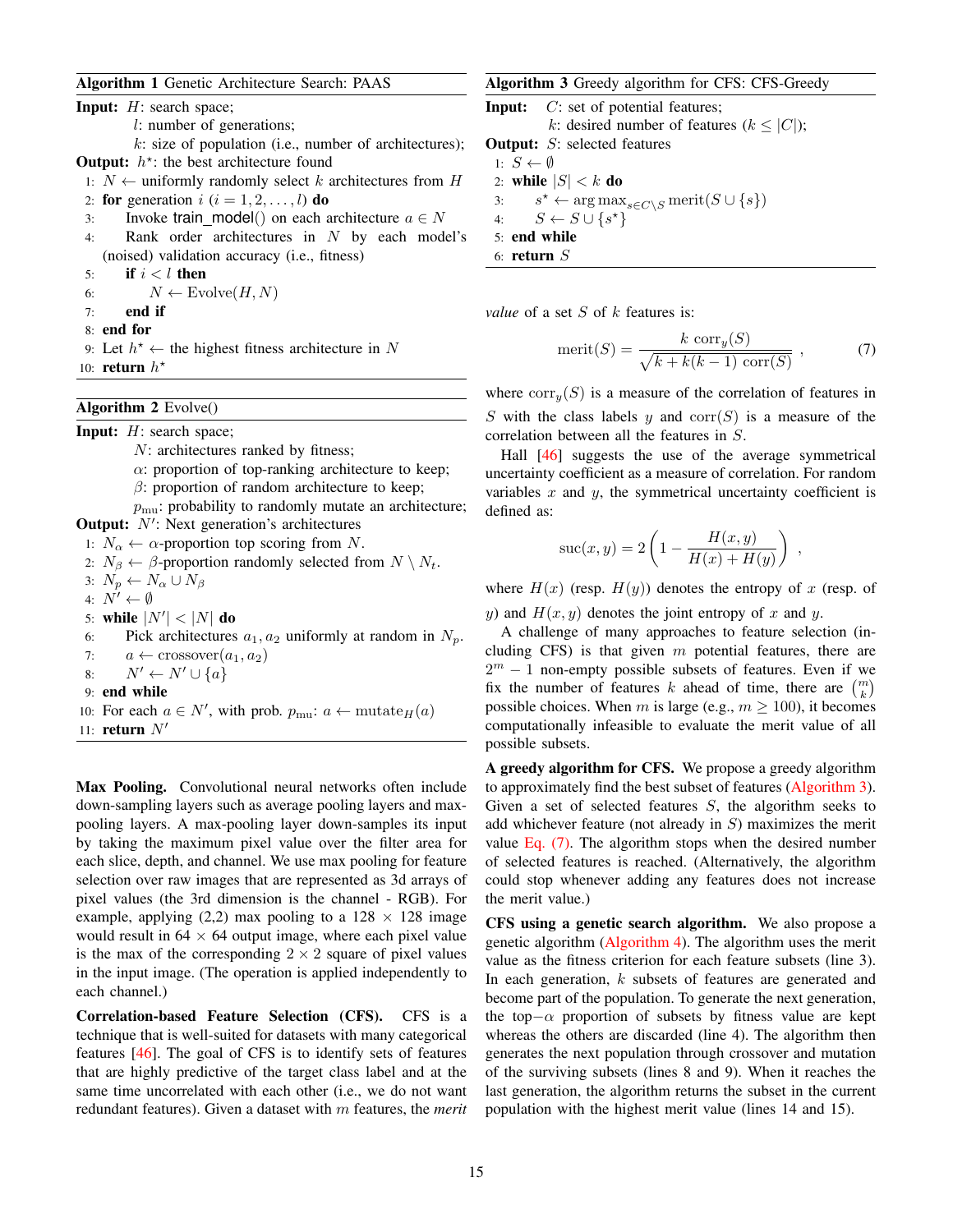# <span id="page-15-1"></span>Algorithm 4 Genetic Algorithm for CFS: CFA-GA

**Input:**  $C$ : set of potential features; k: population size; l: number of generations;  $\alpha$ : parent selection proportion;  $p_{\rm co}, p_{\rm mu}$ : crossover and mutate probabilities; **Output:** S: selected set of features 1: Let  $P$  be a collection of  $k$  randomly selected subsets of features from C 2: for generation  $i$   $(i = 1, 2, \ldots, l)$  do 3: Rank order each element  $S$  of  $P$  by merit $(S)$  value 4: Take the  $\alpha$ -top proportion of P as parent set P'. 5:  $P \leftarrow \emptyset$ 6: while  $|P| < k$  do 7: Select distinct  $S_1$ ,  $S_2$  uniformly at random in  $P'$ . 8: With prob.  $p_{\text{co}}: Q \leftarrow \text{crossover}(S_1, S_2)$ 9: With prob.  $p_{\text{mu}}: Q \leftarrow \text{mutate}(S_1)$ 10: With prob.  $1 - p_{\text{co}} - p_{\text{mu}}$ :  $Q \leftarrow S_1$ 11:  $P \leftarrow P \cup \{Q\}$ 12: end while 13: end for 14: Let  $S^* \leftarrow \arg \max_{S \in P}(\text{merit}(S))$ 15: **return**  $S^*$ 

Privacy-aware Feature Selection (PAFS). We also propose an alternative way to do feature selection. The idea is to use the set of features  $S$  that, when used to train a model with a differentially private process (e.g., DP-SGD) and a specific privacy constraint, provides the best model performance. This is more amenable to privacy than CFS because the goal is to maximize accuracy given differential privacy, not selecting the set of features that has the highest merit score.

However, it is computationally infeasible to try all  $2^m - 1$ non-empty possible subsets of features. So, we use a genetic algorithm similar to [Algorithm 4,](#page-15-1) but with the actual performance of the differential private model (e.g., accuracy on the test dataset) as fitness value. We call this algorithm PAFS.

In [Section IX-B,](#page-17-1) we evaluate all three "privacy-aware" algorithms CFS-Greedy, CFS-GA, and PAFS. Note that the first two are not technically speaking "privacy-aware" but since CFS inherently penalizes subsets of features with redundancy, it avoids including features whose costs will likely outweigh their benefits.

# <span id="page-15-0"></span>*C. Towards Differentially Private Workflows*

Recall from [Section III-D](#page-4-4) the difference between training the model to satisfy  $(\varepsilon, \delta)$ -DP and ensuring that the entire workflow guarantees differential privacy. In particular, the standard "drop-in" workflow does *not* guarantee differential privacy even if we train the model with a procedure such as DP-SGD. To ensure that a workflow preserves privacy one needs to ensure that no choices are made on the basis of sensitive data except through a differential privacy mechanism.

If available, public datasets, can be used to alleviate privacy concerns. In such cases, we would still train the final model on the sensitive dataset using differential privacy. In the rest of this section, we analyze the privacy of our feature selection and architecture search algorithms assuming we only have the one sensitive dataset.

Feature selection algorithms. Max Pooling incurs no privacy concerns. PCA can be made to satisfy differential privacy by adding noise to the correlation/covariance matrix directly [\[47\]](#page-19-23). Similarly, we can make our CFS-based feature selection algorithms (CFS-greedy and CFS-genetic) satisfy differential privacy by computing the symmetrical uncertainty coefficients using differential privacy. For this, we can simply add noise to the entropy values themselves as suggested by Bindschaedler et al. [\[48\]](#page-19-24). Note that in all these cases, the privacy guarantee is independent of the number of different feature sets that the algorithm evaluates because the merit values themselves are just post-processing of the symmetrical uncertainty coefficients.

In contrast, PAFS trains models with differential privacy for each feature set it evaluates. This means that the privacy budget for running PAFS grows with the population size and number of generations. If k feature subsets are considered in each generation and there are  $l$  generations, then we need to compose the model training mechanism  $c = kl$  times. (Since we use memoization and reuse results of subsets previously used, the total number of composition will be significantly lower than  $c$  in most cases. In practice, we can keep track of the number of unique subsets of features tried  $c'$  and do the privacy analysis with  $c = c'$ .) Using advanced composition, this means that if model training satisfies  $\varepsilon$ -differential privacy then the workflow will satisfy  $(\varepsilon', \delta')$ -differential privacy with PAFS for:

<span id="page-15-2"></span>
$$
\varepsilon' = \varepsilon \sqrt{2c \ln \frac{1}{\delta'}} + c\varepsilon (e^{\varepsilon} - 1) , \qquad (8)
$$

where  $\delta'$  can be chosen to optimize the tradeoff with  $\varepsilon'$ .

Architecture search algorithms. Similarly for PAAS, if the population size is  $k$  at each generation and there are  $l$ generations, we need to compose model training  $c = kl$  times. This yields the  $(\varepsilon', \delta')$ -differential privacy guarantee as [Eq. \(8\).](#page-15-2) Recall that during the search we add noise to the validation accuracy. If the validation data is disjoint from the training data (as it is in our case) we can simply use parallel composition to account for that. For RS we follow the approach detailed in Appendix D of [\[37\]](#page-19-14). The idea is to set an acceptable loss proportion in terms of the target accuracy which we denote by  $x$ , take the size of the validation dataset  $v$ , and the number of architectures evaluated k and then set  $\varepsilon' \in (0, \frac{1}{2})$  to ensure that:

<span id="page-15-3"></span>
$$
xv \ge \frac{4}{\varepsilon'} \ln(\frac{1}{\varepsilon'\delta k}) \tag{9}
$$

here  $\delta$  is not the  $\delta$  for differential privacy but a bound on the probability that the target accuracy is not reached. The overall privacy budget of the mechanism is  $\varepsilon + 8\varepsilon'$ , where  $\varepsilon$  is the privacy budget of training the (final) model.

In terms of access to sensitive data MGRS behaves like RS but within each generation, so it suffices to compose sequentially over the generations to compute the total privacy budget.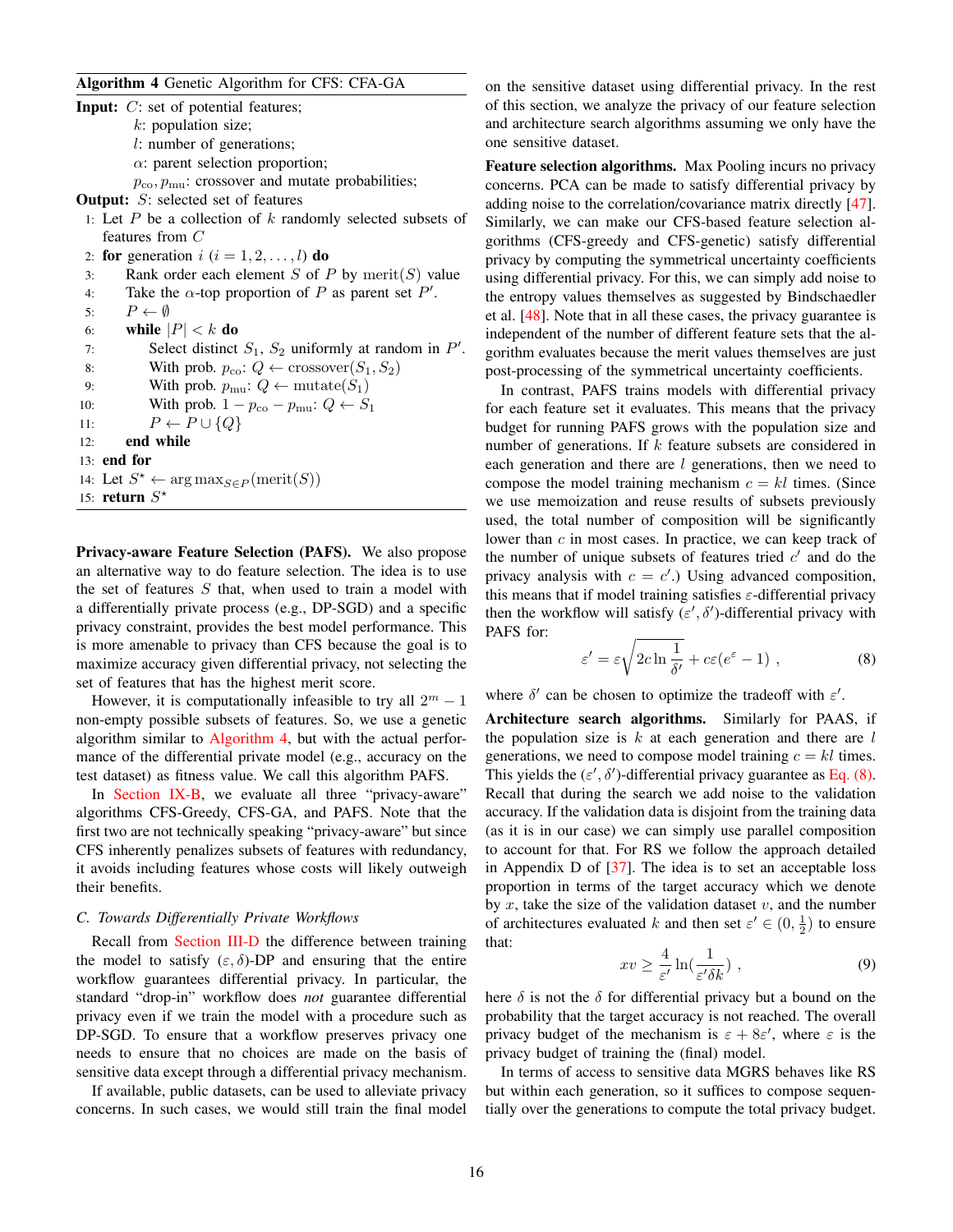$\sum_{i=1}^{l} \varepsilon_i$ , where  $\varepsilon_i$  is the privacy budget for generation *i*. We Thus, if we use  $l$  generations, the overall privacy budget is: use [Eq. \(9\)](#page-15-3) to compute  $\varepsilon_i$  where we set  $k = k_i$  the number of architectures evaluated in generation  $i$  (we keep  $x$ ,  $v$ , and  $\delta$  fixed across generations).

#### IX. EVALUATION: SEARCH ALGORITHMS

<span id="page-16-0"></span>We evaluate the search algorithms proposed in [Section VIII](#page-12-0) both in terms of utility and privacy. Here utility encompasses the quality of the architectures or set of features found and also computational cost.

#### *A. Architecture Search*

**Setup.** For the FCN experiments, the search space  $H$  consists of variation in the number of layers, number of neurons per layer, and activation function (in [Table XI](#page-21-0) and [Appendix B](#page-20-2) ). In all cases, we include a dropout layer with dropout rate 0.2 after each feed-forward layer to mitigate overfitting. We use PCA and keep the first 300 components in each case.

For the CNN experiments, the search space includes the number of "basic blocks" (each basic block contains one convolutional layer followed by one max-pooling layer), the number of filters per convolution layer only for the first basic block (the number of filters for subsequent blocks is set to  $2\times$  the number of previous convolutional layer's filters), the number of fully connected layer's neurons after flattening. This is shown in [Table XII](#page-21-1) in [Appendix B.](#page-20-2) In all cases, the first layer is a max-pooling layer with a pooling size of (2,2) to reduce dimensionality. Kernel sizes for convolutional layers in basic blocks are set to (5,5) for the first convolutional layer and (3,3) for subsequent layers. In all cases, 'ReLU' is the activation function for convolutional layers. After the last convolutional layer, there is a flatten layer followed by a fully-connected layer. This is followed by a dropout layer with a dropout rate of 0.3 and the final output layer has 10 units which is the number of classes for all of our image datasets.

For PAAS, we set = 6) (number of generations) and  $k = 10$ (population size). (Our implementation of PAAS is inspired by Matt Harvey's code.<sup>[8](#page-16-1)</sup>) We use categorical cross-entropy as the loss function and train each model for 300 epochs with a batch size of 100. We selected these values because they provide the best model accuracy on a holdout test set. Since the learning rate is a critical hyperparameter, we searched for close to optimal values in each case. For this, we performed a combination of grid search and manual trial and error. We find that the best learning rates are different not only between the SGD optimizer and the DP-SGD optimizer but also for different model architectures. For FCNs, we found learning rates between 0.001 and 0.0001 for SGD and 0.1 to 0.2 for DP-SGD. For CNNs, we found learning rates around 0.0001 for SGD and around 0.05 for DP-SGD.

For RS we use the same hyperparameters setting as above and the same search space [\(Table XI](#page-21-0) and [Table XII\)](#page-21-1) but we add the trainable option for every layer which means each

<span id="page-16-2"></span>TABLE VIII: Comparison of architecture search algorithms. The privacy budget  $\varepsilon$  for training one model is the same in all cases:  $\varepsilon = 2.11.$ 

|             | Test accuracy | <b>GPU</b> hours | Overall $\varepsilon$ |
|-------------|---------------|------------------|-----------------------|
| <b>PAAS</b> | 94.94%        | [10, 15]         | 22.3                  |
| RS          | 95.18%        | [340, 360]       | 3.51                  |
| <b>MGRS</b> | $95.54\%$     | [60.70]          | 8.53                  |

layer may be set to trainable or not. We set  $k = 400$ . For MGRS, we use the same setting as for RS but set  $k = 40$  for the first generation,  $k = 20$  for second generation, and  $k = 10$ for the third and final generation. The probability of mutation is set to 0.7 and the probability of re-sampling randomly an architecture from the search space is set to 0.3.

Results. In [Section VIII-A,](#page-12-4) we proposed three different privacy-aware architecture search algorithms: PAAS, RS and MGRS. To compare these algorithms, we use MNIST and ensure that the privacy budget to train the model is the same  $\varepsilon = 2.11$ . We measure the model's test accuracy, time to perform the search (measured in GPU hours), and the overall privacy budget of the search (computed as described in [Section VIII-C\)](#page-15-0). We show the results in [Table VIII.](#page-16-2)

We find that all three algorithms achieve almost the same model performance because they find similar architectures, but PAAS finds the best model architecture in the shortest time (i.e., less than 15 GPU hours). By contrast RS and MGRS require approximately 350 and 65 GPU hours respectively to find a comparable model architecture. In terms of privacy, RS has the lowest privacy budget with  $\varepsilon = 3.51$ , whereas MGRS and PAAS require a higher privacy budget, i.e.:  $\varepsilon = 8.53$  and  $\varepsilon = 22.3$ , respectively.

These results highlight the tradeoff between search time and privacy budget. When the privacy for the search is not a concern such as if a non-sensitive or public dataset can be used for the search (the final model would still be trained on sensitive data with DP-SGD), then PAAS finds the best model architecture significantly faster than alternatives. RS finds interesting model architectures (though not the best) with only a small loss in accuracy when the privacy budget is limited, but the search is slow. MGRS provides a middle ground: it finds an architecture as good as PAAS with lower privacy budget but takes longer.

<span id="page-16-3"></span>TABLE IX: STW and PAW architectures for RS with RWT.

|            |                          | <b>Test Accuracy</b> |           | Gap      |           |      |
|------------|--------------------------|----------------------|-----------|----------|-----------|------|
| Workflow   | Total Params (Trainable) | $DP-SGD$             | SGD       | $DP-SGD$ | SGD       | ε    |
| <b>STW</b> | 674.762 (658.314)        | $92.04\%$            | $97.97\%$ | 3.14%    | $-1.13%$  | 2.11 |
| <b>PAW</b> | 9,610(9,610)             | $95.18\%$            | 96.84%    |          |           |      |
| <b>STW</b> | 674.762 (658.314)        | 72.28%               | $97.97\%$ | 19.33%   | $-5.27\%$ | 0.34 |
| <b>PAW</b> | 76,810 (10,250)          | 91.61%               | 92.70%    |          |           |      |

Architecture search with RWT. In our experiments, we found out that using RWT with architecture search results in some interesting architectures that are well-suited for stringent privacy budget settings. [Table IX](#page-16-3) shows a comparison of PAW and STW architectures trained with RWT. The PAW model found by RS when training  $\varepsilon = 0.34$  only experiences a small decrease in accuracy (1.09%) when using DP-SGD for training compared to SGD.

<span id="page-16-1"></span><sup>8</sup><https://github.com/harvitronix/neural-network-genetic-algorithm>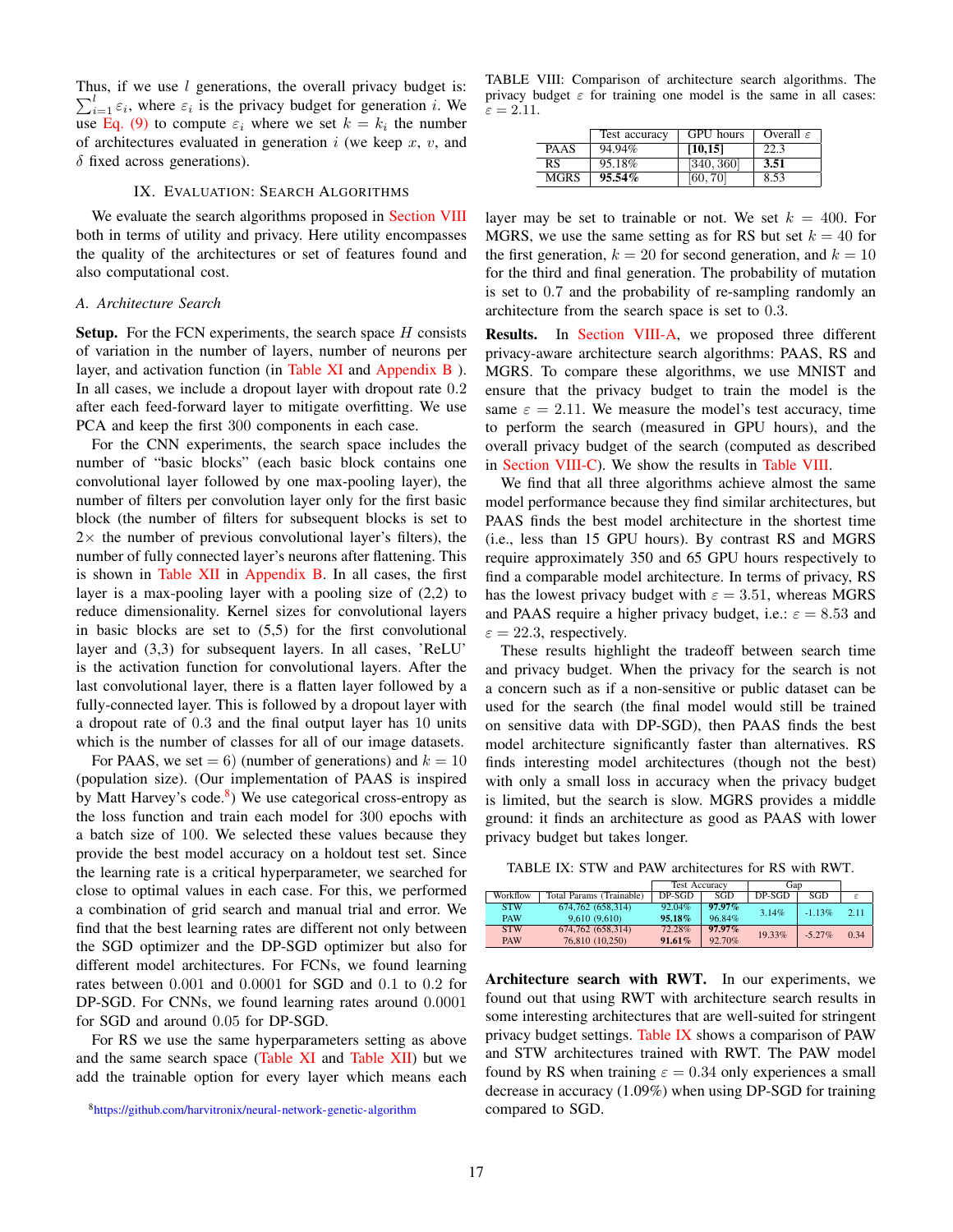<span id="page-17-3"></span>TABLE X: Comparison of test accuracy of feature selection algorithms using Breast Cancer for varying  $\varepsilon$ . 'All' is the STW model. PAFS, CFS-Greedy, and CFS-GA are our proposed privacyaware algorithms. 'Random' is a baseline that selects features at random. PAFS yields significantly better models. Note that 'All' is outperformed by 'Random' in many cases.

| ε    | All    | <b>PAFS</b> | CFS-Greedy | CFS-GA | Random |
|------|--------|-------------|------------|--------|--------|
| 0.01 | 50.11% | 49.99%      | 50.30%     | 50.44% | 49.84% |
| 0.1  | 50.98% | 52.09%      | 51.27%     | 51.72% | 51.71% |
| 0.5  | 53.75% | 54.92%      | 54.05%     | 54.49% | 53.34% |
|      | 53.85% | 55.12%      | 55.20%     | 55.38% | 54.23% |
| 1.5  | 55.34% | 55.78%      | 55.63%     | 55.82% | 55.35% |
| 2    | 55.43% | 56.84%      | 56.21%     | 56.47% | 55.67% |
| 5    | 56.74% | $64.21\%$   | 60.23%     | 62.34% | 59.30% |
| 10   | 61.78% | 68.75%      | 67.09%     | 67.41% | 66.87% |
| 20   | 68.13% | 71.00%      | 70.36%     | 69.53% | 70.12% |
| 25   | 69.59% | 73.48%      | 70.59%     | 69.74% | 70.61% |
| 30   | 70.75% | 71.52%      | 70.62%     | 69.85% | 70.67% |
| 35   | 71.45% | 71.72%      | 70.70%     | 69.92% | 70.66% |
| 40   | 72.11% | 73.60%      | 70.71%     | 69.94% | 70.57% |

## <span id="page-17-1"></span>*B. Feature Selection*

We compare PAFS, CFS-Greedy, and CFS-GA experimentally using the Breast Cancer dataset with objective perturbation. In addition, we include selecting random features ("Random") as a baseline and also evaluate the standard workflow (i.e., selecting "all" available features). PAFS chooses the number of features to use automatically, and so does CFS-GA. (Our implementation of PAFS is inspired by the DEAP framework.<sup>[9](#page-17-2)</sup>) In contrast, CFS-Greedy and Random require a target size. We set this size to be the same as the size of the CFS-GA selected subset.

The results are shown in [Table X.](#page-17-3) Consistent with our previous results, it can be seen that for small  $\varepsilon$ , all of the methods evaluated outperform the standard workflow ("All") which selects all of the available features. Surprisingly perhaps, even a random selection of features ("Random") outperforms it. This is because, for small  $\varepsilon$ , many features incur a cost (due to privacy) that is greater than their predictive benefit. Thus, in some cases using fewer features is better even if those features are selected at random.

Overall, we find that PAFS outperforms all other methods because it is able to take into account the true cost of achieving privacy and can tune the subset size to  $\varepsilon$ . Other methods do not taken into account the privacy budget.

**Privacy analysis.** For PAFS, we use  $l = 10$  generations and set the population size to  $k = 600$ . We use  $\varepsilon = 0.1$  for each feature set, which means the total privacy budget is 49.63. For CFS-Greedy and CFS-GA the privacy budget is: 2.31. What is important to notice here is that for CFS-Greedy and CFS-GA the privacy budget does not include training the final model. Nevertheless, if privacy of feature selection is a concern then CFS-Greedy and CFS-GA are good choices.

Running time. PAFS is not computationally feasible to use in all scenarios because of the large computational cost of training the model. When the number of possible features is large, finding good solutions with PAFS involves training a very large number of models with differential privacy. For example, PAFS with objective perturbation [\[4\]](#page-18-3) (for  $k = 600$ ) and  $l = 10$ ) takes about 9 hours to run on our hardware because it involves training about 2300 models for unique feature subsets. By contrast, the running time is (only) 3.8 seconds for CFS-Greedy and 57.6 seconds for CFS-GA (with  $k = 5000$  and  $l = 10$ ).

## X. RELATED WORK

<span id="page-17-0"></span>There is a growing body of research on differentially private machine learning models training. The most prominent mechanism is DP-SGD [\[8\]](#page-18-7), which recent work such as [\[9–](#page-18-8)[12\]](#page-18-9) attempts to improve in various ways. Some examples include: refining how the gradient clipping process deals with bias [\[49,](#page-19-25) [50\]](#page-19-26), projecting/encoding into a subspace [\[9,](#page-18-8) [12\]](#page-18-9), using tempered sigmoid activation functions [\[10\]](#page-18-20), batch size normalization [\[11\]](#page-18-21), or simply an increased batch size [\[19,](#page-18-17) [51,](#page-19-27) [52\]](#page-19-28).

Aside from DP-SGD, there are a few other techniques to learn models with differential privacy. For example, Zhang et al. propose PrivGene [\[53\]](#page-19-29) which uses a genetic algorithm to find the best parameters for several simple ML models, which they make differentially private using their enhanced exponential mechanism. Whereas PrivGene leverages genetic algorithms to tune parameters, we use genetic algorithms to search for novel neural network architectures and feature subsets. There has also been work on differentially private feature selection such as [\[54–](#page-19-30)[56\]](#page-20-3).

Despite efforts to make training differentially private models practical, several researchers have pointed out the large utility and accuracy cost of existing techniques [\[19,](#page-18-17) [57\]](#page-20-4). Avent et al. [\[58\]](#page-20-5) attempt to alleviate this cost by optimizing hyperparameters for privacy and utility by defining first a Pareto front for the DP algorithm. Tramer et al.  $[34]$  $[34]$  improve performance by using handcrafted Scatternet features, although this causes the model to perform differently than CNN or similar models. Papernot et al. [\[52\]](#page-19-28), and similar papers [\[8,](#page-18-7) [10,](#page-18-20) [53\]](#page-19-29), find that by selecting hyperparameters, optimizers, and activation functions specifically for DP-SGD, model accuracy can be improved. Luo et al. [\[59\]](#page-20-6) propose the use of transfer learning on public data to facilitate training with fewer parameters, thereby reducing the loss of utility. Finally, some works [\[60,](#page-20-7) [61\]](#page-20-8) observe that different architectures perform differently at different privacy levels, and Chen et al. [\[61\]](#page-20-8) propose an algorithm to take this into account.

We believe prior works observed manifestations of the phenomenon we study in this paper but have overlooked its significance. Our paper seeks to explicate this phenomenon, performs experiments to quantify it, and distill our insights into actionable takeaways for practitioners. We show that the phenomenon is *not* an oddity limited to the tweaking of hyperparameters such as the learning rate or the activation function with DP-SGD, but that it instead (potentially) manifests in every aspect of the modern machine learning workflow. Further, we propose "privacy-aware" algorithms that can account for the effect of DP noise.

<span id="page-17-2"></span><sup>9</sup><https://github.com/kaushalshetty/FeatureSelectionGA>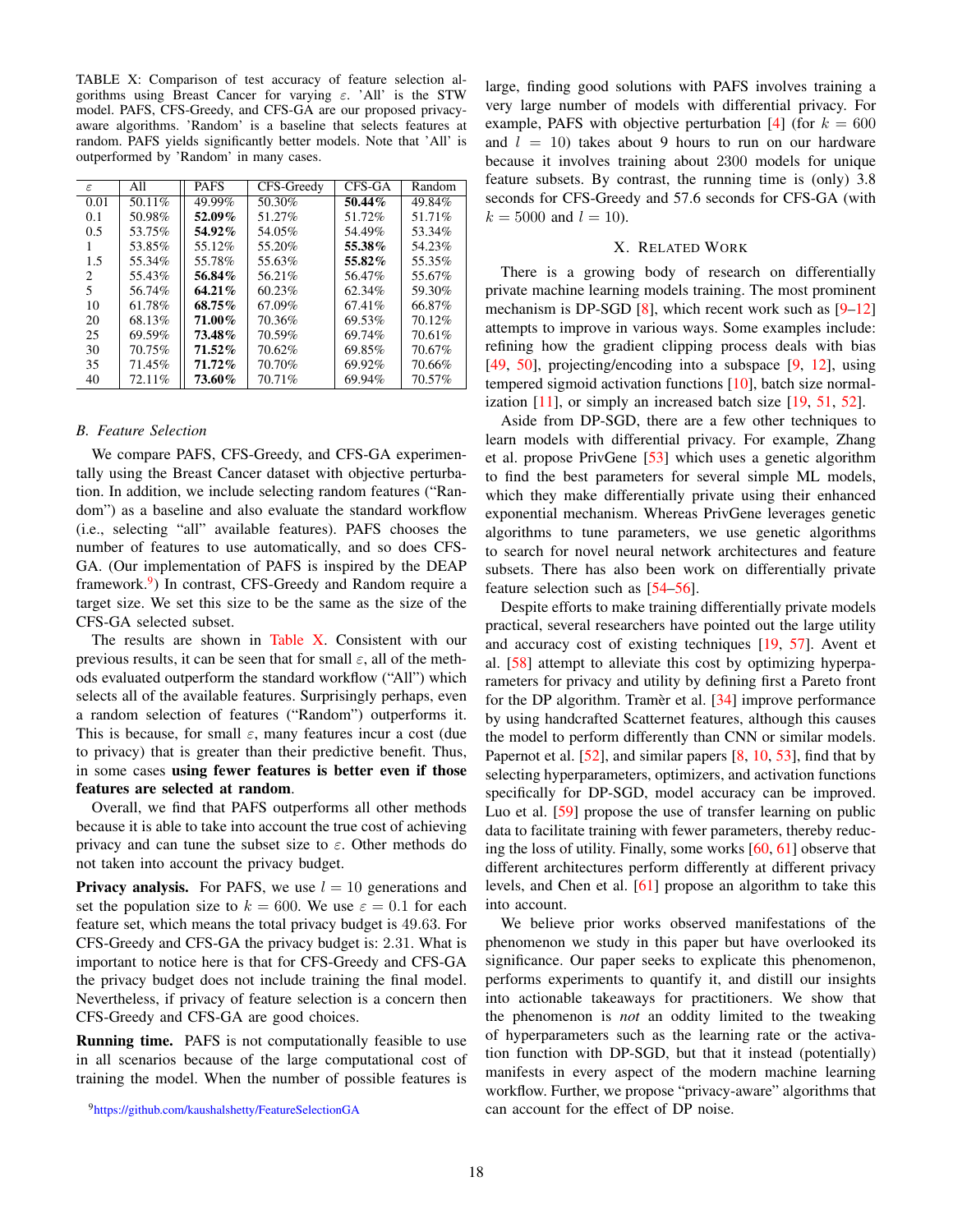# XI. DISCUSSION AND FUTURE DIRECTIONS

<span id="page-18-12"></span>A crucial point to contextualize our results and their broader implications is that there are two desirable but orthogonal properties properties of a learning algorithm and (or) workflow: (1) *privacy awareness* and (2) *differential privacy*. Informally, differential privacy has to do with what the algorithm leaks about the input dataset. By contrast, privacy awareness has to do with whether choices made by the algorithm are influenced by the anticipated cost of achieving privacy. For example, the feature selection algorithm that always selects all available features without looking at the data does satisfy differential privacy, but it is not privacy aware. The consequence of this observation is that we cannot solve the problem by simply combining DP mechanisms, one for each step of the workflow (e.g., DP dataset preprocessing, DP feature selection, DP hyperparameter selection, DP model training, etc.). We need privacy-aware versions of these DP mechanisms.

Future directions. Our results call attention to several directions for future research. Perhaps the most obvious is the design of better privacy-aware algorithms and the design of privacy-aware algorithms for other steps of the workflow (e.g., feature engineering, data augmentation). Another direction is to extend the scope of consideration for privacy-aware algorithms by considering other types of models (e.g., decision trees, ensembles, etc.) or applications beyond supervised learning (e.g., clustering, dimensionality reduction) or machine learning. Finally the empirical effectiveness of our random weights training technique motivates the future investigation into transfer learning with differential privacy.

#### **REFERENCES**

- <span id="page-18-0"></span>[1] C. Dwork, F. McSherry, K. Nissim, and A. Smith, "Calibrating noise to sensitivity in private data analysis," in *Theory of cryptography conference*. Springer, 2006, pp. 265–284.
- <span id="page-18-1"></span>[2] C. Dwork and A. Roth, "The algorithmic foundations of differential privacy," *Foundations and Trends in Theoretical Computer Science*, vol. 9, no. 3-4, pp. 211–407, 2014.
- <span id="page-18-2"></span>[3] K. Chaudhuri and C. Monteleoni, "Privacy-preserving logistic regression." in *NIPS*, vol. 8. Citeseer, 2008, pp. 289–296.
- <span id="page-18-3"></span>[4] K. Chaudhuri, C. Monteleoni, and A. D. Sarwate, "Differentially private empirical risk minimization." *Journal of Machine Learning Research*, vol. 12, no. 3, 2011.
- <span id="page-18-4"></span>[5] J. Zhang, Z. Zhang, X. Xiao, Y. Yang, and M. Winslett, "Functional mechanism: regression analysis under differential privacy," *Proceedings of the VLDB Endowment*, vol. 5, no. 11, pp. 1364–1375, 2012.
- <span id="page-18-5"></span>[6] G. Jagannathan, K. Pillaipakkamnatt, and R. N. Wright, "A practical differentially private random decision tree classifier," in *2009 IEEE International Conference on Data Mining Workshops*. IEEE, 2009, pp. 114–121.
- <span id="page-18-6"></span>[7] A. Friedman and A. Schuster, "Data mining with differ-

*international conference on Knowledge discovery and data mining*, 2010, pp. 493–502.

- <span id="page-18-7"></span>[8] M. Abadi, A. Chu, I. Goodfellow, H. B. McMahan, I. Mironov, K. Talwar, and L. Zhang, "Deep learning with differential privacy," in *Proceedings of the 2016 ACM SIGSAC conference on computer and communications security*, 2016, pp. 308–318.
- <span id="page-18-8"></span>[9] M. Nasr, R. Shokri *et al.*, "Improving deep learning with differential privacy using gradient encoding and denoising," *arXiv preprint arXiv:2007.11524*, 2020.
- <span id="page-18-20"></span>[10] N. Papernot, A. Thakurta, S. Song, S. Chien, and U. Erlingsson, "Tempered sigmoid activations for ´ deep learning with differential privacy," *arXiv preprint arXiv:2007.14191*, 2020.
- <span id="page-18-21"></span>[11] A. Davody, D. I. Adelani, T. Kleinbauer, and D. Klakow, "Robust differentially private training of deep neural networks," *arXiv preprint arXiv:2006.10919*, 2020.
- <span id="page-18-9"></span>[12] Y. Zhou, S. Wu, and A. Banerjee, "Bypassing the ambient dimension: Private sgd with gradient subspace identification," in *International Conference on Learning Representations*, 2020.
- <span id="page-18-10"></span>[13] R. M. Gower, N. Loizou, X. Qian, A. Sailanbayev, E. Shulgin, and P. Richtárik, "Sgd: General analysis and improved rates," in *International Conference on Machine Learning*. PMLR, 2019, pp. 5200–5209.
- <span id="page-18-11"></span>[14] Y. LeCun, L. Bottou, Y. Bengio, and P. Haffner, "Gradient-based learning applied to document recognition," *Proceedings of the IEEE*, vol. 86, no. 11, pp. 2278– 2324, 1998.
- <span id="page-18-16"></span>[15] A. Y. Ng, "Feature selection, 1 1 vs. 1 2 regularization, and rotational invariance," in *Proceedings of the twentyfirst international conference on Machine learning*, 2004, p. 78.
- <span id="page-18-13"></span>[16] X. Wu, F. Li, A. Kumar, K. Chaudhuri, S. Jha, and J. Naughton, "Bolt-on differential privacy for scalable stochastic gradient descent-based analytics," in *Proceedings of the 2017 ACM International Conference on Management of Data*, 2017, pp. 1307–1322.
- <span id="page-18-14"></span>[17] K. Miller, "Distributions involving norms of correlated gaussian vectors," *Quarterly of Applied Mathematics*, vol. 22, no. 3, pp. 235–243, 1964.
- <span id="page-18-15"></span>[18] H. Lancaster, "0.(1969). the chi-squared distribution," *Wiley, New York. MR*, vol. 40, p. 6667, 2002.
- <span id="page-18-17"></span>[19] E. Bagdasaryan, O. Poursaeed, and V. Shmatikov, "Differential privacy has disparate impact on model accuracy," *Advances in Neural Information Processing Systems*, vol. 32, pp. 15 479–15 488, 2019.
- <span id="page-18-18"></span>[20] S. Song, K. Chaudhuri, and A. D. Sarwate, "Stochastic gradient descent with differentially private updates," in *2013 IEEE Global Conference on Signal and Information Processing*. IEEE, 2013, pp. 245–248.
- <span id="page-18-19"></span>[21] M. A. Rahman, T. Rahman, R. Laganière, N. Mohammed, and Y. Wang, "Membership inference attack against differentially private deep learning model." *Trans. Data Priv.*, vol. 11, no. 1, pp. 61–79, 2018.
- ential privacy," in *Proceedings of the 16th ACM SIGKDD* [22] Y. He, S. Rahimian, B. Schiele, and M. Fritz,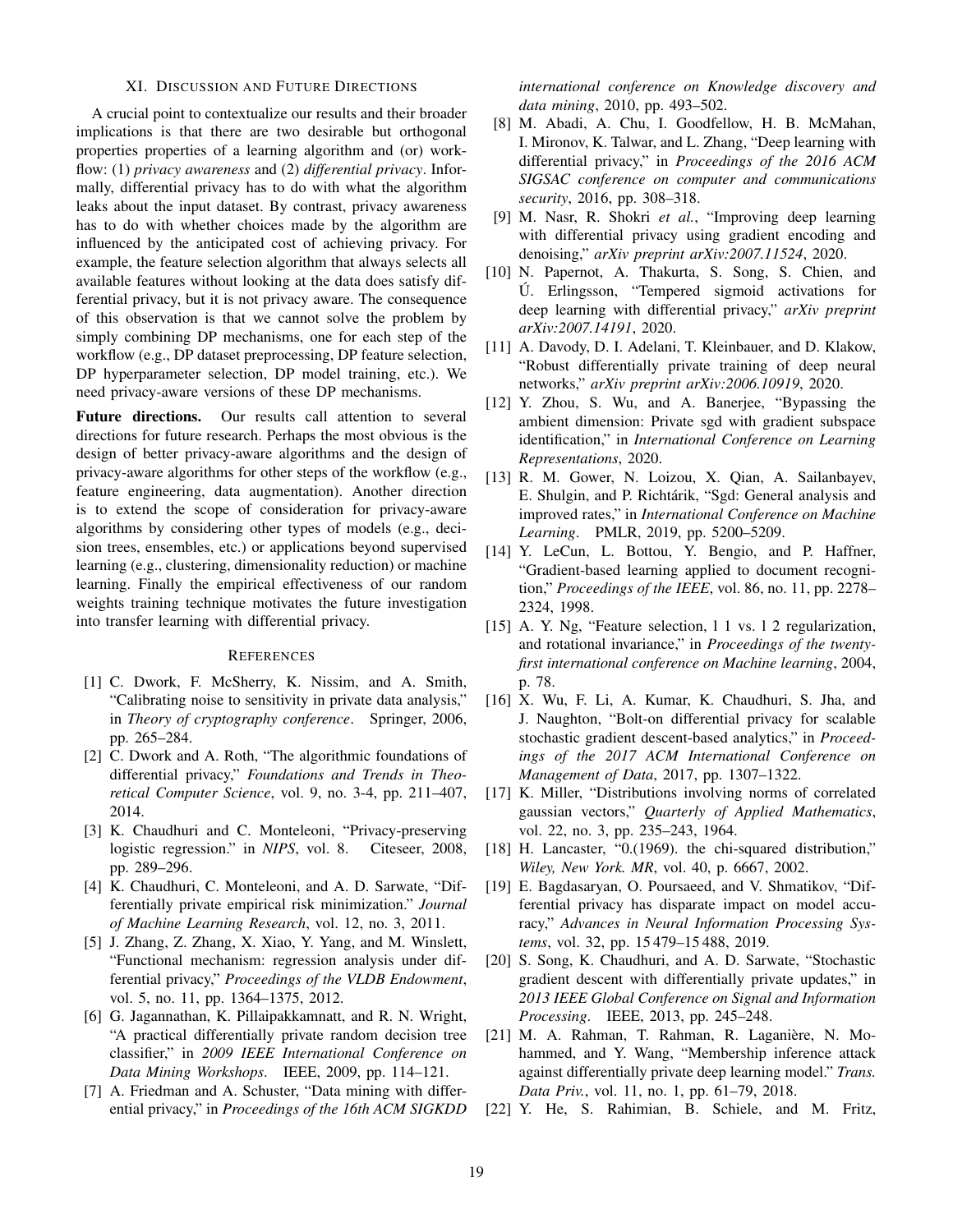"Segmentations-leak: Membership inference attacks and defenses in semantic image segmentation," in *European Conference on Computer Vision*. Springer, 2020, pp. 519–535.

- <span id="page-19-0"></span>[23] G. Zhang, B. Liu, T. Zhu, M. Ding, and W. Zhou, "Label-only membership inference attacks and defenses in semantic segmentation models," *IEEE Transactions on Dependable and Secure Computing*, 2022.
- <span id="page-19-1"></span>[24] A. Krizhevsky, G. Hinton *et al.*, "Learning multiple layers of features from tiny images," 2009.
- <span id="page-19-2"></span>[25] Y. LeCun, "The mnist database of handwritten digits," *http://yann. lecun. com/exdb/mnist/*, 1998.
- <span id="page-19-3"></span>[26] H. Xiao, K. Rasul, and R. Vollgraf, "Fashion-mnist: a novel image dataset for benchmarking machine learning algorithms," *arXiv preprint arXiv:1708.07747*, 2017.
- <span id="page-19-4"></span>[27] Y. Netzer, T. Wang, A. Coates, A. Bissacco, B. Wu, and A. Y. Ng, "Reading digits in natural images with unsupervised feature learning," 2011.
- <span id="page-19-5"></span>[28] R. Kohavi *et al.*, "Scaling up the accuracy of naive-bayes classifiers: A decision-tree hybrid." in *Kdd*, vol. 96, 1996, pp. 202–207.
- <span id="page-19-6"></span>[29] R. Shokri, M. Stronati, C. Song, and V. Shmatikov, "Membership inference attacks against machine learning models," in *2017 IEEE Symposium on Security and Privacy (SP)*. IEEE, 2017, pp. 3–18.
- <span id="page-19-7"></span>[30] M. Zwitter and M. Soklic, *UCI Machine Learning Repository: Breast Cancer Data Set*. [Online]. Available: [https://archive.ics.uci.edu/ml/datasets/breastcancer](https://archive.ics.uci.edu/ml/datasets/breast cancer)
- <span id="page-19-8"></span>[31] T. A. Almeida and J. GA<sup>3</sup>mez Hidalgo, *UCI Machine Learning Repository: SMS Spam Collection Data Set*. [Online]. Available: [https://archive.ics.uci.edu/ml/](https://archive.ics.uci.edu/ml/datasets/sms spam collection) [datasets/smsspamcollection](https://archive.ics.uci.edu/ml/datasets/sms spam collection)
- <span id="page-19-9"></span>[32] B. Lantz, *Machine learning with R: discover how to build machine learning algorithms, prepare data, and dig deep into data prediction techniques with R*. Packt Publishing, 2015.
- <span id="page-19-10"></span>[33] M. Choi, "Medical cost personal datasets," *Kaggle*, Feb 2018. [Online]. Available: [https://www.kaggle.com/](https://www.kaggle.com/mirichoi0218/insurance) [mirichoi0218/insurance](https://www.kaggle.com/mirichoi0218/insurance)
- <span id="page-19-11"></span>[34] F. Tramer and D. Boneh, "Differentially private learning needs better features (or much more data)," in *International Conference on Learning Representations*, 2020.
- <span id="page-19-12"></span>[35] B. Balle, G. Barthe, and M. Gaboardi, "Privacy profiles and amplification by subsampling," *Journal of Privacy and Confidentiality*, vol. 10, no. 1, 2020.
- <span id="page-19-13"></span>[36] G. Urban, K. J. Geras, S. E. Kahou, O. Aslan, S. Wang, R. Caruana, A. Mohamed, M. Philipose, and M. Richardson, "Do deep convolutional nets really need to be deep and convolutional?" *arXiv preprint arXiv:1603.05691*, 2016.
- <span id="page-19-14"></span>[37] H. Abdi and L. J. Williams, "Principal component analysis," *Wiley interdisciplinary reviews: computational statistics*, vol. 2, no. 4, pp. 433–459, 2010.
- <span id="page-19-15"></span>[38] T. Elsken, J. H. Metzen, and F. Hutter, "Neural architecture search: A survey," *The Journal of Machine Learning Research*, vol. 20, no. 1, pp. 1997–2017, 2019.
- <span id="page-19-16"></span>[39] Y. Jaafra, J. L. Laurent, A. Deruyver, and M. S. Naceur, "Reinforcement learning for neural architecture search: A review," *Image and Vision Computing*, vol. 89, pp. 57–66, 2019.
- <span id="page-19-17"></span>[40] K. O. Stanley and R. Miikkulainen, "Evolving neural networks through augmenting topologies," *Evolutionary computation*, vol. 10, no. 2, pp. 99–127, 2002.
- [41] L. Chen and D. Alahakoon, "Neuroevolution of augmenting topologies with learning for data classification," in *2006 International Conference on Information and Automation*. IEEE, 2006, pp. 367–371.
- <span id="page-19-18"></span>[42] L. Xie and A. Yuille, "Genetic cnn," in *Proceedings of the IEEE international conference on computer vision*, 2017, pp. 1379–1388.
- <span id="page-19-19"></span>[43] E. Real, A. Aggarwal, Y. Huang, and Q. V. Le, "Aging evolution for image classifier architecture search," in *AAAI Conference on Artificial Intelligence*, vol. 2, 2019.
- <span id="page-19-20"></span>[44] A. Gupta, K. Ligett, F. McSherry, A. Roth, and K. Talwar, "Differentially private combinatorial optimization," in *Proceedings of the twenty-first annual ACM-SIAM symposium on Discrete Algorithms*. SIAM, 2010, pp. 1106–1125.
- <span id="page-19-21"></span>[45] N. Papernot and T. Steinke, "Hyperparameter tuning with renyi differential privacy," in *International Conference on Learning Representations*, 2022. [Online]. Available: <https://openreview.net/forum?id=-70L8lpp9DF>
- <span id="page-19-22"></span>[46] M. A. Hall, "Correlation-based feature selection for machine learning," 1999.
- <span id="page-19-23"></span>[47] C. Dwork, K. Talwar, A. Thakurta, and L. Zhang, "Analyze gauss: optimal bounds for privacy-preserving principal component analysis," in *Proceedings of the forty-sixth annual ACM symposium on Theory of computing*, 2014, pp. 11–20.
- <span id="page-19-24"></span>[48] V. Bindschaedler, R. Shokri, and C. A. Gunter, "Plausible Deniability for Privacy-Preserving Data Synthesis," *Proceedings of the VLDB Endowment*, vol. 10, no. 5, 2017.
- <span id="page-19-25"></span>[49] D. Xu, W. Du, and X. Wu, "Removing disparate impact of differentially private stochastic gradient descent on model accuracy," *arXiv preprint arXiv:2003.03699*, 2020.
- <span id="page-19-26"></span>[50] X. Chen, S. Z. Wu, and M. Hong, "Understanding gradient clipping in private sgd: a geometric perspective," *Advances in Neural Information Processing Systems*, vol. 33, 2020.
- <span id="page-19-27"></span>[51] K. L. van der Veen, R. Seggers, P. Bloem, and G. Patrini, "Three tools for practical differential privacy," *arXiv preprint arXiv:1812.02890*, 2018.
- <span id="page-19-28"></span>[52] N. Papernot, S. Chien, S. Song, A. Thakurta, and U. Erlingsson, "Making the shoe fit: Architectures, initializations, and tuning for learning with privacy," 2019.
- <span id="page-19-29"></span>[53] J. Zhang, X. Xiao, Y. Yang, Z. Zhang, and M. Winslett, "Privgene: differentially private model fitting using genetic algorithms," in *Proceedings of the 2013 ACM SIGMOD International Conference on Management of Data*, 2013, pp. 665–676.
- <span id="page-19-30"></span>[54] A. G. Thakurta and A. Smith, "Differentially private fea-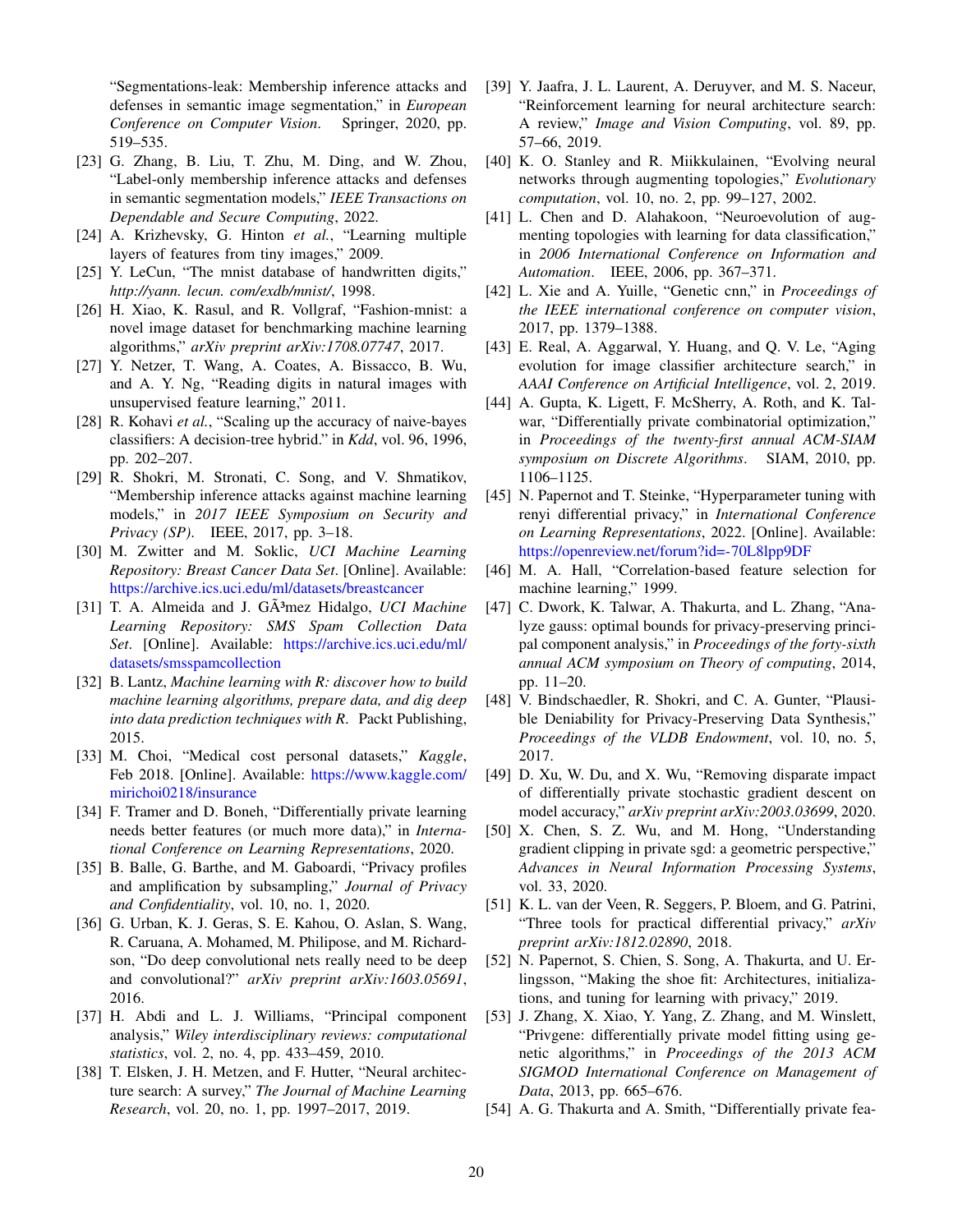ture selection via stability arguments, and the robustness of the lasso," in *Conference on Learning Theory*. PMLR, 2013, pp. 819–850.

- [55] J. Yang and Y. Li, "Differentially private feature selection," in *2014 International Joint Conference on Neural Networks (IJCNN)*. IEEE, 2014, pp. 4182–4189.
- <span id="page-20-3"></span>[56] B. Anandan and C. Clifton, "Differentially private feature selection for data mining," in *Proceedings of the Fourth ACM International Workshop on Security and Privacy Analytics*, 2018, pp. 43–53.
- <span id="page-20-4"></span>[57] B. Jayaraman and D. Evans, "Evaluating differentially private machine learning in practice," in *28th* {*USENIX*} *Security Symposium (*{*USENIX*} *Security 19)*, 2019, pp. 1895–1912.
- <span id="page-20-5"></span>[58] B. Avent, J. González, T. Diethe, A. Paleyes, and B. Balle, "Automatic discovery of privacy–utility pareto fronts," *Proceedings on Privacy Enhancing Technologies*, vol. 4, pp. 5–23, 2020.
- <span id="page-20-6"></span>[59] Z. Luo, D. J. Wu, E. Adeli, and L. Fei-Fei, "Scalable differential privacy with sparse network finetuning," in *Proceedings of the IEEE/CVF Conference on Computer Vision and Pattern Recognition*, 2021, pp. 5059–5068.
- <span id="page-20-7"></span>[60] F. Morsbach, T. Dehling, and A. Sunyaev, "Architecture matters: Investigating the influence of differential privacy on neural network design," in *Presented at NeurIPS 2021 Workshop on Privacy in Machine Learning (PriML 2021), 14.12. 2021*, 2021.
- <span id="page-20-8"></span>[61] A. Cheng, J. Wang, X. S. Zhang, Q. Chen, P. Wang, and J. Cheng, "Dpnas: Neural architecture search for deep learning with differential privacy," *arXiv preprint arXiv:2110.08557*, 2021.

#### APPENDIX

# <span id="page-20-0"></span>APPENDIX A PROOFS

In this section we provide a proof of [Lemma 1.](#page-3-2)

*Proof of [Lemma 1.](#page-3-2)* Let  $\hat{\theta}$  and  $\hat{\theta}'$  as in the Lemma. Let  $(\mathbf{x}, y)$ be any data point such that  $x \neq 0$ , we have that:

$$
err(\tilde{\theta}, \mathbf{x}, y) = \left(y - \sum_{i=1}^{m} (\theta_i + Z_i)x_i\right)^2
$$

$$
= \left(c - \sum_{i=1}^{m} Z_i x_i\right)^2,
$$

where we write  $c = y - \sum_{i=1}^{m} \theta_i x_i$ , which is the difference between the true label and the model's prediction on x. Note that:  $c^2 = \text{err}(\boldsymbol{\theta}, \mathbf{x}, y)$ . Since c is constant and each  $Z_i$  has mean 0, we have that the expectation of the error is:

<span id="page-20-9"></span>
$$
\mathbb{E}[\text{err}(\tilde{\boldsymbol{\theta}}, \mathbf{x}, y)] = c + \mathbb{E}[(\sum_{i=1}^{m} Z_i x_i)^2].
$$
 (10)

Each summand  $x_i Z_i$  in [\(10\)](#page-20-9) is a Gaussian random variable with mean 0 and variance  $x_i^2 \sigma^2$ . The inner sum then becomes the sum of  $m$  independent Gaussian random variable with

mean 0 but with variances  $a_i = x_i^2 \sigma^2$ . Since the sum of independent Gaussians RVs is also Gaussian we can rewrite [\(10\)](#page-20-9) as:

$$
\mathbb{E}[\text{err}(\tilde{\theta}, \mathbf{x}, y)] = c + \mathbb{E}[W^2],
$$

where  $W \sim \mathcal{N}(0, \sigma^2 ||\mathbf{x}||_2^2)$ . Writing  $a = \sigma ||x||_2$ , we see that  $W^2/a^2$  follows a Chi-square distribution with 1 degree of freedom so that  $\mathbb{E}[W^2] = a^2$ .

For the error of  $h'$  we have:

$$
err(\tilde{\boldsymbol{\theta}}', \mathbf{x}, y) = \left(c + \theta_m x_m - \sum_{i=1}^{m-1} Z_i' x_i\right)^2
$$

Again since  $Z_i'$  has mean 0, expanding the following expression and taking the expectation yields:

$$
\mathbb{E}[\text{err}(\tilde{\theta}', \mathbf{x}, y)] = c^2 + 2c\theta_m x_m
$$
  
+  $(\theta_m x_m)^2 + \mathbb{E}[(\sum_{i=1}^{m-1} Z_i' x_i)^2].$ 

As before, we recognize that  $\sum_{i=1}^{m-1} Z_i' x_i$  is a sum of  $m$  – 1 independent Gaussians RVs with mean 0 and variance  $b_i = x_i^2 \sigma'^2$  so that we let  $W' \sim \mathcal{N}(0, \sigma'^2 ||\mathbf{x}'||_2^2)$ . Writing  $b = \sigma' ||\mathbf{x}'||_2$ , we have that  $W'^2/b^2$  follows a Chi-square distribution with 1 degree of freedom.

Putting the above together we have that the expected squared error under  $h'$  is less than or equal that under  $h$ whenever:

<span id="page-20-10"></span>
$$
(\theta_m x_m)^2 + 2c\theta_m x_m \le \mathbb{E}[W^2] - \mathbb{E}[W'^2] \qquad (11)
$$
  
=  $a^2 - b^2$ .

[Eq. \(11\)](#page-20-10) is a quadratic inequality in terms of  $\theta_m$ . If  $x_m = 0$ then the (strict) inequality can only be satisfied provided that  $a^2 > b^2$  which implies that  $\sigma' < \sigma$  since in that case  $||\mathbf{x}||_2 =$  $||\mathbf{x}'||_2$ . Otherwise (if  $x_m \neq 0$ ) we can solve the inequality for  $u = \theta_m x_m$ , in which case the condition for [Eq. \(11\)](#page-20-10) to be satisfied is:

$$
-\sqrt{c^2 + a^2 - b^2} - c \le u \le \sqrt{c^2 + a^2 - b^2} - c \; .
$$

Since  $a^2 \ge b^2$ , we have that  $\sqrt{c^2 + a^2 - b^2} \ge |c|$ . Applying this on  $|u| = |\theta_m||x_m|$ , it follows that:

$$
|\theta_m| \le \frac{\sqrt{c^2 + a^2 - b^2} - |c|}{|x_m|} . \qquad \qquad \Box
$$

# <span id="page-20-2"></span>APPENDIX B SEARCH SPACE

In this section, we show the details of the search space [\(Ta](#page-21-0)[ble XI](#page-21-0) and [Table XII\)](#page-21-1) for the architecture search experiments.

# <span id="page-20-1"></span>APPENDIX C ADDITIONAL EXPERIMENTS

In this section, we provide additional experimental results.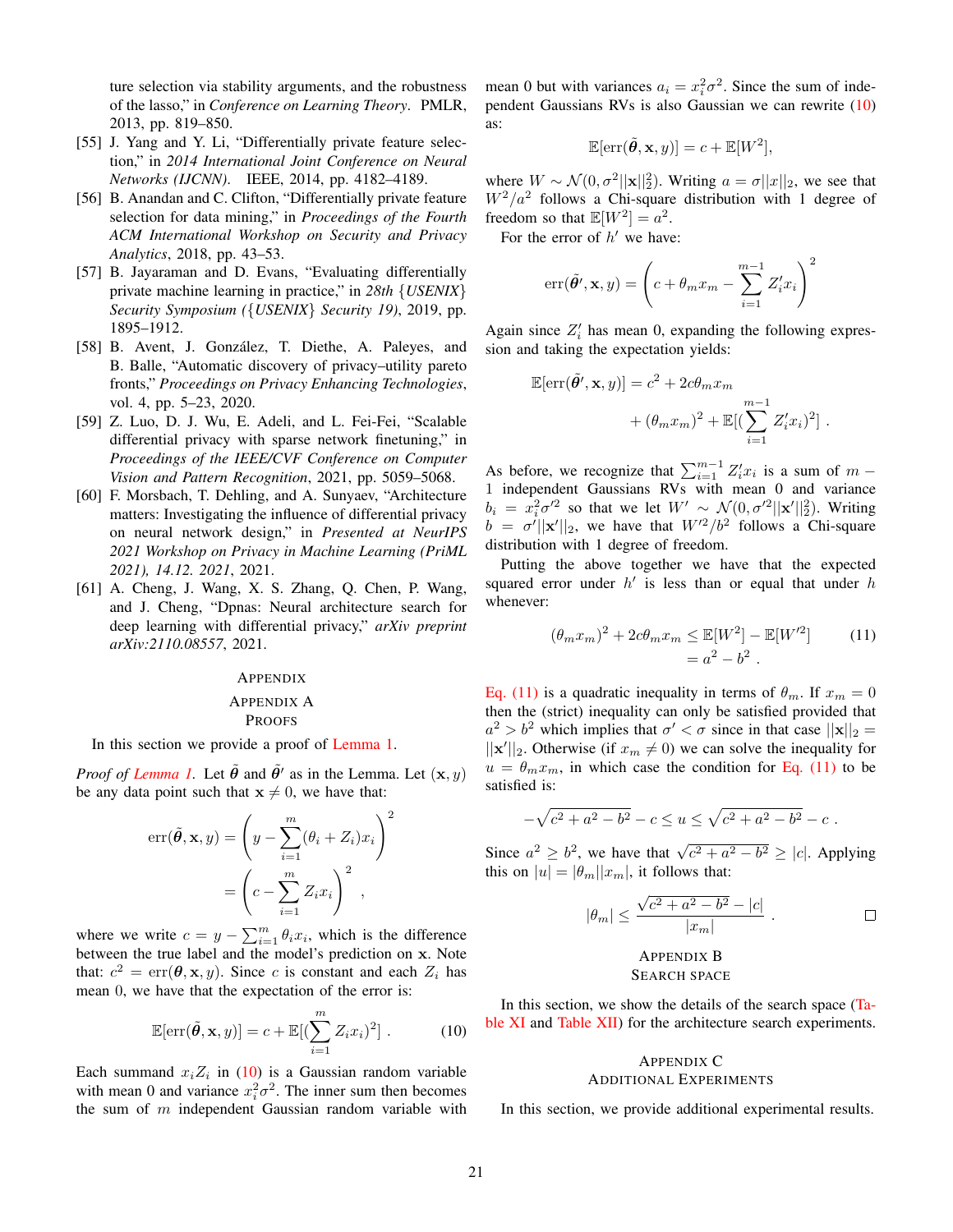TABLE XI: Architecture search space for FCNs.

<span id="page-21-0"></span>

|                           | Possible Values                |
|---------------------------|--------------------------------|
| Number of layers          | $\{1, 2, 3\}$                  |
| First layer's neurons     | $\{64, 128, 512, 1024, 2048\}$ |
| Second layer's neurons    | $\{64, 128, 256\}$             |
| Third layer's neurons     | $\{10, 16, 32, 64\}$           |
| First layer's activation  | $\{$ ReLU, Sigmoid, TanH $\}$  |
| Second layer's activation | $\{$ ReLU, Sigmoid, TanH $\}$  |
| Third layer's activation  | { ReLU, Sigmoid, TanH          |

TABLE XII: Architecture search space for CNNs.

<span id="page-21-1"></span>

|                                | Possible Values        |
|--------------------------------|------------------------|
| Number of basic blocks         | $\{2, 3\}$             |
| Filters of basic block 1       | $\{16, 32, 48\}$       |
| Units of fully-connected layer | $\{32, 64, 128, 512\}$ |

<span id="page-21-2"></span>TABLE XIII: Comparing RNN models for SGD and DP-SGD ( $\varepsilon$  = 7.21) on SMS Spam Collection

|               |              | Test accuracy |           |
|---------------|--------------|---------------|-----------|
| Model         | # Parameters | SGD           | DP-SGD    |
| Complex (STW) | 496,978      | 98.80%        | 86.00%    |
| Simple (PAW)  | 50.994       | 98.68%        | $93.42\%$ |

## *A. What about RNNs?*

We run experiments on the SMS Spam Collection dataset with a simple LSTM-based neural networks. We manually define the architecture to get a complex version and a simple version. The architectures are shown in [Tables XXVII](#page-24-3) and [XXVIII.](#page-24-4) We use SGD and DP-SGD to train these models and show the results in [Table XIII.](#page-21-2) We observe that in this case also, the simpler architecture outperforms the complex one due to the privacy constraint. Note that the privacy budget is large  $(\varepsilon = 7.21)$  because the dataset is small.

#### *B. Regression Experiments*

As explained in [Section V-B](#page-6-4) more features can often be detrimental to private models. To show this we perform some experiments with regression models. We use the Medical Cost dataset [\[33\]](#page-19-10) that uses basic patient attributes to estimate insurance costs, which we rescaled (i.e., normalized) for training. We trained several regression neural networks composed of 2, 6, or 12, dense layers, with each layer containing the same number of units and ReLU as the activation function (except for the output layer that contains a single unit with linear activation). For each combination of layers and units we trained the model with SGD and DP-SGD (for  $\varepsilon = 0.95$ ). In all cases, we use mean squared error as loss function and mean absolute error as a metric for evaluation.

[Tables XIV](#page-21-3) and [XV](#page-21-4) show the mean absolute error for the varying layers and number of units for DP-SGD and SGD, respectively. As expected, models trained with SGD have lower error across the board as an increasing number of units, and as more layers are used (although this relation is not as strong). However, when using DP-SGD, additional units and layers end up being detrimental. In particular, we see that

<span id="page-21-3"></span>TABLE XIV: Mean absolute error of various neural networks for regression on Medical Cost data trained with DP-SGD ( $\varepsilon = 0.95$ ).

| <b>DPSGD</b> | Neurons per Layer |       |       |       |
|--------------|-------------------|-------|-------|-------|
| Layers       | 10                | 30    | 60    | 120   |
|              | 0.123             | 0.124 | 0.132 | 0.151 |
| h            | 0.098             | 0.109 | 0.133 | 0.333 |
| 12           | 0.139             | 0.103 | 0.136 | 0.721 |

<span id="page-21-4"></span>TABLE XV: Mean absolute error of various neural networks for regression on Medical Cost data trained with SGD.

| SGD    | Neurons per Layer |       |       |       |
|--------|-------------------|-------|-------|-------|
| Layers | 10                | 30    | 60    | 120   |
| 2      | 0.08              | 0.074 | 0.07  | 0.068 |
| 6      | 0.074             | 0.068 | 0.064 | 0.063 |
| 12     | 0.154             | 0.073 | 0.063 | 0.067 |

for SGD the lowest error is achieved for 12 layers each with 60 units (or 6 layers each with 120 units), whereas for DP-SGD the lowest error is achieved for 6 layers each with 10 units. Further, observe that while the mean absolute error is the same (i.e., 0.063) for 12 layers 60 units and 6 layers 120 units for SGD, the same configurations for DP-SGD yields vastly different errors (0.136 versus 0.333). We believe this is because the latter has significantly more parameters than the former (73, 561 versus 40, 741).

#### *C. Complexity: width or depth?*

In our experiments, we observed that the cost of achieving privacy grows with the number of parameters of the neural network. However, it is natural to ask if the network's width and depth are factors.

For example, observe that the PAW CNN model for CIFAR-10 [\(Table XIX\)](#page-22-3) has more layers than the STW CNN model for CIFAR-10 [\(Table XX\)](#page-23-0). But, the latter has more convolutional filters and more total parameters. As a result, the STW model achieves a higher accuracy when trained with SGD. But, it performs worse than the PAW model when trained with DP-SGD [\(Table I\)](#page-6-1). The same situation occurs for the FCN models for Purchase-100 and FCN models for CIFAR-10. To evaluate this systematically, we build a set of models by increasing the number of hidden units (from 4 to 2048) for a single FCN and another set of models by increasing the number of hidden layers (from 1 to 12) but keeping the number of hidden units constant (i.e. 128). Experiments on SVHN [\(Fig. 12\)](#page-23-1) show that although increasing model complexity helps achieve better SGD performance, it has a negative impact on the accuracy with DP-SGD. For width, increased model complexity increases model performance with DP-SGD when the model has a small number of the total number of parameters (e.g., less than  $10<sup>4</sup>$ ). However, when the model is already complex, increasing width causes the accuracy to drop further. For depth, the performance of the model trained with DP-SGD starts to decrease as we add more layers while this does not occur when the model is trained with SGD. These results suggest that it is better to use fewer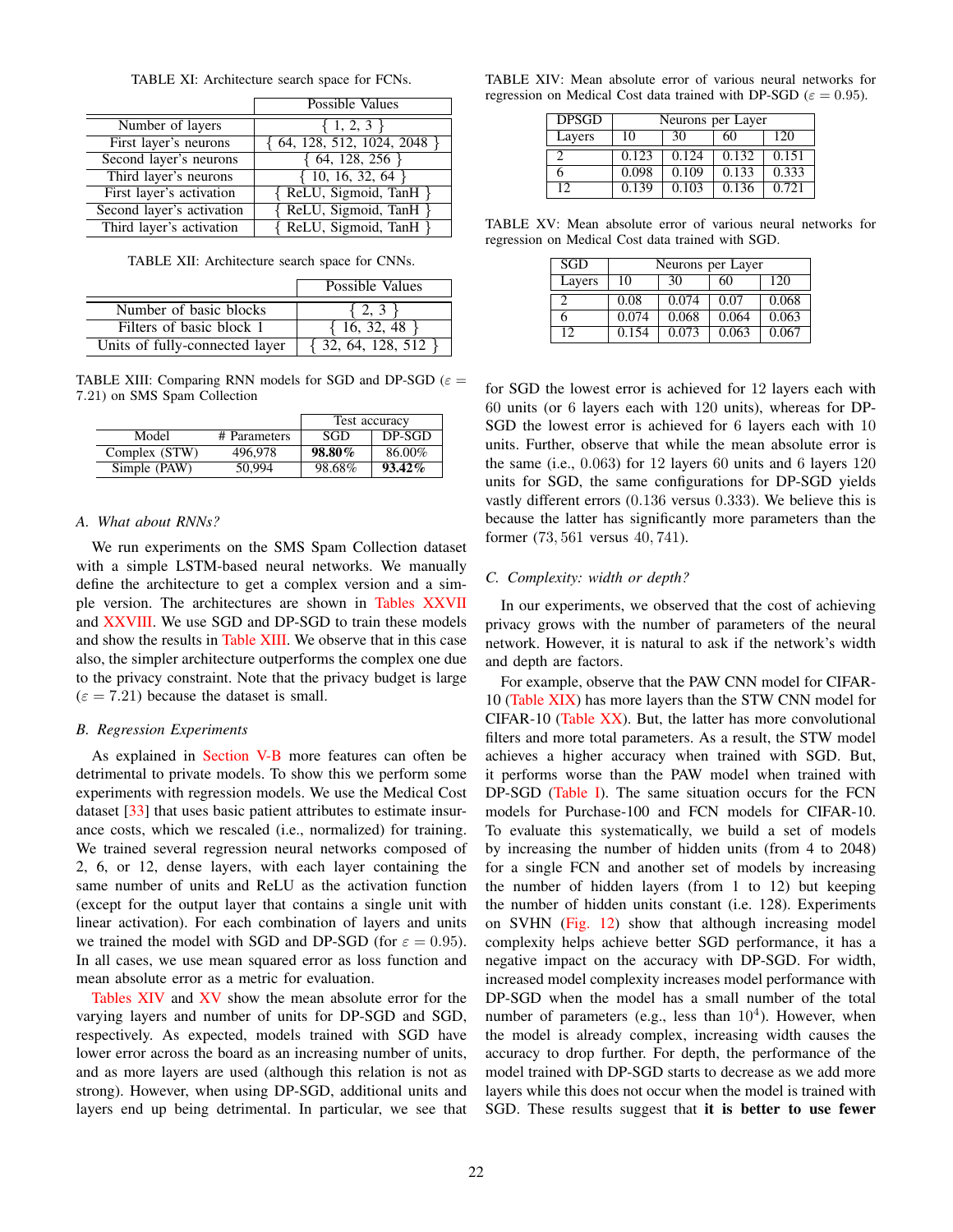| $\epsilon$ | Without One-Hot       | With One-Hot          |
|------------|-----------------------|-----------------------|
| 0.1        | $65.93\% \pm 5.36\%$  | $69.65\% \pm 3.33\%$  |
| 0.05       | $65.5\% \pm 4.73\%$   | $66.13\% \pm 4.48\%$  |
| 0.01       | $64.33\% \pm 4.47\%$  | 59.03%±9.81%          |
| 0.001      | $57.86\% \pm 16.64\%$ | $50.98\% \pm 16.06\%$ |
| 0.0001     | $50.58\% \pm 23.98\%$ | 50.07% ± 17.26%       |

<span id="page-22-4"></span>TABLE XVI: Test accuracy with and without one-hot encoding categorical features on the Adult data. In the without case, we simply drop the categorical features. The (non private) accuracy without onehot encoding is 84.44% and with one-hot encoding it is 84.85%.

hidden layers. Indeed, when increasing the number of hidden layers, model performance drops quickly.

## *D. One-Hot Encoding*

When dealing with categorical features, a ML practitioner will often use one-hot encoding as part of the workflow/pipeline. What is the impact of using one-hot encoding given differential privacy? Surprisingly, even steps of a typical ML workflow such as one-hot encoding need to be reconsidered for differential privacy. To show this, we use the Adult dataset which contains 14 attributes, a mix of categorical and numerical attributes. If we one-hot encode the categorical features, we end up with 108 total features. Suppose that instead of one-hot encoding those features, we drop them. In this case, we end up with only 7 features (we drop feature "fnlwgt" but also use "sex" as a binary feature).

To understand the impact of these given privacy constraints, we train logistic regression models with objective perturbation with one-hot encoding and without. The results are shown in [Table XVI,](#page-22-4) where we see that when  $\varepsilon$  is smaller than 0.01, it is better using the dataset without one-hot encoding even though one-hot encoding clearly helps in obtaining high nonprivate accuracy. In this case, the crossover epsilon lies in the range [0.01, 0.05].

#### <span id="page-22-0"></span>*E. DP-SGD versus SGD*

We observed several notable differences in behavior when training models with DP-SGD and SGD. The first notable difference is that training with DP-SGD takes significantly longer than with SGD. In some sense this expected and noted by prior work. However, the difference (at least with its implementation in tensorflow-privacy) is significant: training with DP-SGD takes at least an order of magnitude longer than training with SGD. When training various models on SVHN and SMS Spam Collection datasets, we calculated the time per epoch in seconds for both SGD and DP-SGD. The results are shown in [Table XVII,](#page-22-5) where we see that DP-SGD is between 19 and 37 times slower than SGD per epoch. As a result, in our experiments searching for architectures, time spent training models with DP-SGD dominates all other operations.

The second is that models trained with DP-SGD often outperform SGD whenever the privacy budget is very large. For example, in [Table I,](#page-6-1) the SGD accuracy of the PAW model is  $45.36\%$  but we see in [Fig. 7](#page-9-2) that when privacy budget reaches  $10<sup>7</sup>$  the DP-SGD accuracy of the PAW model is about

<span id="page-22-5"></span>TABLE XVII: Training time per epoch (in seconds) for SGD and DP-SGD. DP-SGD is between 19 and 33 times slower.

|             |            |            | Time per epoch (s) |      |
|-------------|------------|------------|--------------------|------|
| Data        | Model      | Parameters | $DP-SGD$           | SGD  |
|             | <b>CNN</b> | 1,817,930  | 23.94              | 1.26 |
| <b>SVHN</b> |            | 600,522    | 20.58              | 0.84 |
|             | <b>FCN</b> | 221,066    | 15.96              | 0.50 |
|             |            | 39,818     | 12.60              | 0.34 |
| <b>SPAM</b> | <b>RNN</b> | 496.978    | 18.80              | 0.56 |
|             |            | 50.994     | 15.28              | 0.42 |

50.00%. After investigating this, we believe this phenomenon is due to the gradient clipping performed by DP-SGD. Indeed, when we train the model with SGD but also clip gradients we obtain similar performance.

Furthermore, we found that DP-SGD often requires larger learning rates (e.g., 1 or 2) to train models to reasonable accuracies when  $\varepsilon$  is large. We also believe this is due to gradient clipping.

<span id="page-22-2"></span>TABLE XVIII: Feature selection with DP-SGD or SGD for Breast Cancer dataset.

|         |               |        | Selected features |        | All features |
|---------|---------------|--------|-------------------|--------|--------------|
| ε       | # of Features | SGD    | DP-SGD            | SGD    | DP-SGD       |
|         | 2             | 75.91% | 75.90%            |        |              |
|         | 28            | 81.81% | 80.75%            |        |              |
| 0.0196  | 48            | 83.33% | 80.81%            |        | 77.76%       |
|         | 68            | 85.30% | 79.24%            |        |              |
|         | 88            | 84.91% | 78.83%            | 85.21% |              |
|         | 2             | 76.25% | 76.25%            |        |              |
|         | 28            | 81.52% | 77.10%            |        |              |
| 0.00817 | 48            | 84.03% | 77.02%            |        | 71.10%       |
|         | 68            | 84.39% | 78.59%            |        |              |
|         | 88            | 85.19% | 74.44%            |        |              |

# <span id="page-22-1"></span>APPENDIX D NEURAL NETWORK ARCHITECTURES

For completeness and reproducibility we present here (some of) the architecture used for experiments in [Section V-A.](#page-6-3) See [Tables XIX](#page-22-3) to [XXVIII.](#page-24-4) Model architectures used in RWT experiments are shown in [Section VII-C.](#page-11-0) See [Table XXIX,](#page-24-0) [Table XXX](#page-24-1) and [Table XXXI.](#page-24-2)

<span id="page-22-3"></span>TABLE XIX: CNN architecture for privacy-aware workflow on CIFAR-10.

| Layer Type  | Output Shape                       | Number of Parameters |  |
|-------------|------------------------------------|----------------------|--|
| MaxPooling  | (16, 16, 3)                        |                      |  |
| Convolution | (12, 12, 16)                       | 1216                 |  |
| MaxPooling  | (6,6,16)                           |                      |  |
| Convolution | (6,6,32)                           | 4640                 |  |
| MaxPooling  | (3,3,32)                           |                      |  |
| Convolution | $\overline{(3,3,48)}$              | 13872                |  |
| Flatten     | (432, )                            |                      |  |
| Dense       | (512, )                            | 221696               |  |
| Dropout     | (512, )                            |                      |  |
| Dense       | (10, )                             | 5130                 |  |
|             | Total number of parameters: 246554 |                      |  |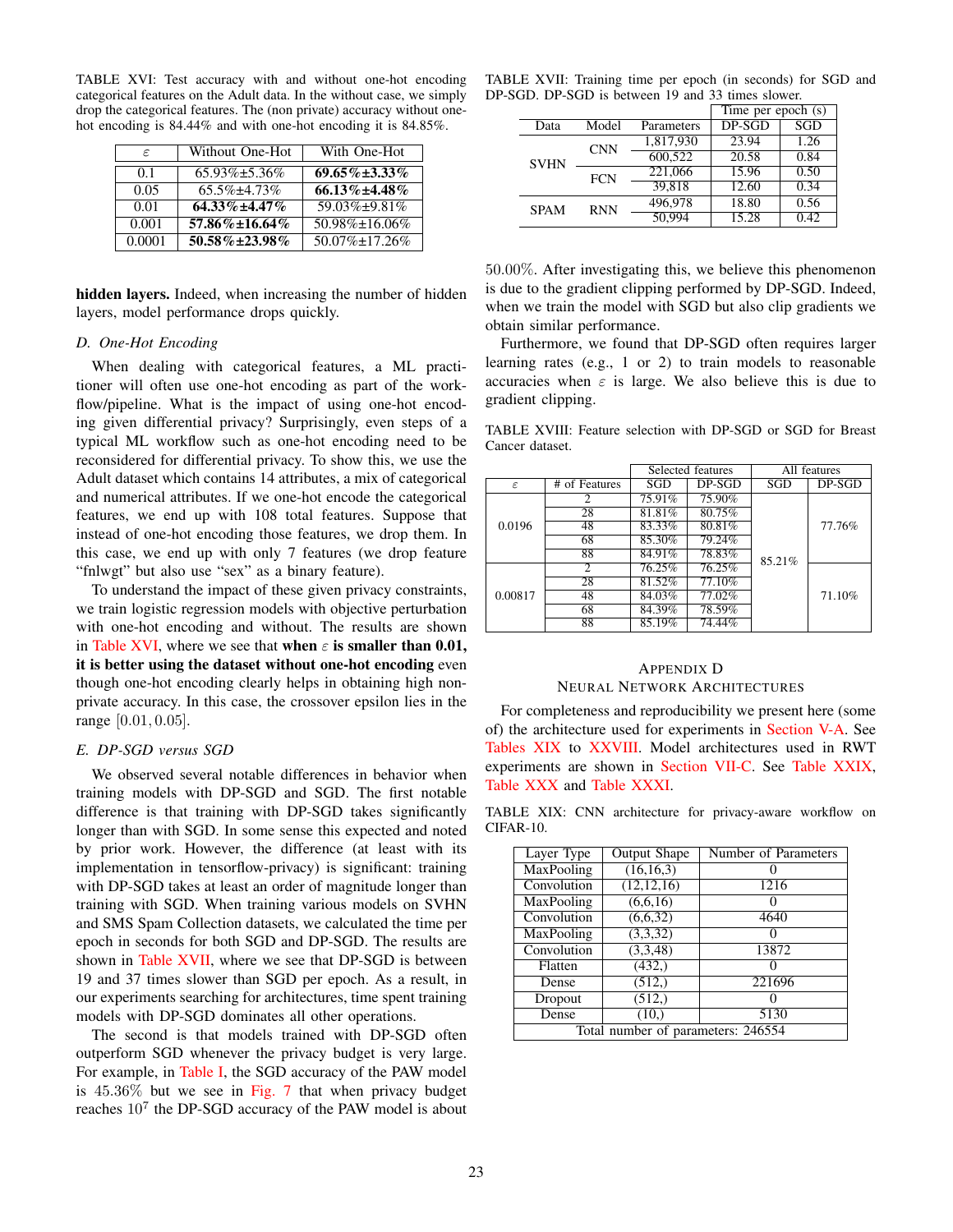<span id="page-23-1"></span>

2 4 6 8 10 12 Number of hidden layers 30% 40% 50%  $\begin{array}{c} 80\% \ \vdots \ \end{array}$ <br>add<br>address ><br>address > 70% 80% DP-SGD SGD 30000 100000 200000 Number of parameters

(a) Increasing width (i.e., number of units in each hidden layer).

(b) Increasing depth (i.e., number of hidden layers).

Fig. 12: Impact of neural network architecture depth and width on accuracy with SGD and DP-SGD on the SVHN dataset. Once the number of parameters increases beyond a certain point, the accuracy with DP-SGD starts to drop. We observe however, that this drop is relatively modest when increasing width but is drastic when increasing depth. This suggests that architectures with few hidden layers are best suited to DP-SGD.

<span id="page-23-0"></span>

| TABLE XX: CNN architecture for standard workflow on CIFAR-10 |  |
|--------------------------------------------------------------|--|
|--------------------------------------------------------------|--|

| Layer Type                          | Output Shape | Number of Parameters |
|-------------------------------------|--------------|----------------------|
| MaxPooling                          | (16, 16, 3)  |                      |
| Convolution                         | (12, 12, 48) | 3648                 |
| MaxPooling                          | (6,6,48)     |                      |
| Convolution                         | (6,6,96)     | 41568                |
| Flatten                             | (3456, )     |                      |
| Dense                               | (512, )      | 1769984              |
| Dropout                             | (512, )      |                      |
| Dense                               | (10, )       | 5130                 |
| Total number of parameters: 1820330 |              |                      |

TABLE XXI: FCN architecture for privacy-aware workflow on Purchase-100.

| Layer Type                        | Number of Neurons | Number of Parameters |
|-----------------------------------|-------------------|----------------------|
| Dense                             | 128               | 76928                |
| Dropout                           |                   |                      |
| 100<br>12900<br>Dense             |                   |                      |
| Total number of parameters: 89828 |                   |                      |

TABLE XXII: FCN architecture for standard workflow on Purchase-100.

| Layer Type                         | Number of Neurons | Number of Parameters |
|------------------------------------|-------------------|----------------------|
| Dense                              | 1024              | 615424               |
| Dropout                            |                   |                      |
| Dense                              | 256               | 262400               |
| Dropout                            |                   |                      |
| Dense                              | 100               | 25700                |
| Total number of parameters: 903524 |                   |                      |

TABLE XXIII: FCN architecture for privacy-aware workflow on CIFAR-10.

| Layer Type                        | Number of Neurons | Number of Parameters |
|-----------------------------------|-------------------|----------------------|
| Dense                             | 64                | 19264                |
| Dropout                           |                   |                      |
| Dense                             | 10                | 650                  |
| Total number of parameters: 19914 |                   |                      |

TABLE XXIV: FCN architecture for standard workflow on CIFAR-10.

| Layer Type                         | Number of Neurons | Number of Parameters |  |
|------------------------------------|-------------------|----------------------|--|
| Dense                              | 2048              | 616448               |  |
| Dropout                            |                   |                      |  |
| 20490<br>Dense                     |                   |                      |  |
| Total number of parameters: 636938 |                   |                      |  |

TABLE XXV: Architecture of LeNet-5 (for MNIST).

| Layer Type                        | Output shape | # of parameters |
|-----------------------------------|--------------|-----------------|
| Convolution                       | (28, 28, 16) | 156             |
| AveragePooling                    | (14, 14, 6)  |                 |
| Convolution                       | (10, 10, 16) | 2416            |
| AveragePooling                    | (5,5,16)     |                 |
| Flatten                           | (400)        |                 |
| Dense                             | (120, )      | 48120           |
| Dense                             | (84, )       | 10164           |
| Dense                             | (10, )       | 850             |
| Total number of parameters: 61706 |              |                 |

TABLE XXVI: Architecture of PAW model for MNIST.

| Layer Type                        | Output shape | $#$ of parameters |
|-----------------------------------|--------------|-------------------|
| <b>MaxPooling</b>                 | (14, 14, 1)  |                   |
| Convolution                       | (10,10,16)   | 416               |
| MaxPooling                        | (5,5,16)     |                   |
| Convolution                       | (5,5,32)     | 4640              |
| Flatten                           | (800)        |                   |
| Dense                             | (64, )       | 51264             |
| Dropout                           | (64, )       |                   |
| Dense                             | (10, )       | 650               |
| Total number of parameters: 56970 |              |                   |